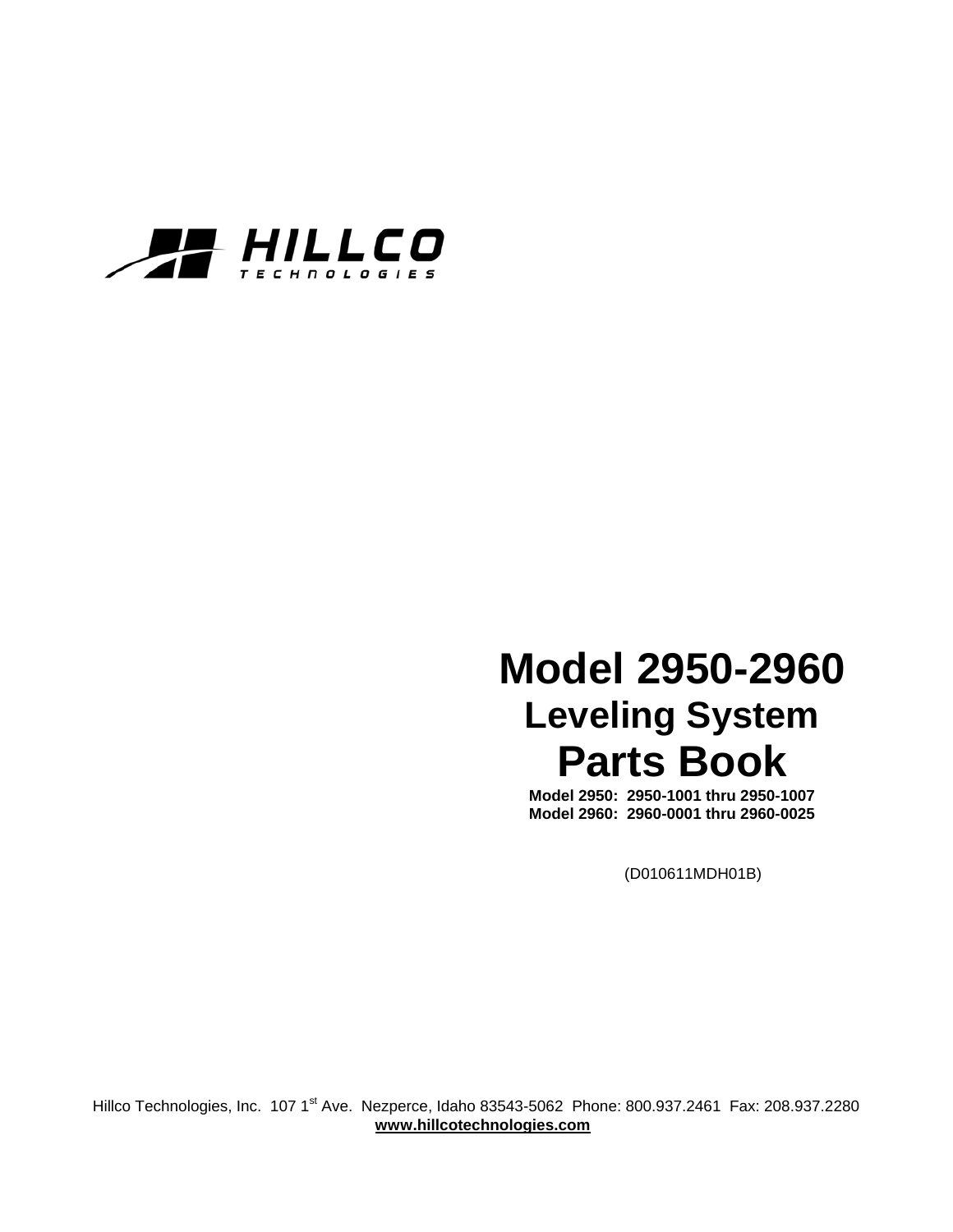

2950 & 2960 Leveling Systems

Model 2960 for 9600, 9610 and 9650 John Deere Combines<br>Model 2950 for 9500, 9510, CTS, CTS II, 9650 CTS, and 9660 CTS John Deere Combines

#### **TABLE OF CONTENTS**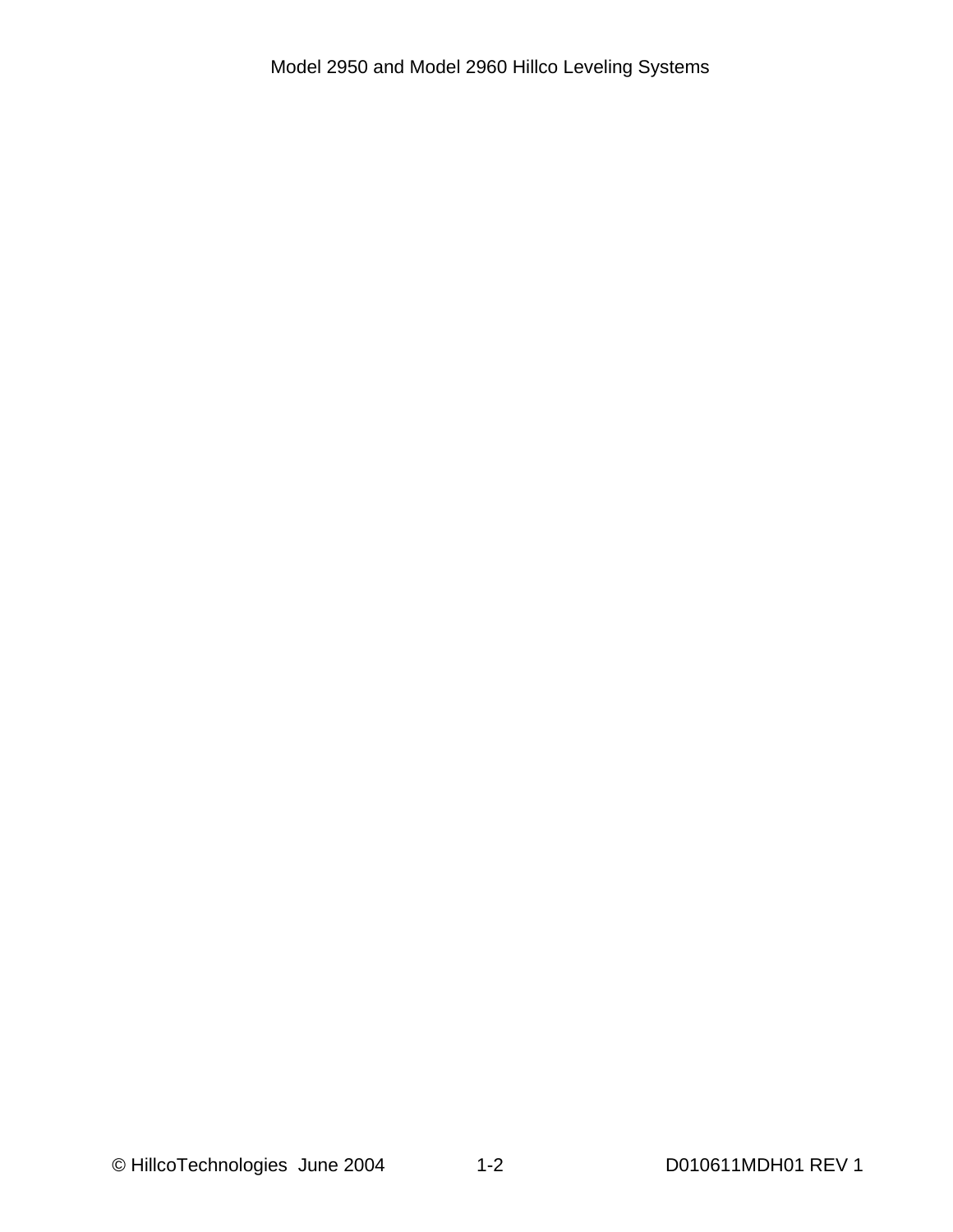#### **1** *GENERAL INFORMATION*

#### *SERIAL NUMBER LOCATION*



#### *TEXT FORMAT AND ILLUSTRATIONS*

The arrangement of this parts catalog is for easy identification of parts. All parts are illustrated in exploded views in proper relation to each other. Reference numbers used in the illustrations refer to line numbers in the part lists for each grouping. The part lists reference number, part number, part description and the quantity required per leveling system. Some part lists also include the page numbers of additional part breakdown information and reference the location of the part on the combine.

#### *ABBREVIATIONS*

**SN** "Serial Number" The four digits shown in the SN column refer to the last four digits in the Hillco serial number. Each Model 2950 and 2960 system uses the following format: 2950-XXXX or 2960-XXXX (sequential numbers).

**ASM** "Assembly" refers to a permanent grouping of parts not sold separately.

**NSS** "Not Sold Separately" refers to items depicted in illustrations that are not available to be purchased.

**NS** "Not Shown" refers to a part that is not depicted in the illustration.

#### *RIGHT AND LEFT IDENTIFICATION*

The reference to right-hand and left-hand in this catalog is identified by the operator standing at the rear of the machine looking toward the front of the machine (in normal forward travel).

#### *CATALOG REVISIONS AND SUPPLEMENTS*

Changes to the product may make it necessary to revise or add pages to this catalog. A cover sheet will list all pages released in a revision or supplement. All revised and new pages must be put into the parts catalog as soon as they are received.

#### *PARTS ORDERS*

Orders must specify product model, serial number, correct part number, complete description, quantity required, method of shipment, shipping address, and billing address.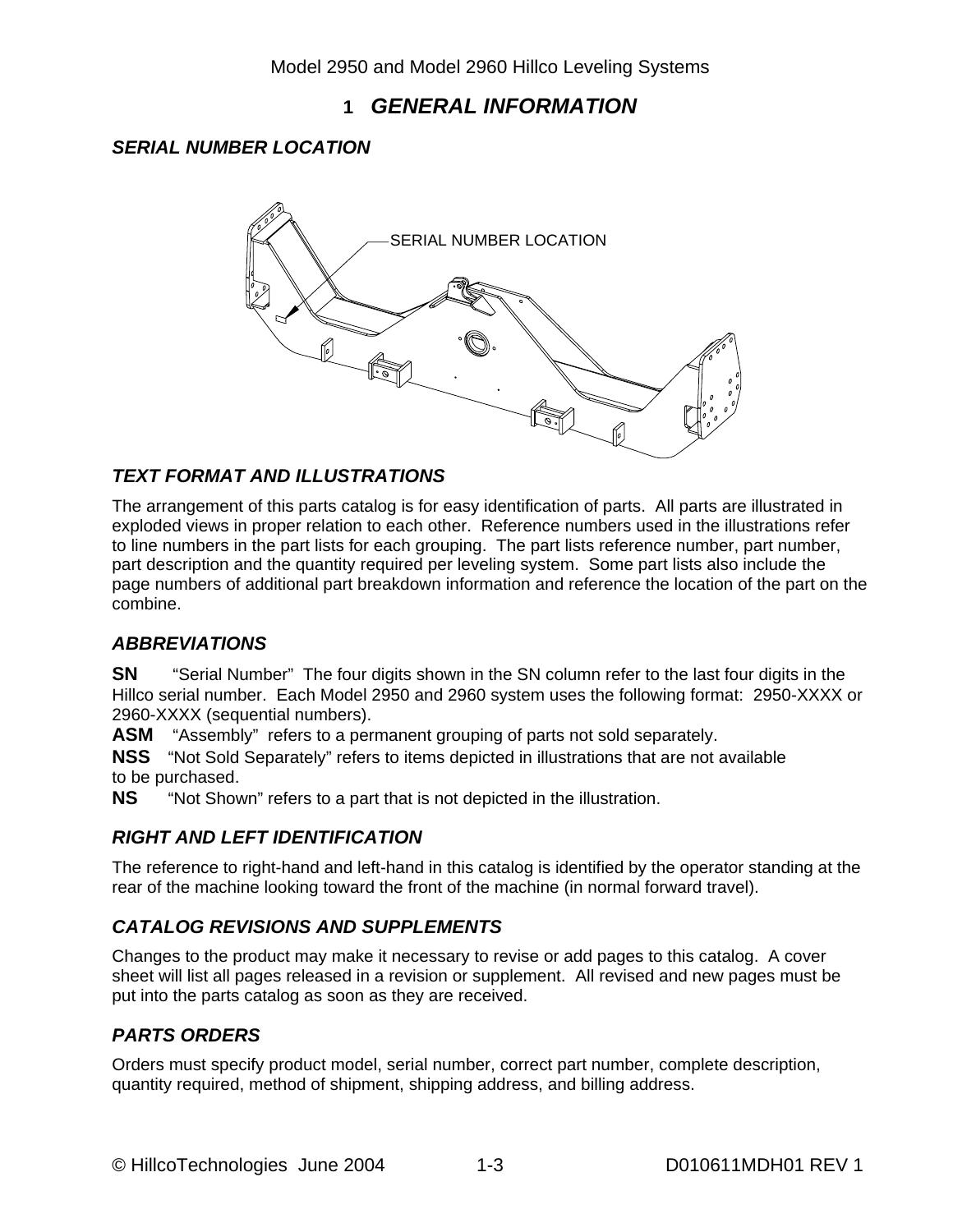

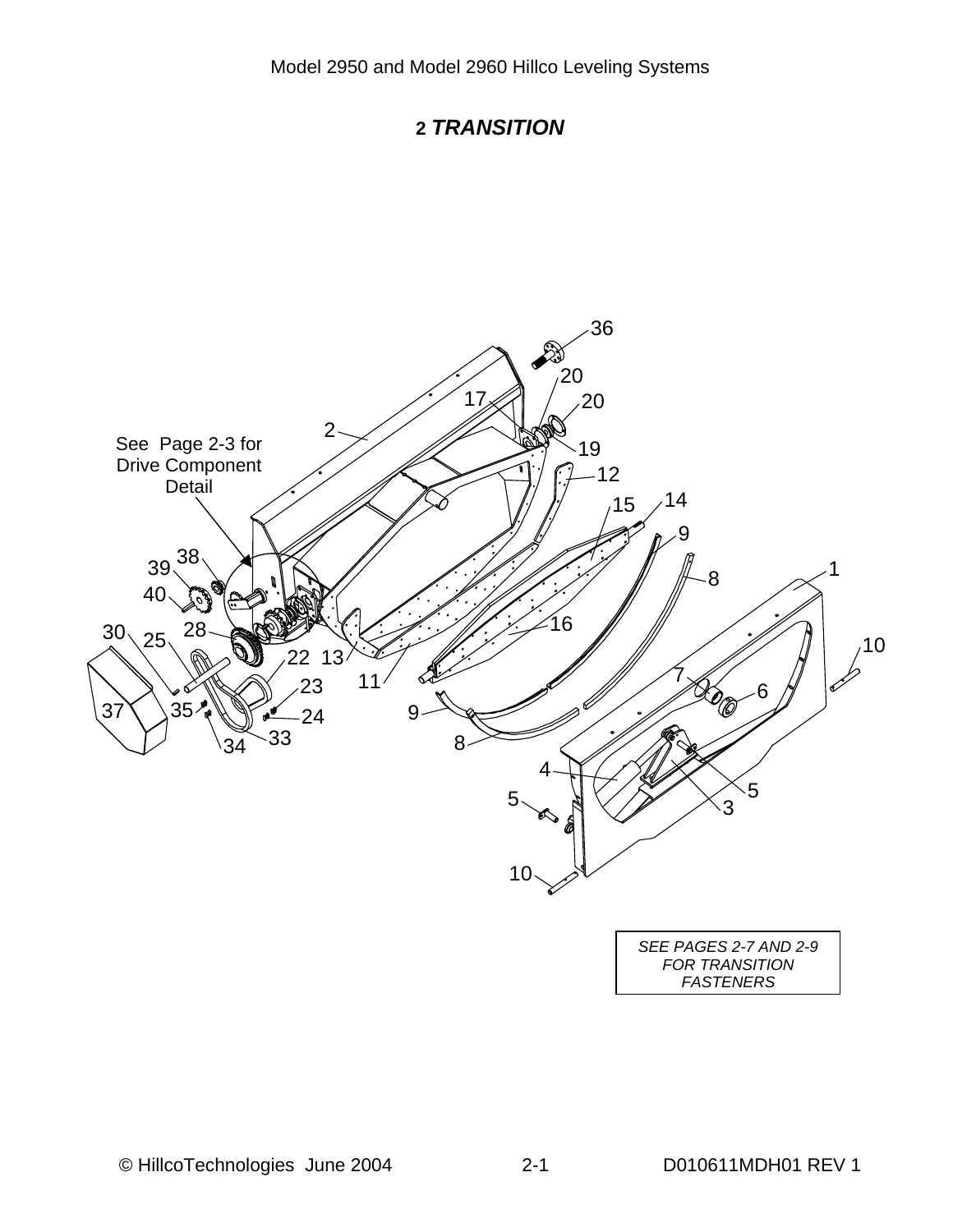|           | <b>TRANSITION</b>                 |                 |                    |                              |                                                                                        |                                                                   |  |  |  |  |
|-----------|-----------------------------------|-----------------|--------------------|------------------------------|----------------------------------------------------------------------------------------|-------------------------------------------------------------------|--|--|--|--|
| REF.      | <b>PART NO.</b>                   | 2950 SN         | 2960 SN            | QTY.                         | <b>PART NAME</b>                                                                       | <b>NOTES</b>                                                      |  |  |  |  |
| 1         | LA-228891                         | <b>NA</b>       | 0001-0012          | 1                            | TA ADAPTER ASM                                                                         |                                                                   |  |  |  |  |
|           | LA-228892                         |                 | 0013-0025          | $\mathbf{1}$                 | TA ADAPTER ASM                                                                         |                                                                   |  |  |  |  |
| 2         | LA-234951                         | <b>NA</b>       | 0001-0012          | $\mathbf{1}$                 | TT THROAT ASM                                                                          |                                                                   |  |  |  |  |
|           | LA-234952                         |                 | 0013-              | 1                            | TT THROAT ASM                                                                          |                                                                   |  |  |  |  |
| 3         | LA-229021                         | NA              | 0001-0012          | 1                            | TM MOUNT ASM, ROD                                                                      |                                                                   |  |  |  |  |
|           | LA-229021                         |                 | 0013-              | 1                            | TM MOUNT ASM, ROD                                                                      |                                                                   |  |  |  |  |
| 4         | HC-100706<br>HC-134191            |                 |                    | $\mathbf{1}$<br>$\mathbf{1}$ | CYLINDER, SLAVE<br><b>SEAL KIT</b>                                                     |                                                                   |  |  |  |  |
| 5         | LA-229071                         |                 |                    | 2                            | TM PIN ASM, TRIM CYLINDER                                                              |                                                                   |  |  |  |  |
| 6         | LM-207801                         | NA              | 1001-1005          | $\mathbf{1}$                 | THA BUSHING, PIVOT                                                                     |                                                                   |  |  |  |  |
|           | LM-226841                         |                 | 1006-              | 1                            | TM COLLAR, PIVOT                                                                       |                                                                   |  |  |  |  |
| 7         | LM-226831                         |                 |                    | $\mathbf{1}$                 | TM BUSHING, PIVOT                                                                      |                                                                   |  |  |  |  |
| 8         | LM-229201                         |                 |                    | 2                            | TM PAD, BACKING WEAR                                                                   |                                                                   |  |  |  |  |
| 9         | LM-229181                         |                 |                    | 2                            | TM ANGLE, BACKING                                                                      |                                                                   |  |  |  |  |
| 10        | LM-229191                         | <b>NA</b>       | 0001-0012          | $\overline{2}$               | TM ROD, LOCK                                                                           |                                                                   |  |  |  |  |
|           | LM-229192                         |                 | 0013-              | 2                            | TM ROD, LOCK                                                                           |                                                                   |  |  |  |  |
|           | MC-135531                         |                 | 0013-              | 1                            | SPRING, COMPRESSION 1"OD X .866"ID                                                     |                                                                   |  |  |  |  |
| 11        | LM-229151                         | <b>NA</b>       | 0001-0012          | 1                            | TM PLATE, WEAR BOTTOM                                                                  |                                                                   |  |  |  |  |
| 12        | LM-229152<br>LM-229161            |                 | 0013-              | $\mathbf{1}$<br>$\mathbf{1}$ | TM PLATE, WEAR BOTTOM<br>TM PLATE, WEAR LH                                             |                                                                   |  |  |  |  |
| 13        | LM-229171                         |                 |                    | 1                            | TM PLATE, WEAR RH                                                                      |                                                                   |  |  |  |  |
|           |                                   |                 |                    |                              | <b>BEATER SHAFT</b>                                                                    |                                                                   |  |  |  |  |
| 14        | LM-228871                         | NA              | 0001-0012          | 1                            | TB SHAFT, MAIN                                                                         |                                                                   |  |  |  |  |
|           | LM-228872                         |                 | 0013-              | $\mathbf{1}$                 | TB SHAFT, MAIN                                                                         |                                                                   |  |  |  |  |
| 15        | LM-228441                         |                 |                    | 2                            | TB PLATE, PADDLE BACKING                                                               | OPTIONAL (USE FOR CORN AND EDIBLE BEANS)                          |  |  |  |  |
|           | LM-228442                         |                 |                    | $\overline{2}$               | TB PLATE. PADDLE BACKING                                                               | OPTIONAL (USE FOR CORN AND EDIBLE BEANS)                          |  |  |  |  |
| 16        | LP-228881                         |                 |                    | $\overline{2}$               | TB PADDLE, RUBBER                                                                      | OPTIONAL (USE FOR CORN AND EDIBLE BEANS)                          |  |  |  |  |
|           | LM-238341                         |                 |                    | $\overline{2}$               | TB PADDLE, METAL                                                                       | OPTIONAL (USE FOR SMALL GRAIN)                                    |  |  |  |  |
| 17        | LA-229051                         |                 |                    | $\overline{2}$               | TM MOUNT ASM. BEATER                                                                   |                                                                   |  |  |  |  |
| 18        | LM-212701                         |                 |                    | 1                            | TM KEY, BEATER DRIVE, 3/8 X 2                                                          |                                                                   |  |  |  |  |
| 19        | MC-100548                         |                 |                    | $\overline{2}$               | INSERT, BEARING, 1-7/16                                                                |                                                                   |  |  |  |  |
| 20        | MC-101339                         |                 |                    | 2                            | FLANGETTES, RND BEARING (PAIR)                                                         |                                                                   |  |  |  |  |
| 21        | MC-101881                         | 1001            | 0001-0021          | $\mathbf{1}$                 | SPROCKET, 17T, 80P, 1-7/16B, HARD                                                      | SUB TO MC-135501 AND MC-135511                                    |  |  |  |  |
|           | MC-135501                         | 1002-           | 0022-              | $\mathbf{1}$                 | SPROCKET, 16T 80P TAPER BORE HRD                                                       |                                                                   |  |  |  |  |
|           | MC-135511                         | 1002-           | 0022-              | 1                            | HUB, SPLIT TAPER 1-7/16                                                                |                                                                   |  |  |  |  |
| 22        | LM-232161                         |                 |                    | $\mathbf{1}$                 | TM ROLLER CHAIN, 28 PIN 80P                                                            | SUB TO LP-232162                                                  |  |  |  |  |
|           | LP-232162                         |                 |                    | 1                            | TM ROLLER CHAIN, 28 PIN 80P                                                            |                                                                   |  |  |  |  |
| 23        | MC-101333<br>MC-139341            |                 |                    | $\mathbf{1}$<br>1            | CONNECTING LINK, 80P<br>CONNECTING LINK, 80P                                           | SUB TO MC-139341                                                  |  |  |  |  |
| 24        | MC-101332                         |                 |                    | $\mathbf{1}$                 | HALF LINK, 80P                                                                         | SUB TO MC-139351                                                  |  |  |  |  |
|           | MC-139351                         |                 |                    | $\mathbf{1}$                 | HALF LINK, 80P                                                                         |                                                                   |  |  |  |  |
|           |                                   |                 |                    |                              | <b>TRANSITION THROAT JACK SHAFT</b>                                                    |                                                                   |  |  |  |  |
| 25        | LM-229141                         | NA              | 0001-0021          | 1                            | TM SHAFT, JACK                                                                         | USE WITH TORQUE TAMER CLUTCH                                      |  |  |  |  |
|           | LM-229142                         |                 | 0022-              | $\mathbf{1}$                 | TM SHAFT, JACK                                                                         | USE WITH RADIAL PIN SLIP CLUTCH                                   |  |  |  |  |
| 26        | MC-100548                         |                 |                    | $\overline{2}$               | INSERT, BEARING, 1-7/16                                                                |                                                                   |  |  |  |  |
| 27        | MC-101339                         |                 |                    | 2                            | FLANGETTES, RND BEARING (PAIR)                                                         | NO GREASE ZERK                                                    |  |  |  |  |
| 28        | MC-102153   1001-1005   0001-0021 |                 |                    | $\mathbf{1}$                 | CLUTCH, SLIP, 60P, 1-7/16B                                                             | SEE PG. 2-5 FOR BREAK DOWN                                        |  |  |  |  |
|           | MC-136921                         | 1006-           | 0022-              | 1                            | RADIAL PIN SLIP CLUTCH 1-7/16B                                                         | SEE PG. 2-5 FOR BREAK DOWN                                        |  |  |  |  |
| 29        | LM-232141                         | <b>NA</b>       | 0001-0012          | 1                            | TM SPROCKET, PLATE, 39T 60P                                                            | SUB TO LM-226531                                                  |  |  |  |  |
|           | LM-226531                         | 1001-1005       | 0013-0021          | $\mathbf{1}$                 | TM SPROCKET, PLATE, 33T 60P                                                            | USE WITH TORQUE TAMER CLUTCH                                      |  |  |  |  |
|           | LM-226532                         | 1006-           | 0022-              | $\mathbf{1}$                 | TM SPROCKET, PLATE, 33T 60P                                                            | USE WITH RADIAL PIN SLIP CLUTCH                                   |  |  |  |  |
| 30        | LM-234231                         | 1001-1005       | 0001-0021          | $\mathbf{1}$                 | TM KEY, TORQUE TAMER, 3/8 X 4                                                          | USE WITH TORQUE TAMER CLUTCH                                      |  |  |  |  |
| 31        | LM-244471<br>MC-103066            | 1006-<br>1001   | 0022-<br>0001-0021 | 1<br>1                       | TM KEY, RADIAL PIN SLIP CLUTCH<br>SPROCKET, 80P, 11T, 1-7/16B, HD                      | USE WITH RADIAL PIN SLIP CLUTCH<br>SUB TO MC-135491 AND MC-135511 |  |  |  |  |
|           | MC-135491                         | 1002-           | 0022-              | $\mathbf{1}$                 | SPROCKET, 11T 80P TAPER BORE HRD                                                       |                                                                   |  |  |  |  |
|           | MC-135511                         | 1002-           | 0022-              | $\mathbf{1}$                 | HUB, SPLIT TAPER 1-7/16                                                                |                                                                   |  |  |  |  |
| 32        | LM-212701                         |                 |                    | 1                            | TM KEY, BEATER DRIVE, 3/8 X 1-1/2                                                      |                                                                   |  |  |  |  |
| 33        | LM-232151                         |                 |                    | $\mathbf{1}$                 | TM ROLLER CHAIN, 58 PIN 60P                                                            | SUB TO LP-213252                                                  |  |  |  |  |
|           | LP-213252                         |                 |                    | 1                            | TM ROLLER CHAIN, 62 PIN 60P                                                            |                                                                   |  |  |  |  |
| 34        | MC-100239                         |                 |                    | $\mathbf{1}$                 | LINK, CONNECTING, 60P                                                                  | SUB TO MC-139361                                                  |  |  |  |  |
|           | MC-139361                         |                 |                    | $\mathbf{1}$                 | LINK, CONNECTING, 60P                                                                  |                                                                   |  |  |  |  |
| 35        | MC-100240                         |                 |                    | $\mathbf{1}$                 | LINK, HALF, 60P                                                                        | SUB TO MC-139371                                                  |  |  |  |  |
|           | MC-139371                         |                 |                    | $\mathbf{1}$                 | LINK, HALF, 60P                                                                        |                                                                   |  |  |  |  |
|           |                                   |                 |                    |                              | FEEDER HOUSE BEATER DRIVE                                                              |                                                                   |  |  |  |  |
| 36        | LA-235601                         | NA              |                    | 1                            | LM 1-3/8-21 SPLINED COUPLERS, ASM                                                      | 9600 & 9610 ONLY                                                  |  |  |  |  |
|           | LTA-242191                        | NA              | 0022-              | 1                            | LTM ASM, HEX DRIVE ADAPTOR                                                             | 9600 & 9610 ONLY                                                  |  |  |  |  |
| 37        | LA-229121                         | <b>NA</b>       | 1001-1009          | $\mathbf{1}$                 | TM SHIELD ASM, BEATER DRIVE                                                            |                                                                   |  |  |  |  |
|           | LM-236231                         | 1001-1005       | 1010-0021          | $\mathbf{1}$                 | TM SHIELD ASM, BEATER DRIVE                                                            |                                                                   |  |  |  |  |
|           | LM-236232<br>MC-103067            | 1006-           | 0022-              | 1                            | TM SHIELD ASM, BEATER DRIVE                                                            | USE WITH RADIAL PIN SLIP CLUTCH<br>9600 & 9610 ONLY               |  |  |  |  |
| 38<br>39  | MC-103113                         | NA<br><b>NA</b> |                    | $\mathbf{1}$<br>1            | SPROCKET, 13T, 60P, 1-1/2B, HARD, 3/8 KEY<br>SPROCKET, 15T, 60P, 1-1/2B, HARD, 3/8 KEY | 9600 & 9610 ONLY                                                  |  |  |  |  |
| 40        | LM-234241                         | NA              |                    | $\mathbf{1}$                 | TM KEY, FEEDER SHAFT, 9/16 X 3                                                         | 9600 & 9610 ONLY                                                  |  |  |  |  |
| <b>NS</b> | LM-241261                         |                 | ΝA                 | $\mathbf{1}$                 | TM SPROCKET, 15T 60P B POWERLOCK                                                       | 9500 & 9510 ONLY                                                  |  |  |  |  |
| <b>NS</b> | MC-136961                         |                 | <b>NA</b>          | $\mathbf{1}$                 | HUB, POWER LOCK, 1-1/2B                                                                | 9500 & 9510 ONLY                                                  |  |  |  |  |
|           |                                   |                 |                    |                              | <b>TENSIONER</b>                                                                       |                                                                   |  |  |  |  |
| 41        | MC-100546                         |                 |                    | $\mathbf{1}$                 | <b>TENSIONER</b>                                                                       |                                                                   |  |  |  |  |
| 42        | MC-100237                         |                 |                    | $\mathbf{1}$                 | SPROCKET, IDLER, 15T, 60P, 5/8B                                                        |                                                                   |  |  |  |  |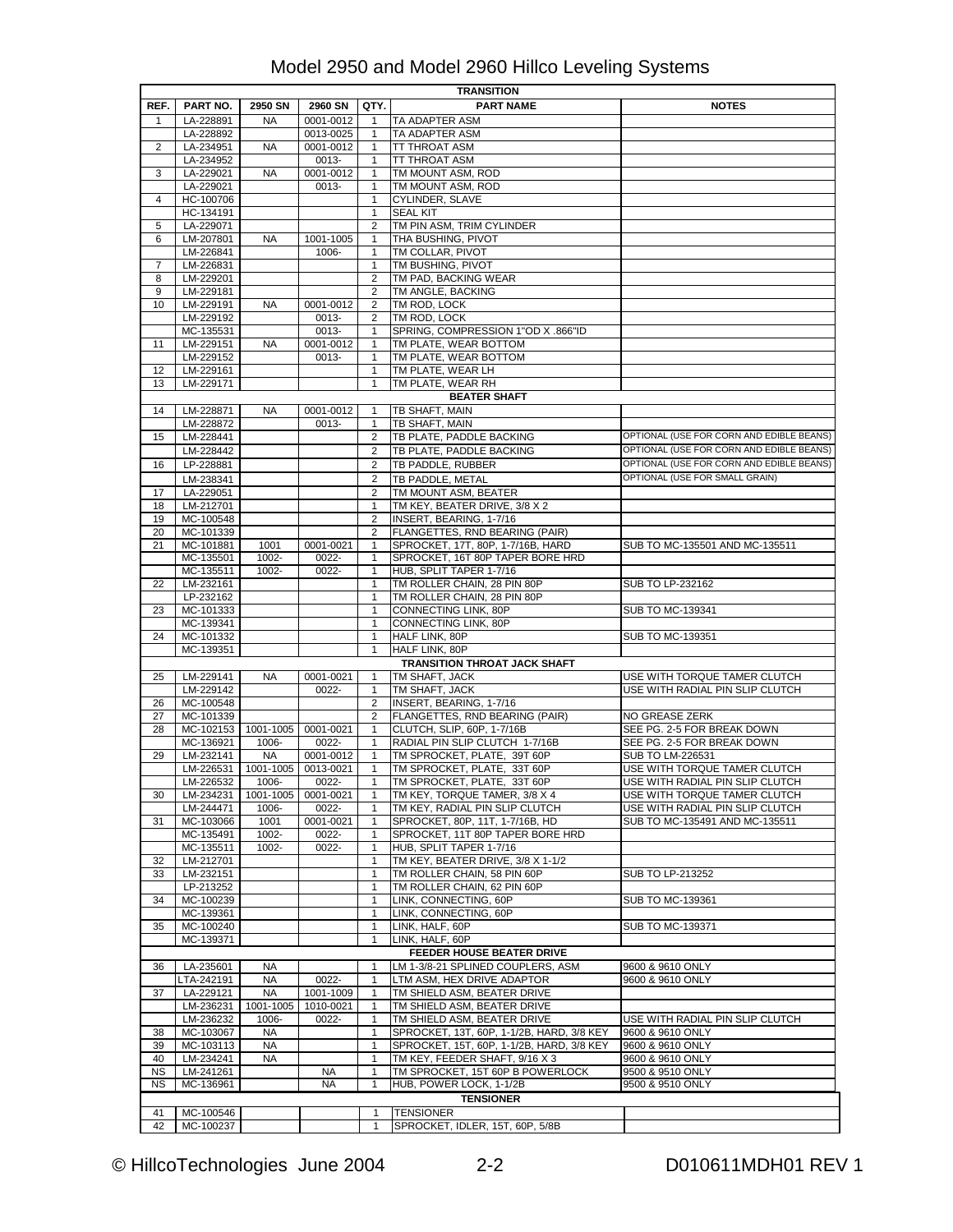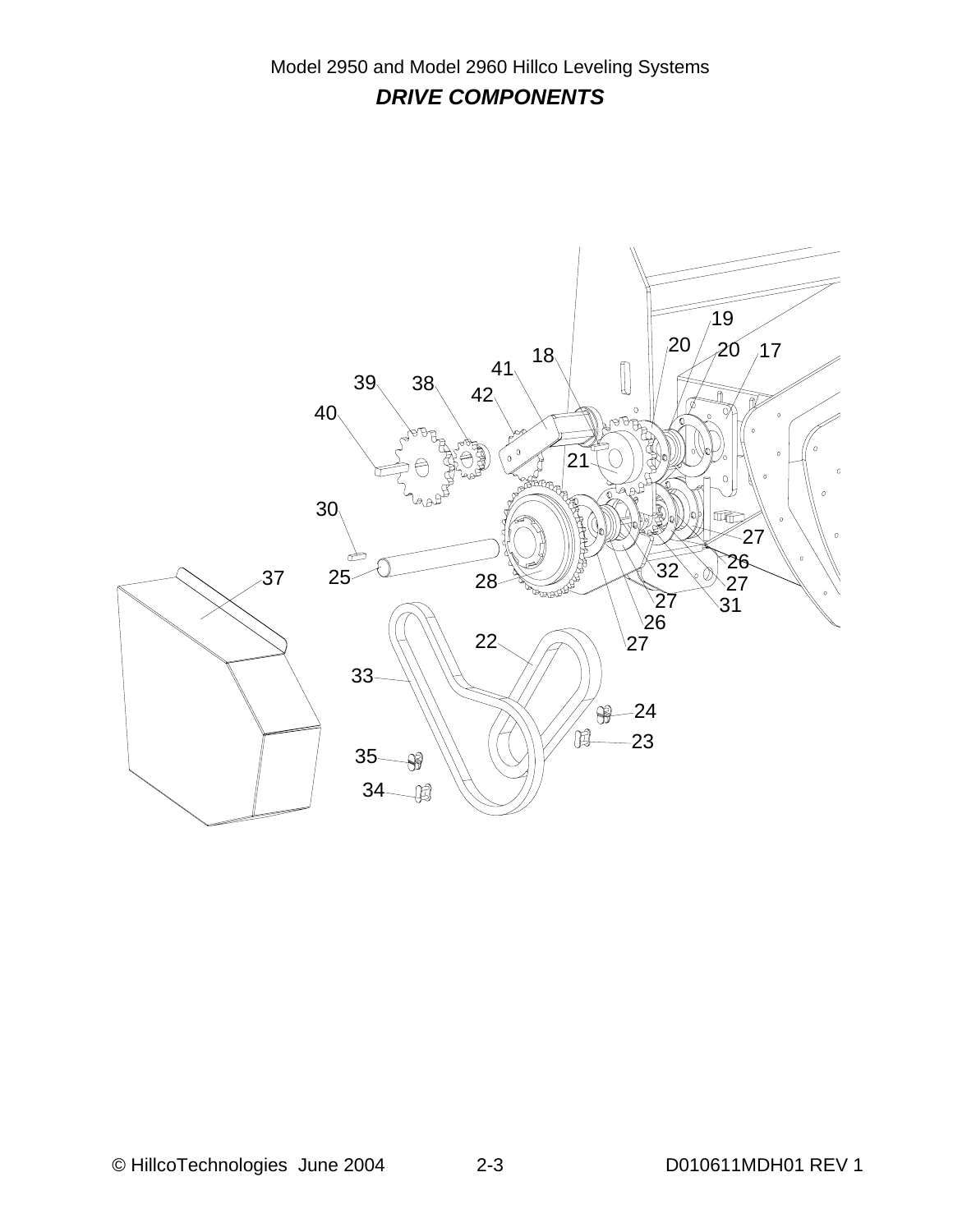| REF.<br>PART NO.<br>2950 SN<br>QTY.<br><b>PART NAME</b><br><b>NOTES</b><br>2960 SN<br>17<br>LA-229051<br>$\overline{2}$<br>TM MOUNT ASM, BEATER<br>TM KEY, BEATER DRIVE, 3/8 X 2<br>18<br>LM-212701<br>$\mathbf{1}$<br>MC-100548<br>INSERT, BEARING, 1-7/16<br>19<br>2 |  |
|------------------------------------------------------------------------------------------------------------------------------------------------------------------------------------------------------------------------------------------------------------------------|--|
|                                                                                                                                                                                                                                                                        |  |
|                                                                                                                                                                                                                                                                        |  |
|                                                                                                                                                                                                                                                                        |  |
|                                                                                                                                                                                                                                                                        |  |
| FLANGETTES, RND BEARING (PAIR)<br>20<br>MC-101339<br>2                                                                                                                                                                                                                 |  |
| 21<br>MC-101881<br>1001<br>0001-0021<br>SPROCKET, 17T, 80P, 1-7/16B, HARD<br>SUB TO MC-135501 AND MC-135511<br>$\mathbf{1}$                                                                                                                                            |  |
| MC-135501<br>1002-<br>0022-<br>SPROCKET, 16T 80P TAPER BORE HRD<br>1                                                                                                                                                                                                   |  |
| MC-135511<br>1002-<br>HUB, SPLIT TAPER 1-7/16<br>0022-<br>1                                                                                                                                                                                                            |  |
| 22<br>LM-232161<br>$\mathbf{1}$<br>TM ROLLER CHAIN, 28 PIN 80P<br>SUB TO LP-232162                                                                                                                                                                                     |  |
| LP-232162<br>TM ROLLER CHAIN, 28 PIN 80P<br>$\mathbf{1}$                                                                                                                                                                                                               |  |
| 23<br>MC-101333<br>CONNECTING LINK, 80P<br>SUB TO MC-139341<br>$\mathbf{1}$                                                                                                                                                                                            |  |
| MC-139341<br>CONNECTING LINK, 80P<br>$\mathbf{1}$                                                                                                                                                                                                                      |  |
| MC-101332<br>HALF LINK, 80P<br>SUB TO MC-139351<br>24<br>$\mathbf{1}$                                                                                                                                                                                                  |  |
| MC-139351<br>$\mathbf{1}$<br><b>HALF LINK, 80P</b>                                                                                                                                                                                                                     |  |
| <b>TRANSITION THROAT JACK SHAFT</b>                                                                                                                                                                                                                                    |  |
| LM-229141<br><b>NA</b><br>0001-0021<br>TM SHAFT, JACK<br>USE WITH TORQUE TAMER CLUTCH<br>25<br>1                                                                                                                                                                       |  |
| LM-229142<br>0022-<br>TM SHAFT, JACK<br>USE WITH RADIAL PIN SLIP CLUTCH<br>$\mathbf{1}$                                                                                                                                                                                |  |
| INSERT, BEARING, 1-7/16<br>26<br>MC-100548<br>$\overline{2}$                                                                                                                                                                                                           |  |
| NO GREASE ZERK<br>27<br>MC-101339<br>2<br>FLANGETTES, RND BEARING (PAIR)                                                                                                                                                                                               |  |
| 28<br>MC-102153<br>1001-1005<br>CLUTCH, SLIP, 60P, 1-7/16B<br>SEE PG. 2-5 FOR BREAK DOWN<br>0001-0021<br>$\mathbf{1}$                                                                                                                                                  |  |
| MC-136921<br>1006-<br>0022-<br>$\mathbf{1}$<br>RADIAL PIN SLIP CLUTCH 1-7/16B<br>SEE PG. 2-5 FOR BREAK DOWN                                                                                                                                                            |  |
| 29<br>LM-232141<br><b>NA</b><br>0001-0012<br>TM SPROCKET, PLATE, 39T 60P<br>SUB TO LM-226531<br>$\mathbf{1}$                                                                                                                                                           |  |
| TM SPROCKET, PLATE, 33T 60P<br>USE WITH TORQUE TAMER CLUTCH<br>LM-226531<br>1001-1005 0013-0021<br>$\mathbf{1}$                                                                                                                                                        |  |
| $0022 -$<br>TM SPROCKET, PLATE, 33T 60P<br>USE WITH RADIAL PIN SLIP CLUTCH<br>LM-226532<br>1006-<br>1                                                                                                                                                                  |  |
| LM-234231<br>1001-1005<br>0001-0021<br>TM KEY, TORQUE TAMER, 3/8 X 4<br>USE WITH TORQUE TAMER CLUTCH<br>30<br>$\mathbf{1}$                                                                                                                                             |  |
| LM-244471<br>1006-<br>0022-<br>TM KEY, RADIAL PIN SLIP CLUTCH<br>USE WITH RADIAL PIN SLIP CLUTCH<br>$\mathbf{1}$                                                                                                                                                       |  |
| SUB TO MC-135491 AND MC-135511<br>MC-103066<br>1001<br>0001-0021<br>SPROCKET, 80P, 11T, 1-7/16B, HD<br>31<br>$\mathbf{1}$                                                                                                                                              |  |
| MC-135491<br>1002-<br>0022-<br>SPROCKET, 11T 80P TAPER BORE HRD<br>1                                                                                                                                                                                                   |  |
| MC-135511<br>1002-<br>0022-<br>HUB, SPLIT TAPER 1-7/16<br>$\mathbf{1}$                                                                                                                                                                                                 |  |
| LM-212701<br>TM KEY, BEATER DRIVE, 3/8 X 1-1/2<br>32<br>$\mathbf{1}$                                                                                                                                                                                                   |  |
| 33<br>LM-232151<br>$\mathbf{1}$<br>TM ROLLER CHAIN, 58 PIN 60P<br>SUB TO LP-213252                                                                                                                                                                                     |  |
| LP-213252<br>$\mathbf{1}$<br>TM ROLLER CHAIN, 62 PIN 60P                                                                                                                                                                                                               |  |
| MC-100239<br>LINK, CONNECTING, 60P<br><b>SUB TO MC-139361</b><br>34<br>$\mathbf{1}$                                                                                                                                                                                    |  |
| LINK, CONNECTING, 60P<br>MC-139361<br>$\mathbf{1}$                                                                                                                                                                                                                     |  |
| 35<br>MC-100240<br>LINK, HALF, 60P<br>SUB TO MC-139371<br>$\mathbf{1}$                                                                                                                                                                                                 |  |
| MC-139371<br>LINK, HALF, 60P<br>$\mathbf{1}$                                                                                                                                                                                                                           |  |
| FEEDER HOUSE BEATER DRIVE                                                                                                                                                                                                                                              |  |
| LA-235601<br>LM 1-3/8-21 SPLINED COUPLERS, ASM<br>9600 & 9610 ONLY<br>36<br><b>NA</b><br>$\mathbf{1}$                                                                                                                                                                  |  |
| LTA-242191<br><b>NA</b><br>0022-<br>LTM ASM, HEX DRIVE ADAPTOR<br>9600 & 9610 ONLY<br>$\mathbf{1}$                                                                                                                                                                     |  |
| LA-229121<br><b>NA</b><br>1001-1009<br>TM SHIELD ASM, BEATER DRIVE<br>37<br>$\mathbf{1}$                                                                                                                                                                               |  |
| LM-236231<br>1001-1005<br>1010-0021<br>TM SHIELD ASM, BEATER DRIVE<br>$\mathbf{1}$                                                                                                                                                                                     |  |
| LM-236232<br>1006-<br>0022-<br>$\mathbf{1}$<br>TM SHIELD ASM, BEATER DRIVE<br>USE WITH RADIAL PIN SLIP CLUTCH                                                                                                                                                          |  |
| MC-103067<br><b>NA</b><br>$\mathbf{1}$<br>SPROCKET, 13T, 60P, 1-1/2B, HARD, 3/8 KEY<br>9600 & 9610 ONLY<br>38                                                                                                                                                          |  |
| MC-103113<br><b>NA</b><br>SPROCKET, 15T, 60P, 1-1/2B, HARD, 3/8 KEY<br>9600 & 9610 ONLY<br>39<br>$\mathbf{1}$                                                                                                                                                          |  |
| 40<br>LM-234241<br><b>NA</b><br>TM KEY, FEEDER SHAFT, 9/16 X 3<br>9600 & 9610 ONLY<br>$\mathbf{1}$                                                                                                                                                                     |  |
| TM SPROCKET, 15T 60P B POWERLOCK<br>NS.<br>LM-241261<br>9500 & 9510 ONLY<br>NA.<br>$\mathbf{1}$                                                                                                                                                                        |  |
| <b>NS</b><br>MC-136961<br><b>NA</b><br>$\mathbf{1}$<br>HUB, POWER LOCK, 1-1/2B<br>9500 & 9510 ONLY                                                                                                                                                                     |  |
| <b>TENSIONER</b>                                                                                                                                                                                                                                                       |  |
| MC-100546<br><b>TENSIONER</b><br>41<br>1                                                                                                                                                                                                                               |  |
| 42<br>MC-100237<br>SPROCKET, IDLER, 15T, 60P, 5/8B<br>$\mathbf{1}$                                                                                                                                                                                                     |  |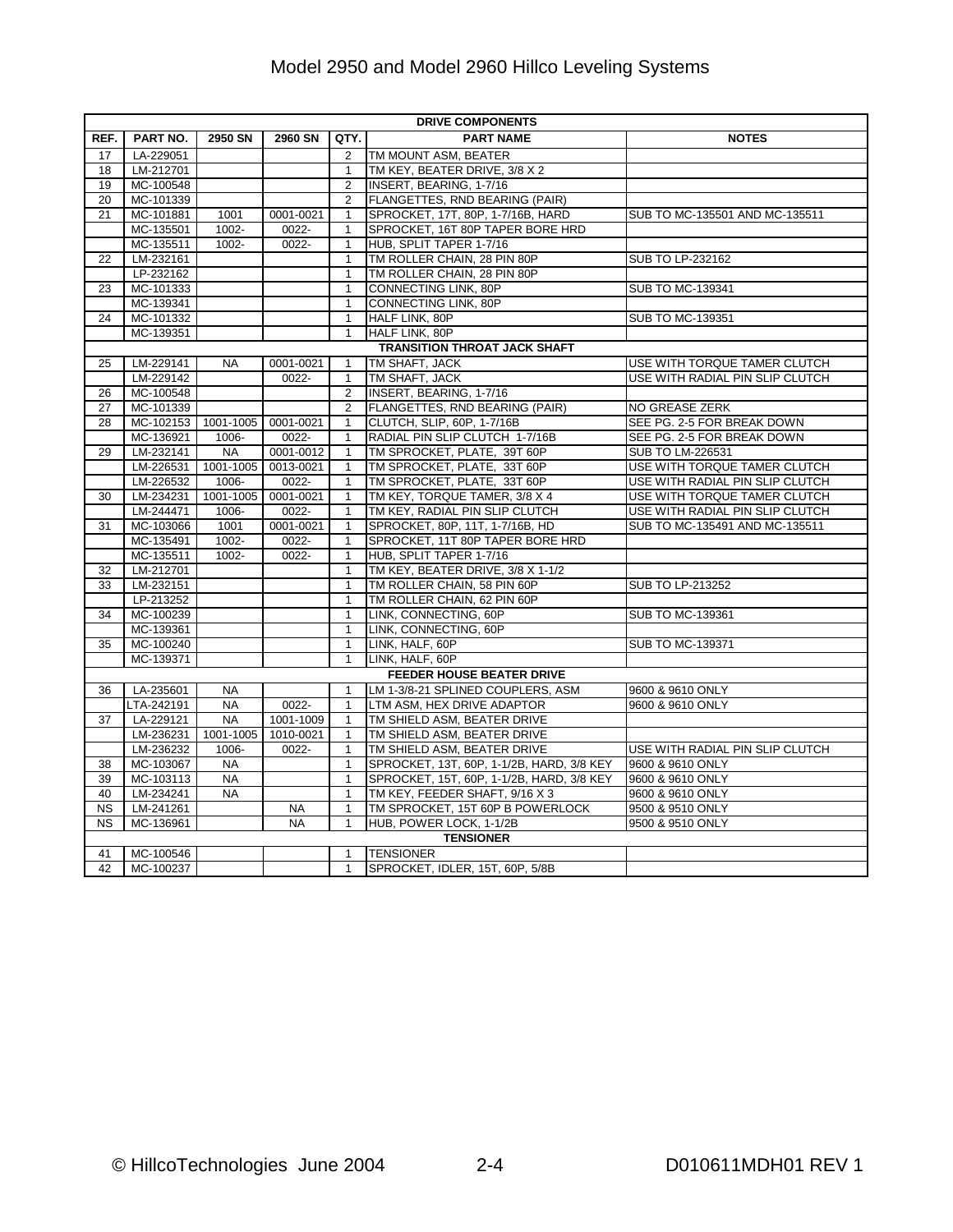

#### *SLIP CLUTCH – RADIAL PIN*

*MODEL 2950 SN 1006 AND AFTER MODEL 2960 SN 0022 AND AFTER*

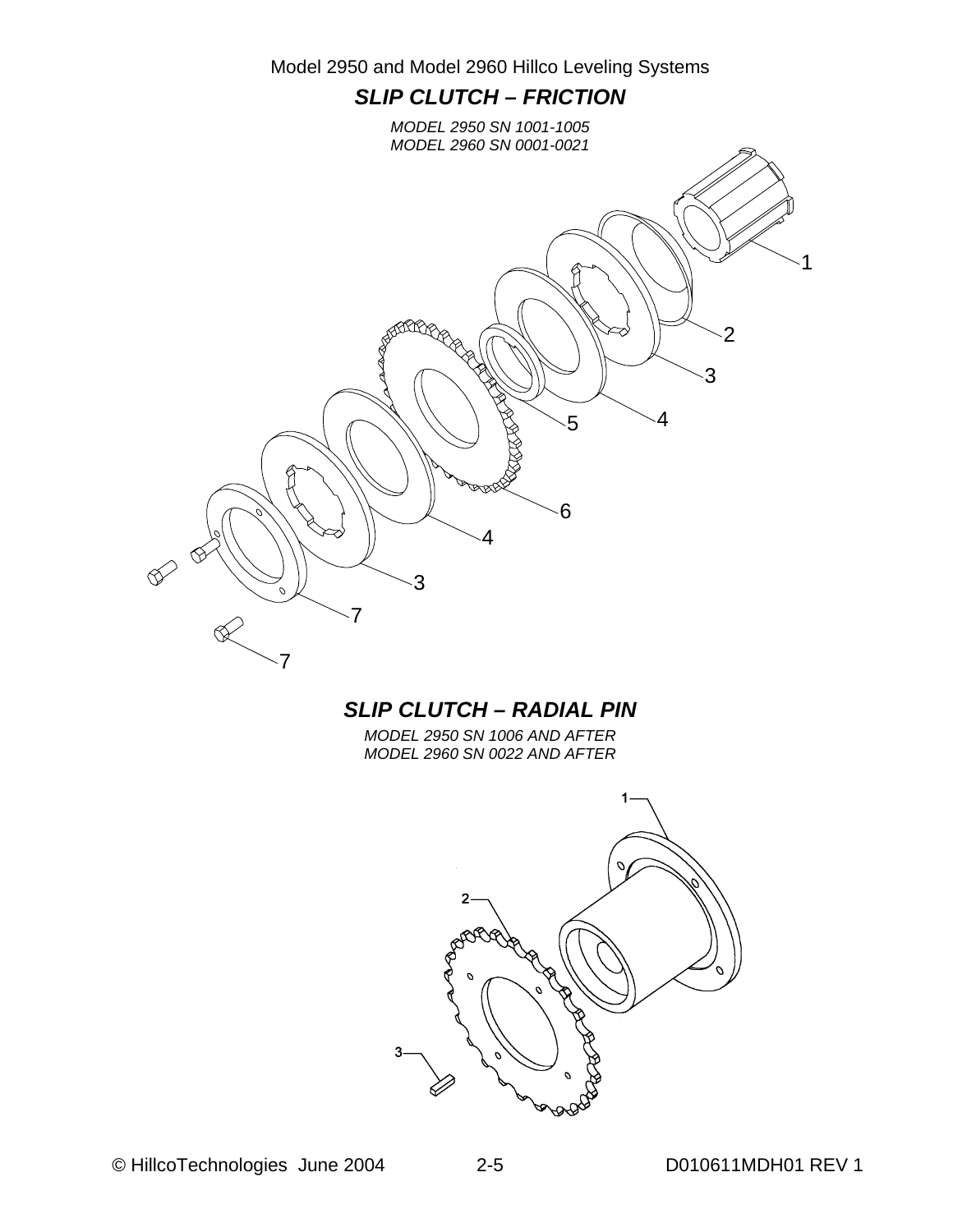|               | <b>FRICTION DISK SLIP CLUTCH ASM</b> |                |                |               |                                    |                        |  |  |  |  |
|---------------|--------------------------------------|----------------|----------------|---------------|------------------------------------|------------------------|--|--|--|--|
| REF.          | PART NO.                             | <b>2950 SN</b> | <b>2960 SN</b> | QTY.          | <b>PART NAME</b>                   | <b>DESCRIPTION</b>     |  |  |  |  |
| <b>ASM</b>    | MC-102153 1001-1005                  |                | 0001-0021      |               | CLUTCH, SLIP, 60P, 1-7/16B         |                        |  |  |  |  |
|               | NSS.                                 | 1001-1005      | 0001-0021      |               | <b>HUB, 1-7/16B</b>                |                        |  |  |  |  |
| $\mathcal{P}$ | MC-100321                            | 1001-1005      | 0001-0021      |               | SPRING, BELVILLE                   |                        |  |  |  |  |
| 3             | NSS.                                 | 1001-1005      | 0001-0021      | $\mathcal{P}$ | <b>PLATE, BACK UP</b>              |                        |  |  |  |  |
| 4             | MC-100323 1001-1005                  |                | 0001-0021      |               | <b>DISK, FRICTION PAIR</b>         |                        |  |  |  |  |
| 5             | MC-100325 1001-1005                  |                | 0001-0021      |               | <b>BUSHING, SINTERED, 3/8</b>      | <b>NOT INCLUDED IN</b> |  |  |  |  |
|               |                                      |                |                |               |                                    | MC-102153              |  |  |  |  |
| 6             | LM-232141                            | 1001-1005      | 0001-0021      |               | TM SPROCKET, PLATE, 39T 60P        | NOT INCLUDED IN        |  |  |  |  |
|               |                                      |                |                |               |                                    | MC-102153              |  |  |  |  |
|               | <b>NSS</b>                           | 1001-1005      | 0001-0021      |               | <b>INUT, TENSIONING WITH BOLTS</b> |                        |  |  |  |  |

| <b>RADIAL PIN SLIP CLUTCH ASM</b> |                                                                                                  |          |          |  |                                            |  |  |  |  |  |
|-----------------------------------|--------------------------------------------------------------------------------------------------|----------|----------|--|--------------------------------------------|--|--|--|--|--|
| REF.I                             | <b>IQTY.</b><br>2950 SN<br><b>2960 SN</b><br><b>PART NO.</b><br><b>NOTES</b><br><b>PART NAME</b> |          |          |  |                                            |  |  |  |  |  |
|                                   | MC-136921                                                                                        | 1006-    | $0022 -$ |  | <b>IRADIAL PIN SLIP CLUTCH ASM 1-7/16B</b> |  |  |  |  |  |
|                                   | LM-226532                                                                                        | $1006 -$ | 0022-    |  | TM SPROCKET. PLATE. 33T 60P                |  |  |  |  |  |
| ົ                                 | M-244471_                                                                                        | 1006-    | 0022-    |  | TM KEY, RADIAL PIN SLIP CLUTCH             |  |  |  |  |  |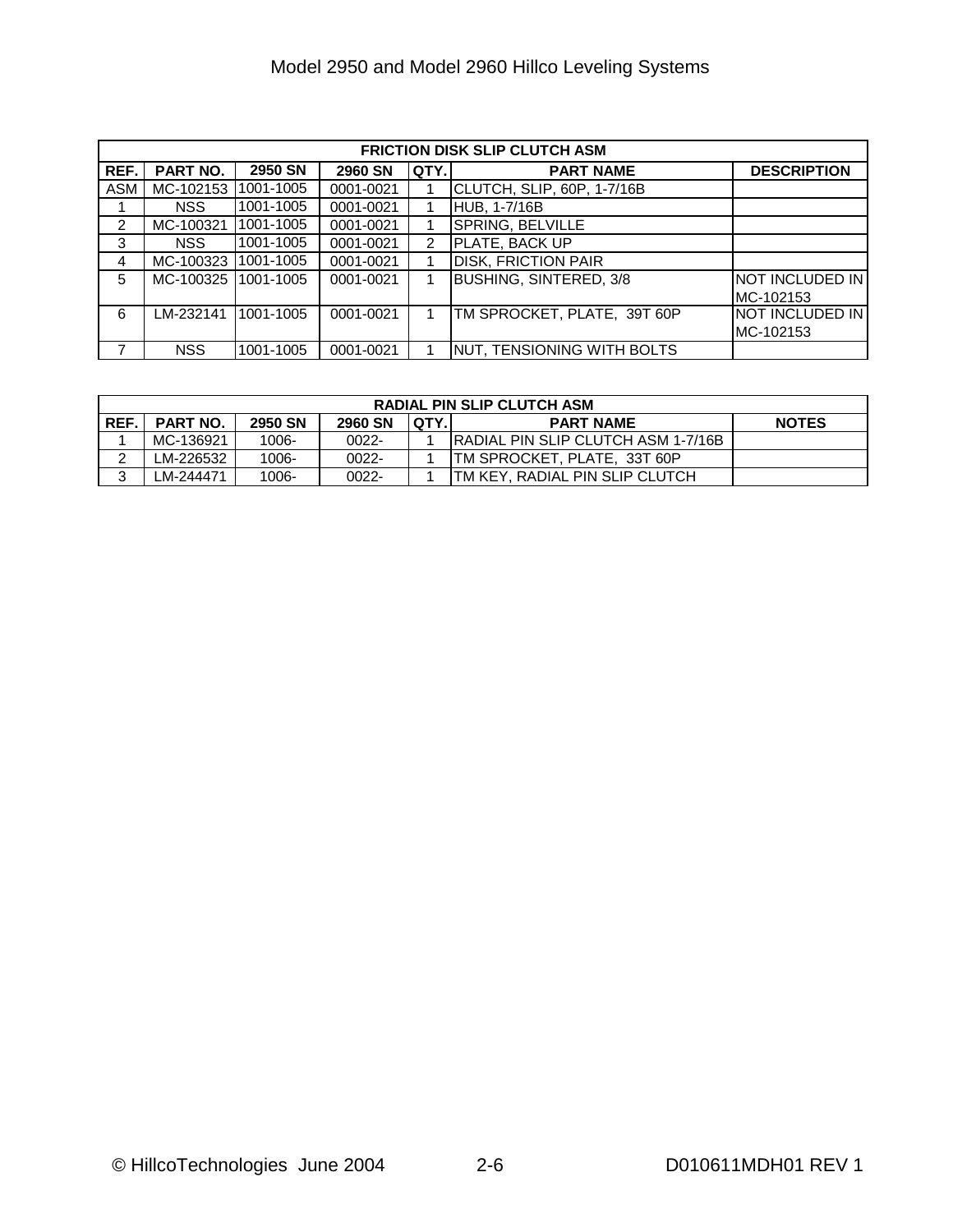#### *TRANSITION FASTENERS FOR SN 2960-1009 & BEFORE*

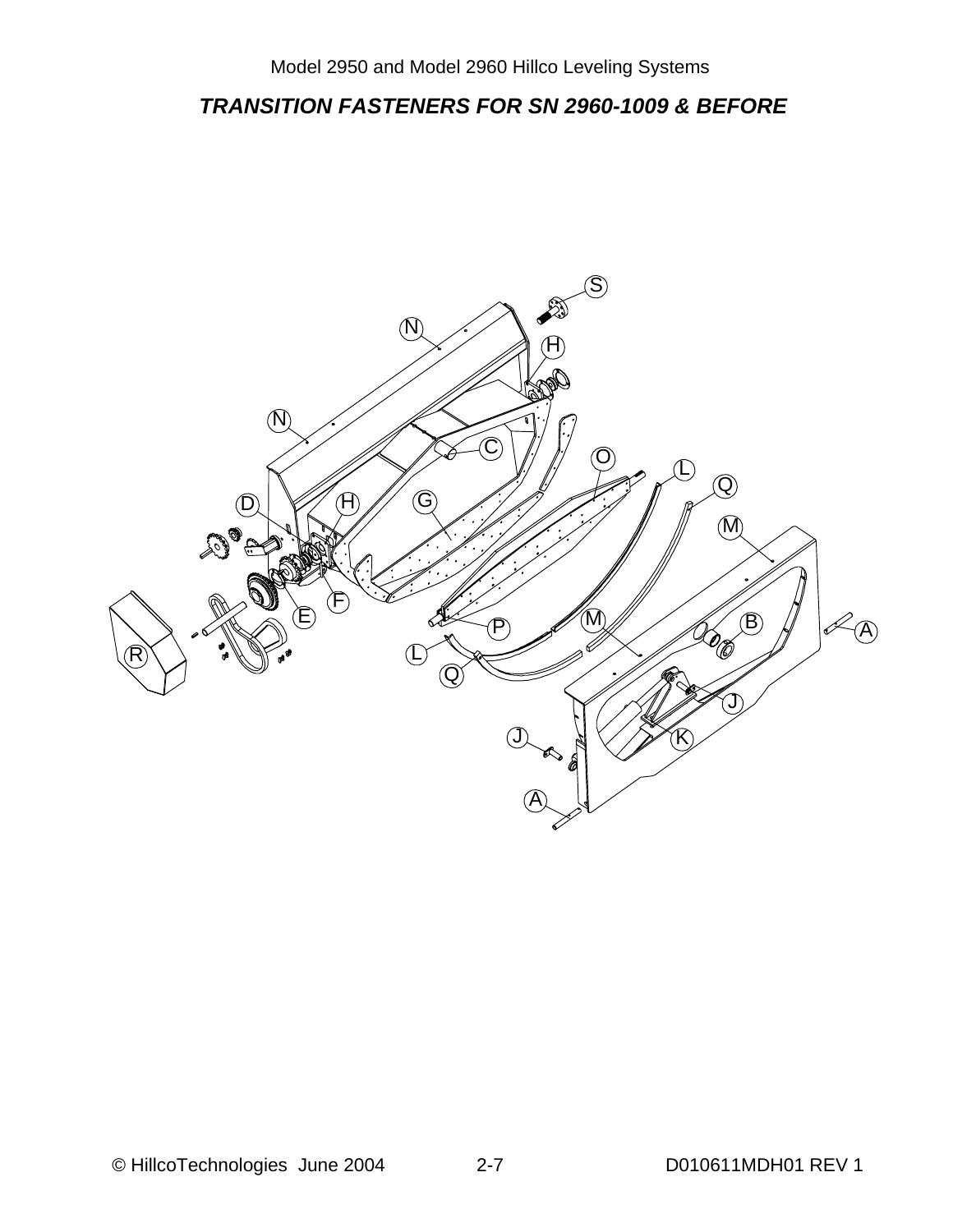|                         | <b>TRANSITION FASTENERS</b><br>FOR SN 2960-1009 AND BEFORE |           |                |                               |                                |  |  |  |  |  |
|-------------------------|------------------------------------------------------------|-----------|----------------|-------------------------------|--------------------------------|--|--|--|--|--|
|                         |                                                            |           |                |                               |                                |  |  |  |  |  |
| REF.                    | PART NO.                                                   | SN        | QTY.           | <b>PART NAME</b>              | <b>DESCRIPTION</b>             |  |  |  |  |  |
| A                       | F-SHC-06C48                                                |           | $\overline{2}$ | SHCS 3/8-16 X 3               | <b>HEADER LOCK PIN</b>         |  |  |  |  |  |
| A                       | F-PR-05X20                                                 |           | $\overline{2}$ | PIN, ROLL 5/16 X 1-1/4        | <b>HEADER LOCK PIN</b>         |  |  |  |  |  |
| В                       | F-HC8-10C88                                                | 1006-     | $\mathbf{1}$   | HC8 5/8-16 X 5-1/2            | <b>MAIN PIVOT PIN COLLAR</b>   |  |  |  |  |  |
| B                       | F-HNS-10C                                                  | 1006-     | $\mathbf{1}$   | HN 5/8-11 STOVER              | <b>MAIN PIVOT PIN COLLAR</b>   |  |  |  |  |  |
| B                       | LM-237001                                                  | 1001-1005 | 1              | NUT, HEX JAM, MAIN PIVOT PIN  | <b>MAIN PIVOT PIN</b>          |  |  |  |  |  |
| B                       | F-SS-06C08                                                 | 1001-1005 | 1              | SET SCREW, 3/8-16 X 1/2       | <b>MAIN PIVOT PIN</b>          |  |  |  |  |  |
| B                       | $F-PZS-02$                                                 |           | $\mathbf{1}$   | PIPE ZERK, 1/8 NPT            | <b>MAIN PIVOT PIN</b>          |  |  |  |  |  |
| $\overline{\text{c}}$   | F-MB-14NR40                                                | 1006-     | 3              | MACH BUSH 14 GA NR 2-1/2 ID   | <b>MAIN PIVOT PIN</b>          |  |  |  |  |  |
| D                       | F-HC5-06C14                                                |           | 3              | HC5 3/8-16 X 7/8              | <b>INNER 3-BOLT PB BEARING</b> |  |  |  |  |  |
| D                       | F-LW-06                                                    |           | $\overline{3}$ | LW 3/8                        | <b>INNER 3-BOLT PB BEARING</b> |  |  |  |  |  |
| $\overline{E}$          | F-CB-06C20                                                 |           | $\overline{3}$ | BOLT, CARRIAGE 3/8-16 X 1-1/4 | OUTER 3-BOLT PB BEARING        |  |  |  |  |  |
| E                       | F-HN5-06C                                                  |           | 3              | HN5 3/8-16                    | OUTER 3-BOLT PB BEARING        |  |  |  |  |  |
| $\overline{\mathsf{E}}$ | F-LW-06                                                    |           | 3              | LW 3/8                        | OUTER 3-BOLT PB BEARING        |  |  |  |  |  |
| F                       | F-HNJ-08C                                                  |           | 4              | HN5 1/2-13 JAM                | BEATER BRNG TAKE-UP BLT        |  |  |  |  |  |
| $\overline{F}$          | F-FWH-08                                                   |           | 4              | <b>FW 1/2 HD</b>              | BEATER BRNG TAKE-UP BLT        |  |  |  |  |  |
| G                       | F-FHS-05F10                                                |           | 34             | FHSC 5/16-24 X 5/8            | <b>TT FACE PLATE</b>           |  |  |  |  |  |
| H                       | F-CB-08C28                                                 |           | 8              | BOLT, CARRIAGE 1/2-13 X 1-3/4 | <b>TT BEATER BRNG MNT PLT</b>  |  |  |  |  |  |
| н                       | F-HN5-08C                                                  |           | 8              | HN5 1/2-13                    | TT BEATER BRNG MNT PLT         |  |  |  |  |  |
| Н                       | <b>F-LW-08</b>                                             |           | 8              | LW 1/2                        | TT BEATER BRNG MNT PLT         |  |  |  |  |  |
|                         | F-HC5-06C14                                                |           | 6              | HC5 3/8-16 X 7/8              | TT BEATER BRNG MNT PLT         |  |  |  |  |  |
| T                       | F-LW-06                                                    |           | 6              | LW 3/8                        | TT BEATER BRNG MNT PLT         |  |  |  |  |  |
| J                       | F-HC5-06C14                                                |           | $\overline{2}$ | HC5 3/8-16 x 3/4              | SLAVE CYL MNT PIN              |  |  |  |  |  |
| J                       | F-LW-06                                                    |           | $\overline{2}$ | LW 3/8                        | SLAVE CYL MNT PIN              |  |  |  |  |  |
| Κ                       | F-HC8-10C32                                                |           | 3              | HC8 5/8-11 X 2                | <b>ROD MNT</b>                 |  |  |  |  |  |
| Κ                       | F-HN8-10C                                                  |           | $\overline{3}$ | HN8 5/8-11                    | <b>ROD MNT</b>                 |  |  |  |  |  |
| Κ                       | <b>F-LW-10A</b>                                            |           | $\overline{3}$ | $LW$ 5/8 HD                   | <b>ROD MNT</b>                 |  |  |  |  |  |
| L                       | F-HC5-06C20                                                |           | 12             | HC5 3/8-16 X 1-1/4            | <b>BACKING ANGLE</b>           |  |  |  |  |  |
| L                       | F-HN5-06C                                                  |           | 12             | HN5 3/8-16                    | <b>BACKING ANGLE</b>           |  |  |  |  |  |
| L                       | F-LW-06                                                    |           | 12             | LW 3/8                        | <b>BACKING ANGLE</b>           |  |  |  |  |  |
| L                       | F-FWH-06                                                   |           | 12             | FW 3/8 HARD                   | <b>BACKING ANGLE</b>           |  |  |  |  |  |
| M                       | F-CB-08C32                                                 |           | $\overline{4}$ | BOLT, CARRIAGE 1/2-13 X 2     | THA DOGBONE                    |  |  |  |  |  |
| M                       | F-HNF-08C                                                  |           | $\overline{4}$ | HN 1/2-13, FLNG, SERR         | THA DOGBONE                    |  |  |  |  |  |
| $\mathsf{N}$            | F-FWH-08                                                   |           | 8              | FW 1/2 HARD                   | <b>TT MOUNT</b>                |  |  |  |  |  |
| $\overline{O}$          | F-FC8-06C40                                                |           | $\overline{9}$ | HC8 3/8-16 X 2-1/2            | <b>BEATER BACKING PLT MNT</b>  |  |  |  |  |  |
| $\circ$                 | F-HN8-06C                                                  |           | 9              | HN8 3/8-16                    | BEATER BACKING PLT MNT         |  |  |  |  |  |
| O                       | F-LW-06A                                                   |           | 9              | LW 3/8 HD                     | BEATER BACKING PLT MNT         |  |  |  |  |  |
| ${\sf P}$               | F-EB-04C20                                                 |           | 34             | BOLT, ELEVATOR 1/4-20 X 1-1/4 | PADDLE MNT                     |  |  |  |  |  |
| ${\sf P}$               | F-HNF-04C                                                  |           | 34             | HN 1/4-20, FLNG, SERR         | PADDLE MNT                     |  |  |  |  |  |
| Q                       | F-FHS-05F16                                                |           | 14             | FHSC 5/16-24 X 1              | UHMW BACKING WEAR PAD          |  |  |  |  |  |
| Q                       | F-HNSF-05F                                                 |           | 14             | HN 5/16-24 STOVER, FLNG       | UHMW BACKING WEAR PAD          |  |  |  |  |  |
| R                       | F-THMS-06C96                                               |           | $\overline{2}$ | THMS 3/8-16 X 6               | BEATER DRIVE SHIELD BOLT       |  |  |  |  |  |
| R                       | F-HNF-06C                                                  |           | $\overline{2}$ | HN 3/8-16 FLNG, SERR          | BEATER DRIVE SHIELD BOLT       |  |  |  |  |  |
| $\mathbb S$             | F-HC8-08C32                                                |           | $\overline{7}$ | HC8 1/2-13 X 2                | FEEDER HS HEX DRIVE SHAFT      |  |  |  |  |  |
| $\overline{s}$          | F-HNSF-08C                                                 |           | $\overline{7}$ | HN 1/2-13, STOVER, FLNG       | FEEDER HS HEX DRIVE SHAFT      |  |  |  |  |  |
| $\mathbb S$             | F-FWH-08                                                   |           | $\overline{7}$ | FW 1/2 HARD                   | FEEDER HS HEX DRIVE SHAFT      |  |  |  |  |  |
| <b>NS</b>               | F-HNF-06C                                                  |           | 1              | HN 3/8-16, FLNG, SERR         | <b>TRANSITION HOSE CLAMP</b>   |  |  |  |  |  |
| <b>NS</b>               | F-THMS-06C16                                               |           | 1              | THMS 3/8-16 X 1, SLT, SERR    | <b>TRANSITION HOSE CLAMP</b>   |  |  |  |  |  |
| <b>NS</b>               | F-THC-05C12                                                |           | 1              | THRD CUT, HWH, 5/16-18 X 3/4  | <b>TRANSITION HOSE CLAMP</b>   |  |  |  |  |  |
| <b>NS</b>               | F-CB-05C16                                                 |           | $\overline{2}$ | BOLT, CARRIAGE 5/16-18 X 1    | <b>TRANSITION HOSE CLAMP</b>   |  |  |  |  |  |
| <b>NS</b>               | F-HNF-05C                                                  |           | $\overline{2}$ | HN 5/16-18, FLNG, SERR        | <b>TRANSITION HOSE CLAMP</b>   |  |  |  |  |  |
| <b>NS</b>               | MC-100168                                                  |           | 5              | HOSE CLAMP, R/C, 1-1/4        | TRANSITION HOSE CLAMP          |  |  |  |  |  |
|                         |                                                            |           |                |                               |                                |  |  |  |  |  |

© HillcoTechnologies June 2004 2-8 D010611MDH01 REV 1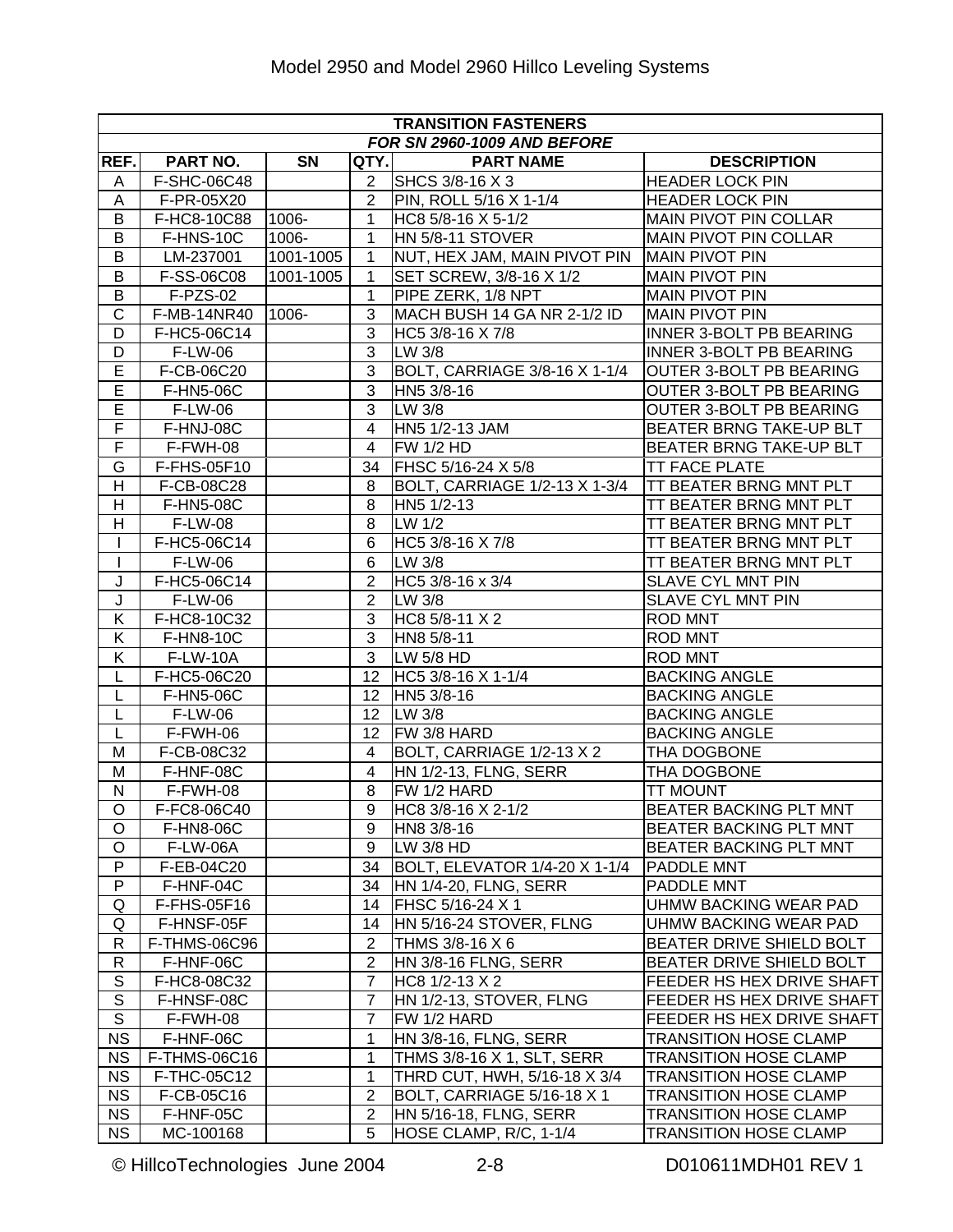#### *TRANSITION FASTENERS FOR SN 2950-1001 & AFTER AND SN 2960-1010 & AFTER*

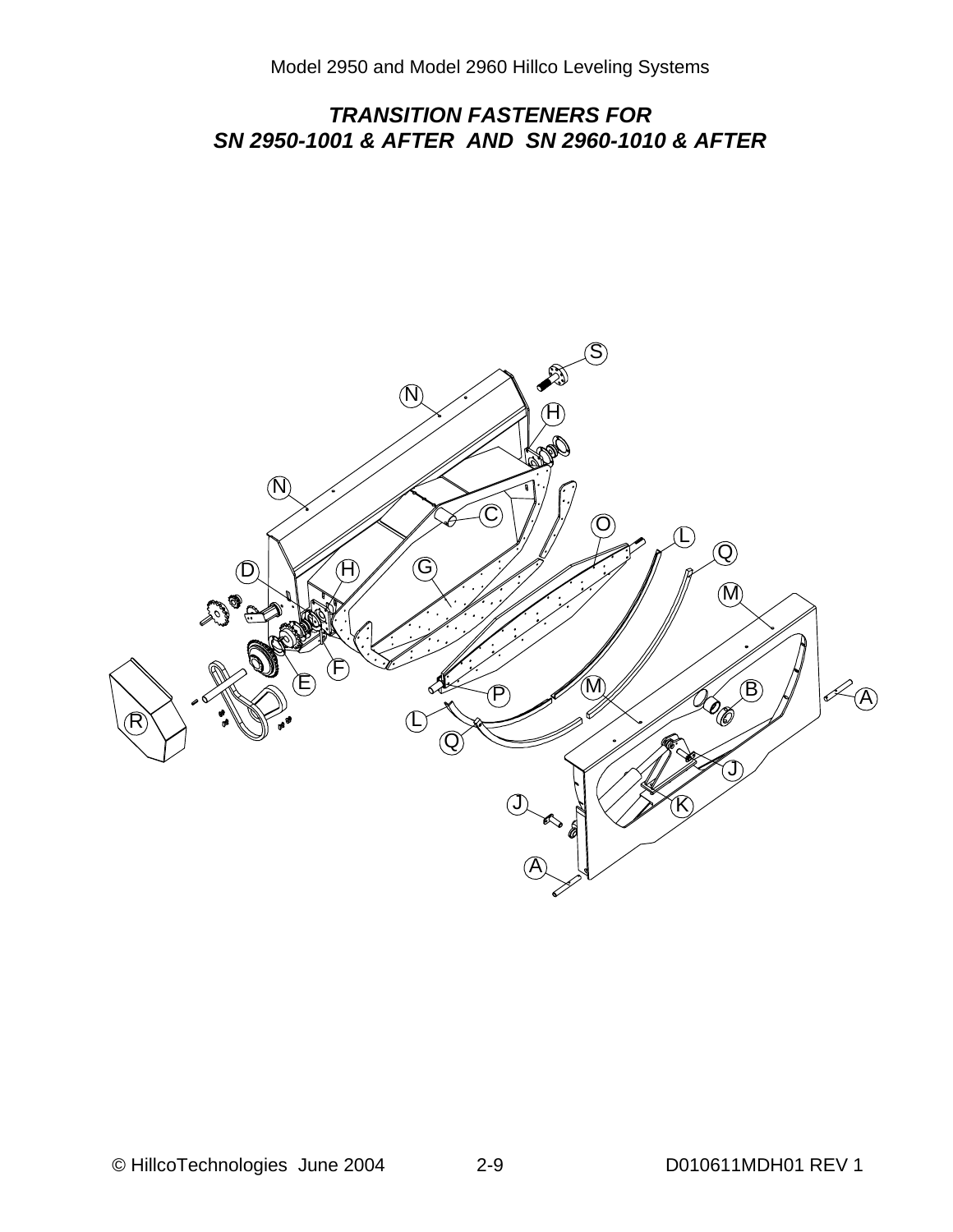|                       | <b>TRANSITION FASTENERS</b> |  |                         |                                                              |                                                  |  |  |  |  |
|-----------------------|-----------------------------|--|-------------------------|--------------------------------------------------------------|--------------------------------------------------|--|--|--|--|
|                       |                             |  |                         | FOR HILLCO SN 2950-1001 AND AFTER AND SN 2960-1010 AND AFTER |                                                  |  |  |  |  |
| REF.                  | PART NO.                    |  | SN QTY.                 | <b>PART NAME</b>                                             | <b>DESCRIPTION</b>                               |  |  |  |  |
| A                     | F-HC-10M070F                |  | 2 <sup>1</sup>          | MM HC 8.8 M10 X 1.5O X 70                                    | THA HEADER LOCK                                  |  |  |  |  |
| A                     | F-PR-05X20                  |  | 2                       | PIN, ROLL 5/16 X 1-1/4                                       | THA HEADER LOCK                                  |  |  |  |  |
| B                     | F-HC-16M140E                |  | $\mathbf{1}$            | MM HC-10.9 M16 X 2.00 X 120                                  | <b>MAIN PIVOT PIN COLLAR</b>                     |  |  |  |  |
| B                     | F-HNS-16ME                  |  | $\mathbf{1}$            | MM HN-10.9 M16 X 2.00 STOVER                                 | <b>MAIN PIVOT PIN COLLAR</b>                     |  |  |  |  |
| $\overline{\text{c}}$ | F-MB-14NR40                 |  | 3                       | MACH BUSH 14 GA NR 2-1/2 ID                                  | <b>MAIN PIVOT PIN</b>                            |  |  |  |  |
| D                     | F-HCF-10M020F               |  | 3                       | MM HC-8.8 M10 X 1.50 X 20, FLNG.                             | <b>INNER 3-BOLT PB BEARING</b>                   |  |  |  |  |
| E.                    | F-CB-10M030F                |  | 3                       | MM CARR-8.8 M10 X 1.50 X 30                                  | <b>OUTER 3-BOLT JACK SHAFT</b><br><b>BEARING</b> |  |  |  |  |
| E.                    | F-HNF-10MF                  |  | 3                       | MM HN-8.8 M10 X 1.50, FLNG.                                  | <b>OUTER 3-BOLT JACK SHAFT</b><br><b>BEARING</b> |  |  |  |  |
| F                     | F-FWH-12M                   |  | $\overline{\mathbf{4}}$ | 1/2 FW HD                                                    | BEATER BRNG TAKE-UP BLT                          |  |  |  |  |
| F                     | F-HN-12MF                   |  | $\overline{4}$          | MM HN-8.8 M12 X 1.75 JAM                                     | BEATER BRNG TAKE-UP BLT                          |  |  |  |  |
| G                     | F-FHS-8M015E                |  | 34                      | MM FHSC-10.9 M8 X 1.25 X 15                                  | TT FACE PLATE                                    |  |  |  |  |
| H                     | F-CB-12M040F                |  | 8                       | MM CARR-8.8 M12 X 1.75 X 40                                  | TT BEATER BRNG MNT PLT                           |  |  |  |  |
|                       | F-HCF-10M020F               |  | 6                       | MM HC-8.8 M10 X 1.50 X 20, FLNG.                             | TT BEATER BRNG MNT PLT                           |  |  |  |  |
|                       | F-HNF-12MF                  |  | 6                       | MM HN-8.8 M12 X 1.75, FLNG.                                  | TT BEATER BRNG MNT PLT                           |  |  |  |  |
| J                     | F-HCF-10M020F               |  | $\overline{2}$          | MM HC-8.8 M10 X 1.50 X 20, FLNG.                             | <b>SLAVE CYL MNT PIN</b>                         |  |  |  |  |
| K                     | F-HCF-16M050E               |  | 3                       | MM HC-10.9 M16 X 2.00 X 50, FLNG.                            | <b>ROD MNT</b>                                   |  |  |  |  |
| K                     | F-HNF-16ME                  |  | 3                       | MM HN-10.9 M16 X 2.00, FLNG.                                 | <b>ROD MNT</b>                                   |  |  |  |  |
| L                     | F-HNF-10ME                  |  | 12                      | MM HN-10.9 M10 X 1.50, FLNG.                                 | <b>BACKING ANGLE</b>                             |  |  |  |  |
| L                     | F-FWH-10M                   |  | 12 <sup>2</sup>         | MM FW 10 HD                                                  | <b>BACKING ANGLE</b>                             |  |  |  |  |
| L                     | F-HC-10M030F                |  | 12 <sup>°</sup>         | MM HC-8.8 M10 X 1.50 X 30                                    | <b>BACKING ANGLE</b>                             |  |  |  |  |
| M                     | F-HNF-12ME                  |  | 4                       | JD SN 686329 AND BELOW MM HN-<br>10.9 M12 X 1.75, FLNG.      | THA DOGBONE                                      |  |  |  |  |
| M                     | F-HNF-16ME                  |  | $\overline{4}$          | JD SN 686330 AND ABOVE MM HN-<br>10.9 M16 X 2.00, FLNG.      | THA DOGBONE                                      |  |  |  |  |
| N                     | F-HCF-12M050E               |  | 4                       | JD SN 686329 AND BELOW MM HC-<br>10.9 M12 X 1.75 X 40, FLNG. | <b>TRANSITION MNT</b>                            |  |  |  |  |
| N.                    | F-HCF-16M060E               |  | 4                       | JD SN 686330 AND ABOVE MM HC-<br>10.9 M16 X 2.00 X 40, FLNG. | <b>TRANSITION MNT</b>                            |  |  |  |  |
| O                     | F-HCF-10M060E               |  | 9                       | MM HC-10.9 M10 X 1.50 X 60, FLNG.                            | BEATER BACKING MNT PLT                           |  |  |  |  |
| $\circ$               | F-HNF-10ME                  |  | 9                       | MM HN-10.9 M10 X 1.50, FLNG.                                 | BEATER BACKING MNT PLT                           |  |  |  |  |
| P                     | F-EB-04C20                  |  | 34                      | BOLT, ELEVATOR, 1/4-20 x 1-1/4                               | <b>PB PADDLES</b>                                |  |  |  |  |
| $\overline{P}$        | F-HNF-04C                   |  |                         | 34 HN 1/4-20, FLNG., SERR.                                   | <b>PB PADDLES</b>                                |  |  |  |  |
| Q                     | F-FHS-8M025E                |  |                         | 14   MM FHSC-10.9 M8 X 1.25 X 25                             | UHMW BACKING WEAR PAD                            |  |  |  |  |
| Q                     | F-HNN-8ME                   |  |                         | 14 MM HN-10.9 M8 X 1.25 NYLOCK                               | UHMW BACKING WEAR PAD                            |  |  |  |  |
| $\mathsf{R}$          | F-HNF-10MF                  |  | $\overline{2}$          | MM HN 8.8 M10 X 1.25, FLNG.                                  | BEATER DRIVE SHIELD BOLT                         |  |  |  |  |
| $\mathsf{R}$          | F-HC-10M020F                |  | $\overline{2}$          | MM HC 8.8 M10 X 1.5 X 20                                     | BEATER DRIVE SHIELD BOLT                         |  |  |  |  |
| S                     | F-HC8-08C32                 |  | $\overline{7}$          | HC8 1/2-13 X 2                                               | FEEDER HOUSE HEX DRIVE<br><b>SHAFT</b>           |  |  |  |  |
| S                     | F-HNS-08C                   |  | $\overline{7}$          | HN 1/2-13, STOVER, FLNG                                      | <b>FEEDER HOUSE HEX DRIVE</b><br><b>SHAFT</b>    |  |  |  |  |
| S                     | F-FWH-08                    |  | $\overline{7}$          | FW 1/2 HARD                                                  | <b>FEEDER HOUSE HEX DRIVE</b><br><b>SHAFT</b>    |  |  |  |  |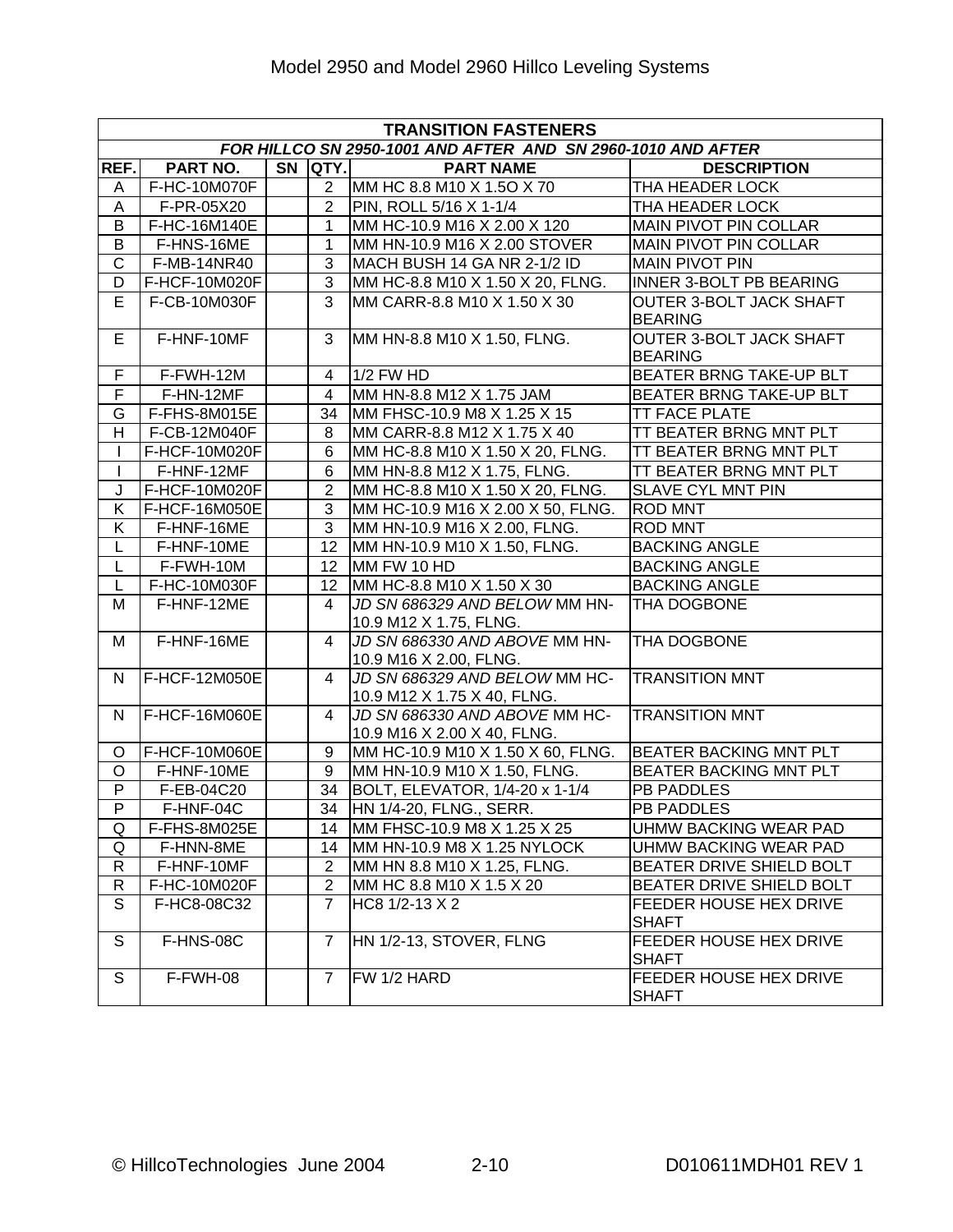#### *CARRIAGE*

*FRONT VIEW*



*REAR VIEW* 

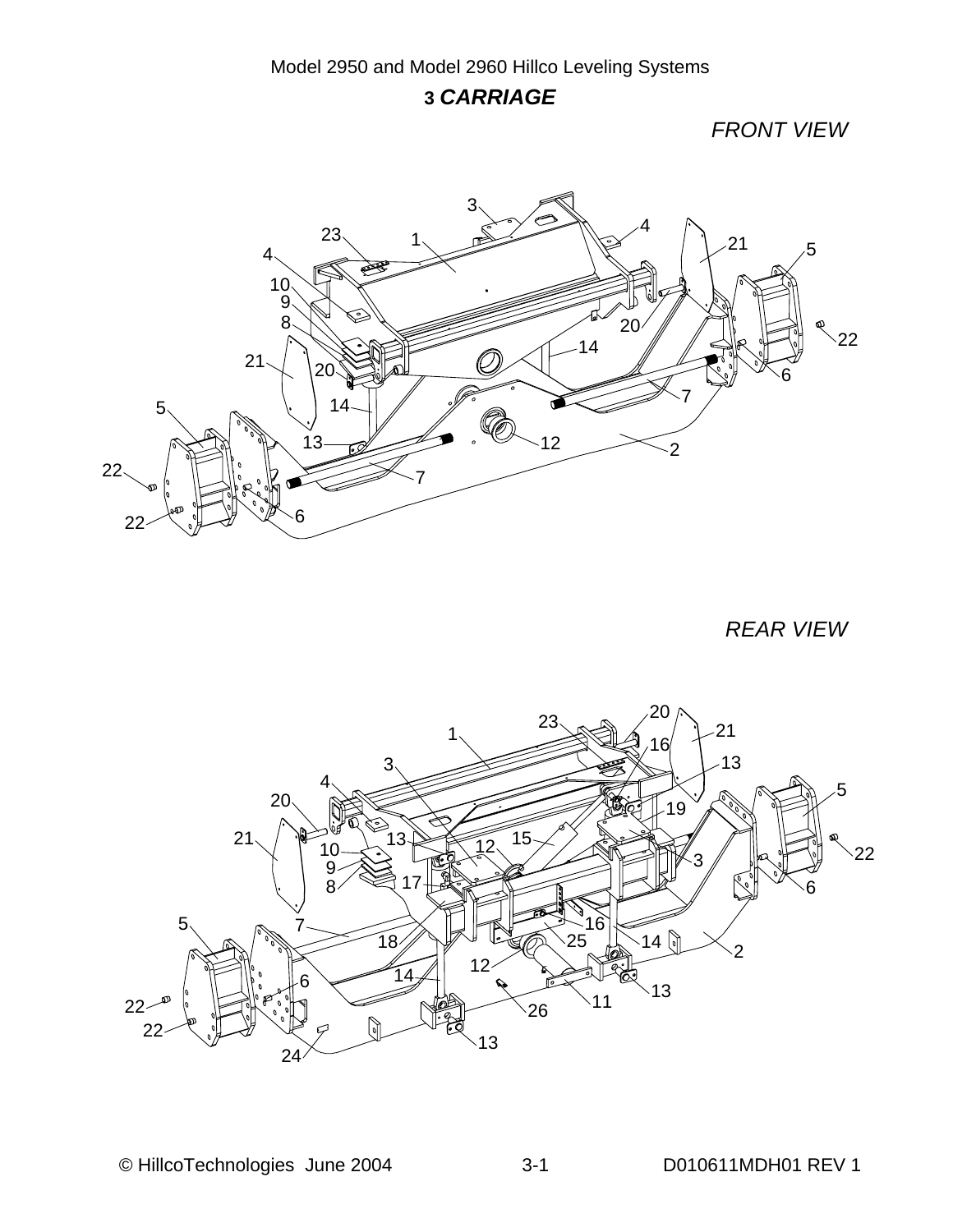|                | <b>CARRIAGE</b> |           |           |                |                                 |                                        |  |  |  |  |  |
|----------------|-----------------|-----------|-----------|----------------|---------------------------------|----------------------------------------|--|--|--|--|--|
| REF.           | PART NO.        | 2950 SN   | 2960 SN   | QTY.           | <b>PART NAME</b>                | <b>NOTES</b>                           |  |  |  |  |  |
| $\mathbf{1}$   | LA-228451       | NA        | 0001-0012 | $\mathbf 1$    | CO OVERCARRIAGE ASM             |                                        |  |  |  |  |  |
|                | LA-228452       | <b>NA</b> | 0013-     | 1              | CO OVERCARRIAGE ASM             |                                        |  |  |  |  |  |
| $\overline{2}$ | LA-228581       | <b>NA</b> | 0001-0012 | $\mathbf{1}$   | CU UNDERCARRIAGE ASM            |                                        |  |  |  |  |  |
|                | LA-228582       | <b>NA</b> | $0013 -$  | $\mathbf{1}$   | CU UNDERCARRIAGE ASM            | FOR USE WITH PLANETARY FINAL DRIVES    |  |  |  |  |  |
|                |                 | <b>NA</b> | 0013-     | $\mathbf{1}$   | CU UNDERCARRIAGE ASM            | OPTIONAL 113.375" FOR RING AND PINNION |  |  |  |  |  |
|                | LA-238151       |           |           |                |                                 | FINALS AND SINGLE TIRES                |  |  |  |  |  |
|                |                 | <b>NA</b> | 0013-     | $\mathbf{1}$   | CU UNDERCARRIAGE ASM            | OPTIONAL 131.875" FOR RING AND PINNION |  |  |  |  |  |
|                | LA-238271       |           |           |                |                                 | FINALS AND DUAL TIRES                  |  |  |  |  |  |
|                | LA-240461       |           | <b>NA</b> |                | CU UNDERCARRIAGE ASM            |                                        |  |  |  |  |  |
| 3              | LA-228681       |           |           | $\overline{2}$ | CM PLATE ASM, AXLE BOLT         |                                        |  |  |  |  |  |
| $\overline{4}$ | LM-230631       |           |           | $\overline{2}$ | CM PAD, CO MOUNT TOP            |                                        |  |  |  |  |  |
| 5              | LA-228791       | <b>NA</b> | 1006-     | $\overline{2}$ | CM EXTENSION ASM, 9 INCH        | OPTIONAL (RING GEAR AND PINION)        |  |  |  |  |  |
|                | LA-236741       | <b>NA</b> |           | $\overline{2}$ | CM EXTENSION ASM, 5 INCH        | <b>OPTIONAL</b>                        |  |  |  |  |  |
|                | LM-229221       | <b>NA</b> |           | $\overline{2}$ | CM PLATE, EXTENSION 1 INCH      | <b>OPTIONAL (PLANETARY)</b>            |  |  |  |  |  |
| 6              | LM-230751       | <b>NA</b> | 1002-     | 4              | CM DOWEL, RING GEAR FINAL       | RING GEAR AND PINION                   |  |  |  |  |  |
| $\overline{7}$ | MC-133061       | <b>NA</b> |           | $\overline{2}$ | SHAFT, COUNTER                  | RING GEAR AND PINION, NO EXTENSIONS    |  |  |  |  |  |
|                | MC-133071       | <b>NA</b> |           | $\overline{2}$ | SHAFT, COUNTER                  | RING GEAR AND PINION, 5 IN. EXTENSIONS |  |  |  |  |  |
|                | MC-133081       | <b>NA</b> |           | $\overline{2}$ | SHAFT, COUNTER                  | RING GEAR AND PINION, 9 IN. EXTENSIONS |  |  |  |  |  |
|                | MC-133091       | <b>NA</b> |           | $\overline{2}$ | SHAFT, COUNTER                  | PLANETARY, NO EXTENSIONS               |  |  |  |  |  |
|                | MC-134281       |           | <b>NA</b> | 1              | SHAFT, COUNTER                  | (RG&P) 1126.5 mmx18 tooth, LH          |  |  |  |  |  |
|                | MC-134291       |           | <b>NA</b> | 1              | SHAFT, COUNTER                  | (RG&P) 849.5 mmx18 tooth, RH           |  |  |  |  |  |
| 8              | LM-230621       |           |           | $\overline{2}$ | CM SPACER, CO MOUNT 3/8         |                                        |  |  |  |  |  |
| 9              | LM-230611       |           |           | $\overline{2}$ | CM SPACER, CO MOUNT 1/4         |                                        |  |  |  |  |  |
| 10             | LM-230641       |           |           | $\overline{2}$ | CM SPACER, CO MOUNT 3/16        |                                        |  |  |  |  |  |
| 11             | LA-229251       |           |           | 1              | CM PIN ASM, MAIN PIVOT          |                                        |  |  |  |  |  |
| 12             | LP-103871       |           |           | $\overline{2}$ | CO BUSHING, PIVOT               |                                        |  |  |  |  |  |
| 13             | LA-230551       |           |           | 4              | CM PIN ASM, MAIN CYLINDER       |                                        |  |  |  |  |  |
| 14             | HC-103228       |           |           | $\overline{2}$ | <b>CYLINDER, MAIN LEVELING</b>  | <b>SEE PG. 8-7</b>                     |  |  |  |  |  |
| 15             | HC-101842       |           |           | $\mathbf{1}$   | <b>CYLINDER, MASTER</b>         | <b>SEE PG. 8-7</b>                     |  |  |  |  |  |
| 16             | LA-229071       |           |           | 2              | TM PIN ASM, TRIM CYLINDER       |                                        |  |  |  |  |  |
| 17             | HC-101265       |           |           | $\overline{2}$ | VALVE, COUNTER BALANCE          | SEE PG. 8-7                            |  |  |  |  |  |
| 18             | LM-206841       |           | 0001-0012 | $\mathbf{1}$   | HM ADAPTER, 90 DEG W/ PILOT RT  |                                        |  |  |  |  |  |
| 19             | LM-206851       |           | 0001-0012 | $\mathbf{1}$   | HM ADAPTER, 90 DEG W/ PILOT LFT |                                        |  |  |  |  |  |
| 20             | LA-234141       | <b>NA</b> | 0001-0012 | $\overline{2}$ | CM PIN ASM, HEADER LIFT         |                                        |  |  |  |  |  |
|                | LM-229483       |           | 0013-     | $\overline{2}$ | CM PIN, HEADER LIFT             |                                        |  |  |  |  |  |
| 21             | LP-230241       |           |           | $\overline{2}$ | CM CAP, AXLE                    |                                        |  |  |  |  |  |
| 22             | LM-230271       | <b>NA</b> | 0001-0012 | 4              | CM DOWEL, FINAL                 |                                        |  |  |  |  |  |
| 23             | LM-234291       | <b>NA</b> |           | $\mathbf{1}$   | CM BULKHEAD, GREASE             |                                        |  |  |  |  |  |
| 24             | LL20-100790     |           |           | 1              | PLATE, SERIAL NUMBER            |                                        |  |  |  |  |  |
| 25             | LA-236491       |           |           | $\mathbf{1}$   | CM MOUNT ASM, CONTROL BOX       |                                        |  |  |  |  |  |
| 26             | LM-229431       |           |           | $\overline{2}$ | EM MOUNT, LIMIT SWITCH STOP     |                                        |  |  |  |  |  |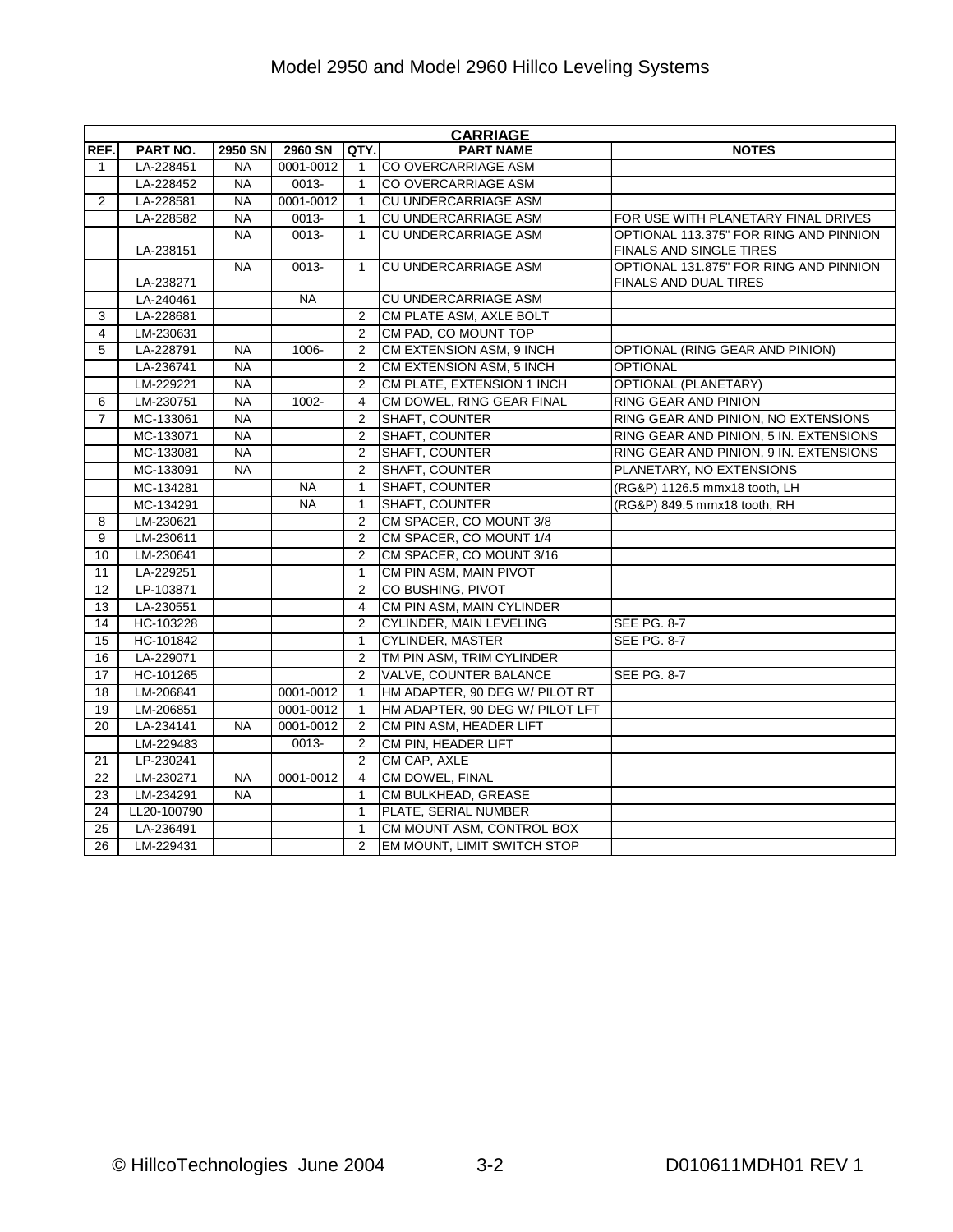#### *CARRIAGE FASTENERS*

*FRONT VIEW*



*REAR VIEW* 

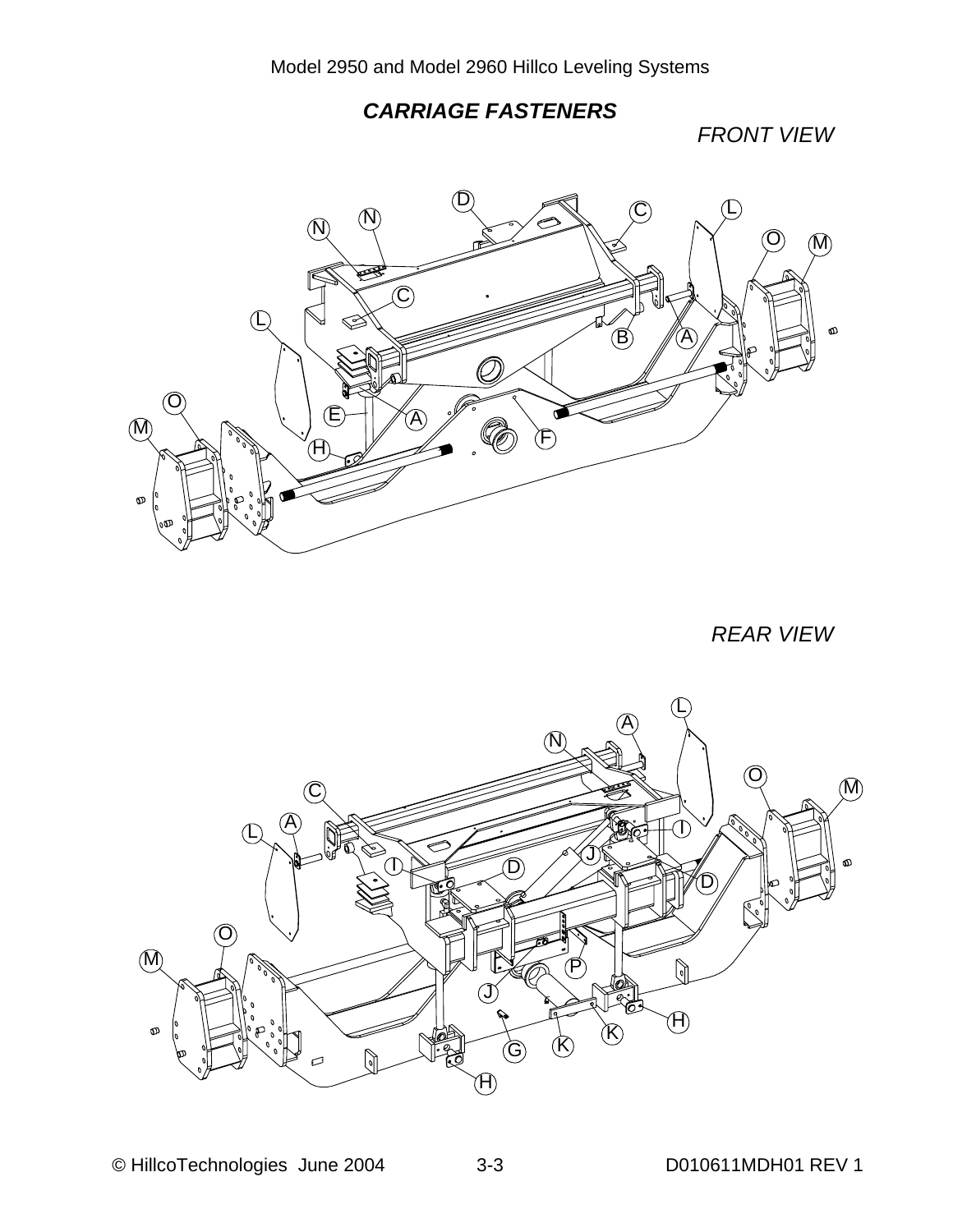|                         | <b>CARRIAGE FASTENERS</b> |           |               |                |                                    |                                 |  |  |  |
|-------------------------|---------------------------|-----------|---------------|----------------|------------------------------------|---------------------------------|--|--|--|
| REF.                    | PART NO.                  | 2950 SN   | 2960 SN       | QTY.           | <b>PART NAME</b>                   | <b>NOTES</b>                    |  |  |  |
| A                       | F-HC5-06C12               | <b>NA</b> | 0006-0012     | 2              | HC5 3/8-16 X 3/4                   | BUTT END HEADER LIFT CYL        |  |  |  |
| Α                       | F-LW-06                   | <b>NA</b> | 0006-0012     | 2              | LW 3/8                             | BUTT END HEADER LIFT CYL        |  |  |  |
| Α                       | F-PCT-04X48               | <b>NA</b> | 0001-0005     | 4              | PIN, COTTER 1/4 X 3                | <b>BUTT END HEADER LIFT CYL</b> |  |  |  |
| Α                       | F-MB-10NR20               | <b>NA</b> | 0001-0005     | 4              | MACH BUSH, 10 GA NR 1-1/4          | BUTT END HEADER LIFT CYL        |  |  |  |
| B                       | MC-100168                 | <b>NA</b> | 0001-0012     | 2              | HOSE CLAMP, R/C, 1-1/4             | HEADER LIFT CYL HOSES           |  |  |  |
| B                       | F-THC-05C12               | <b>NA</b> | 0001-0012     | 3              | THRD CUT, HWH, 5/16-18 X 3/4       | HDR LIFT CYL HOSES & SHIFT      |  |  |  |
|                         |                           |           |               |                |                                    | <b>CABLE MNT</b>                |  |  |  |
| C                       | F-HC8-10C112              | <b>NA</b> | 0001-0012     | 2              | HC8 5/8-11 X 7                     | FRONT OVERCARRIAGE MNT          |  |  |  |
| C                       | F-FWH-10                  | <b>NA</b> | 0001-0012     | 4              | FW 5/8 HARD                        | FRONT OVERCARRIAGE MNT          |  |  |  |
| C                       | <b>F-LW-10A</b>           | <b>NA</b> | 0001-0009     | 2              | LW 5/8 HD                          | FRONT OVERCARRIAGE MNT          |  |  |  |
| $\overline{\text{c}}$   | $F-HN8-10C$               | <b>NA</b> | $0001 - 0012$ | 2              | HN8 5/8-11                         | FRONT OVERCARRIAGE MNT          |  |  |  |
| C                       | F-HC-16M180E              |           | 0013-         | 2              | MM HC-10.9 M16 X 2.00 X 180        | FRONT OVERCARRIAGE MNT          |  |  |  |
| C                       | F-FWH-10                  |           | 0013-         | 4              | FW 5/8 HD Plated                   | FRONT OVERCARRIAGE MNT          |  |  |  |
| С                       | F-HNS-16ME                |           | 0013-         | 2              | MM HN-10.9 M16 X 2.00 STOVER       | FRONT OVERCARRIAGE MNT          |  |  |  |
| D                       | F-HC8-12C240              | <b>NA</b> |               | 8              | HC8 3/4-10 X 15                    | REAR OVERCARRIAGE MNT           |  |  |  |
| D                       | F-HC8-12C256              |           | <b>NA</b>     | 8              | HC8 3/4-10 X 16 PLATED             | REAR OVERCARRIAGE MNT           |  |  |  |
| D                       | F-HNS-12C                 |           |               | 8              | <b>HN8 3/4-10 STOVER</b>           | <b>REAR OVERCARRIAGE MNT</b>    |  |  |  |
| D                       | $F-LW-12A$                |           |               | 8              | LW 3/4 HD                          | REAR OVERCARRIAGE MNT           |  |  |  |
| Е                       | MC-101343                 | <b>NA</b> |               | 2              | CLAMP, HOSE, RC 2-7/16             | MAIN CYL HYDRAULIC LINES        |  |  |  |
| $\overline{F}$          | F-HC-16M100E              | <b>NA</b> | 0001-0012     | 2              | MM HC 10.9 16 X 2 X 100            | <b>TRANSMISSION</b>             |  |  |  |
| F                       | F-HNF-16M                 | <b>NA</b> | 0001-0009     | 2              | MM HN 16 X 2, FLNG, SERR           | <b>TRANSMISSION</b>             |  |  |  |
| F                       | F-HNN-16M                 | <b>NA</b> | 0001-0012     | 2              | MM HN 16 X 2, NYLOCK               | <b>TRANSMISSION</b>             |  |  |  |
| F                       | <b>F-FW-16M</b>           | <b>NA</b> | 0001-0012     | 2              | <b>MM FW 16</b>                    | <b>TRANSMISSION</b>             |  |  |  |
| F                       | F-HCF-16M080E             |           | 0013-         | 4              | MM FLHC-10.9 M16 X 2.00 X 80       | <b>TRANSMISSION</b>             |  |  |  |
| G                       | F-THC-05C12               | <b>NA</b> | 0001-0012     | $\overline{2}$ | THRD CUT, HWH, 5/16-18 X 3/4       | LIMIT SWITCH ACTUATOR           |  |  |  |
| G                       | F-HNF-04C                 |           |               | $\overline{4}$ | HN 1/4-20, FLNG, SERR              | <b>LIMIT SWITCH ACTUATOR</b>    |  |  |  |
| G                       | F-EB-04C20                |           |               | 2              | BOLT, ELEVATOR 1/4-20 X 1-1/4, PLT | <b>LIMIT SWITCH ACTUATOR</b>    |  |  |  |
| н                       | F-HC5-08C20               | <b>NA</b> | 0001-0012     | 2              | HC5 1/2-13 X 1-1/4                 | LOWER MAIN CYL MNT PIN          |  |  |  |
| н                       | F-LW-08                   | <b>NA</b> | 0001-0012     | 2              | LW 1/2                             | LOWER MAIN CYL MNT PIN          |  |  |  |
| н                       | F-HCF-12M025F             |           | 0013-         | $\overline{2}$ | MM FLHC-8.8 M12 X 1.75 X 25        | LOWER MAIN CYL MNT PIN          |  |  |  |
| L                       | F-HC5-08C20               | <b>NA</b> | 0001-0012     | 2              | HC5 1/2-13 X 1-1/4                 | TOP MAIN CYL MNT PIN            |  |  |  |
|                         | F-LW-08                   | <b>NA</b> | 0001-0012     | 2              | LW 1/2                             | TOP MAIN CYL MNT PIN            |  |  |  |
|                         | F-HCF-12M025F             |           | 0013-         | 2              | MM FLHC-8.8 M12 X 1.75 X 25        | TOP MAIN CYL MNT PIN            |  |  |  |
| J                       | F-HC5-06C12               | <b>NA</b> | 0001-0012     | 2              | HC5 3/8-16 $\times$ 3/4            | MASTER CYL MNT PIN              |  |  |  |
| J                       | F-LW-06                   | <b>NA</b> | 0001-0012     | 2              | LW 3/8                             | <b>MASTER CYL MNT PIN</b>       |  |  |  |
| J                       | F-HCF-10M020E             |           | 0013-         |                | MM FLHC-10.9 M10 X 1.50 X 20       | <b>MASTER CYL MNT PIN</b>       |  |  |  |
| Κ                       | F-HC8-10C36               | <b>NA</b> | 0001-0012     | 2              | HC8 5/8-11 X 2-1/4                 | <b>MAIN PVT PIN</b>             |  |  |  |
| Κ                       | F-HN5-10C                 | <b>NA</b> | 0001-0012     | 2              | <b>HN8 5/8-11 STOVER</b>           | <b>MAIN PVT PIN</b>             |  |  |  |
| Κ                       | F-HC5-10F16               | <b>NA</b> | 0001-0012     | $\mathbf{1}$   | HC5 5/8-18 X 1                     | <b>MAIN PVT PIN</b>             |  |  |  |
| $\overline{\mathsf{K}}$ | F-HC-16M060E              |           | $0013 -$      | $\overline{2}$ | MM HC-10.9 M16 X 2.00 X 60         | <b>MAIN PVT PIN</b>             |  |  |  |
| K.                      | F-HNS-16ME                |           | 0013-         | 2              | MM HN-10.9 M16 X 2.00 STOVER       | <b>MAIN PVT PIN</b>             |  |  |  |
| L                       | F-THMS-06C24              | NА        | 0001-0012     | 8              | THMS 3/8-16 X 1-1/2, SLT, SERR.    | ORIGINAL AXLE COVER             |  |  |  |
| L                       | F-FWF-06X20               | NA        | 0001-0012     | 8              | WASHER, FENDER, 3/8 X 1-1/4        | ORIGINAL AXLE COVER             |  |  |  |
| L                       | F-HNN-06C                 | <b>NA</b> | $0001 - 0012$ | 8              | HN2 3/8-16, NYLOCK                 | ORIGINAL AXLE COVER             |  |  |  |
| L                       | F-HC-10M040F              |           | 0013-         | 8              | MM HC-8.8 M10 X 1.50 X 40          | ORIGINAL AXLE COVER             |  |  |  |
|                         | F-FWF-06020               |           | 0013-         | 8              | 3/8 FW FENDER X 1-1/4              | ORIGINAL AXLE COVER             |  |  |  |
| L                       | F-HNF-10MF                |           | 0013-         | 8              | MM FLHN-8.8 M10 X 1.50             | ORIGINAL AXLE COVER             |  |  |  |
| м                       | F-HC-24M160E              | ΝA        | 0002-0012     | 6              | MM HC 10.9 24 X 3.0 X 160          | <b>FINALS</b>                   |  |  |  |
| N                       | F-HC5-04C16               | <b>NA</b> |               | 2              | HC5 1/4-20 X 1                     | <b>GREASE BULKHEAD</b>          |  |  |  |
| N                       | F-HNF-04C                 | <b>NA</b> |               | 2              | HN5 1/4-20, FLNG., SERR.           | <b>GREASE BULKHEAD</b>          |  |  |  |
| O                       | F-HC8-16C48               | <b>NA</b> | 0002-         | 12             | HC8 1-8 X 3                        | EXTENSIONS, 5" AND 9"           |  |  |  |
| O                       | F-LWH-16                  | <b>NA</b> | 0002-         | 12             | LW 1 HD                            | EXTENSIONS, 5" AND 9"           |  |  |  |
| O                       | F-HN8-16C                 | <b>NA</b> | 0002-         | 12             | HN8 1-8                            | EXTENSIONS, 5" AND 9"           |  |  |  |
| P                       | F-HC5-06C20               | <b>NA</b> | 0001-0012     | 4              | HC5 3/8-16 X 1-1/4                 | CONTROL BOX MOUNT BRKT          |  |  |  |
| P                       | F-HN5-06C                 | NA        | 0001-0012     | 4              | HN5 3/8-16                         | CONTROL BOX MOUNT BRKT          |  |  |  |
| P                       | F-LW-06                   | <b>NA</b> | 0001-0012     | 4              | LW 3/8                             | CONTROL BOX MOUNT BRKT          |  |  |  |
| P                       | F-HC-10M025F              |           | 0013-         | 4              | MM HC-8.8 M10 X 1.50 X 25          | CONTROL BOX MOUNT BRKT          |  |  |  |
| P                       | F-HNF-10MF                |           | 0013-         | 4              | MM FLHN-8.8 M10 X 1.50             | CONTROL BOX MOUNT BRKT          |  |  |  |
| Q                       | F-HC5-04C16               | <b>NA</b> | 0010-0012     | 2              | HC5 1/4-20 X 1                     | <b>GREASE BULKHEAD</b>          |  |  |  |
| Q                       | F-HNF-04C                 | <b>NA</b> | 0010-0012     | $\overline{2}$ | HN5 1/4-20, FLNG., SERR.           | <b>GREASE BULKHEAD</b>          |  |  |  |

© HillcoTechnologies June 2004 3-4 D010611MDH01 REV 1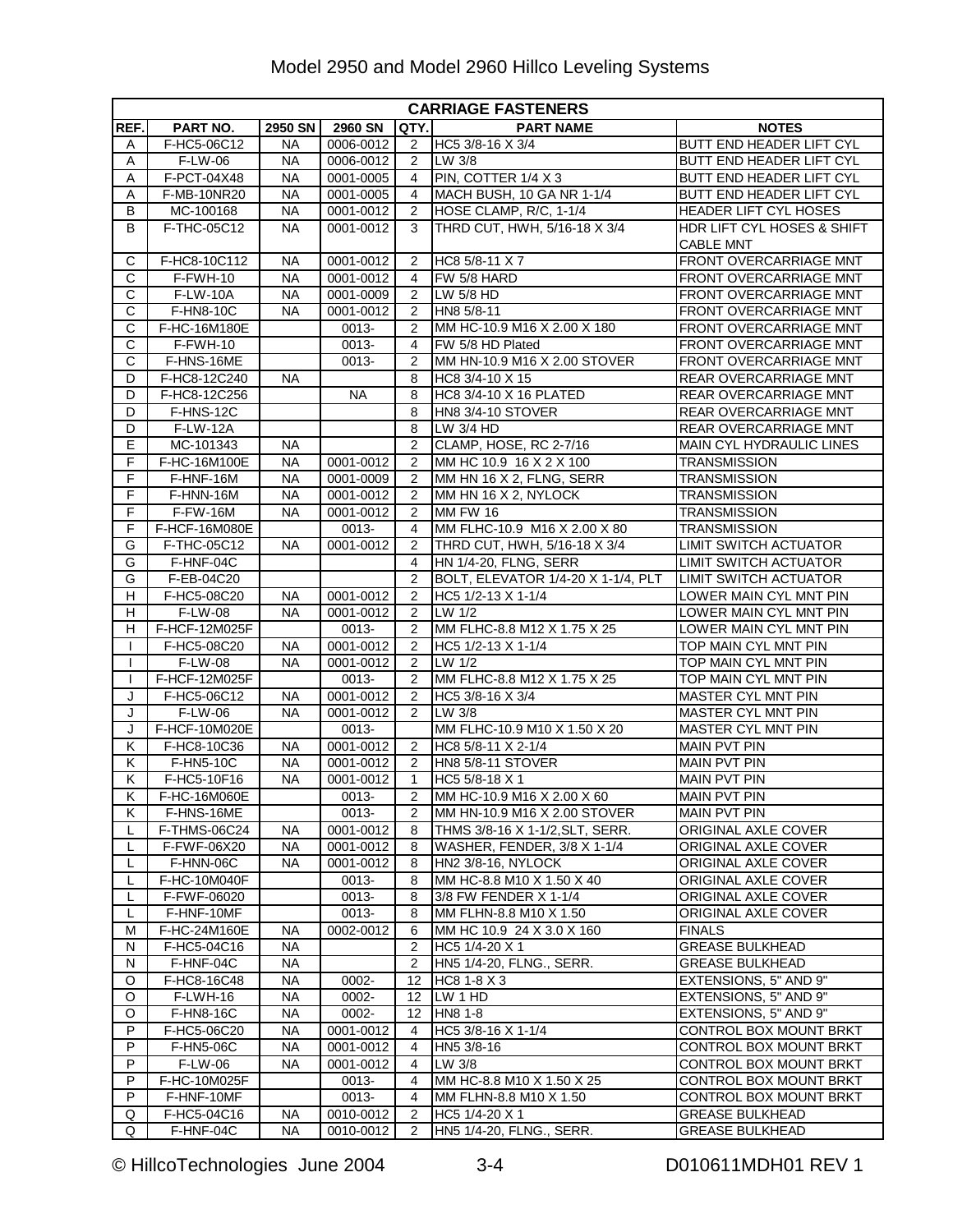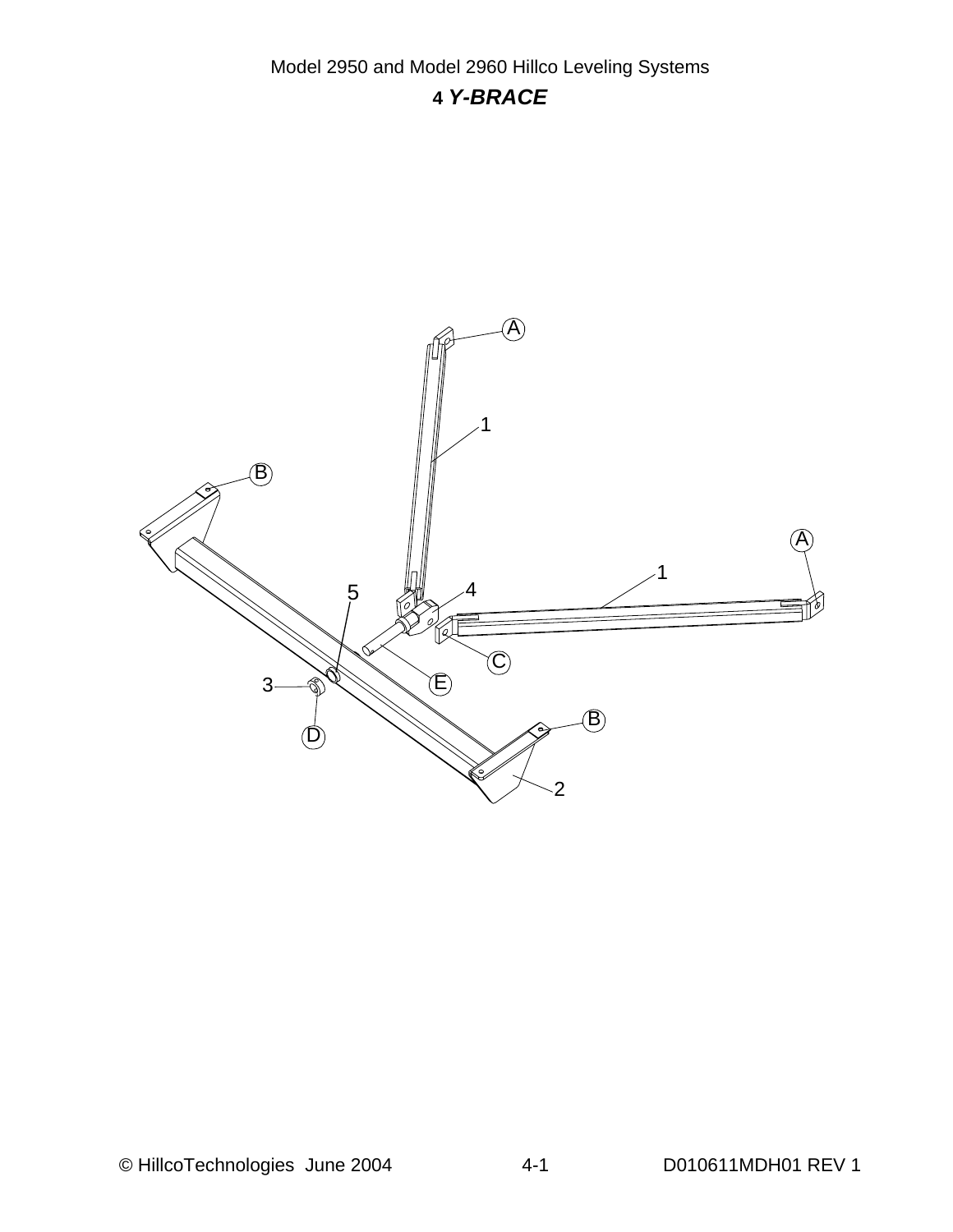| Model 2950 and Model 2960 Hillco Leveling Systems |  |
|---------------------------------------------------|--|
|---------------------------------------------------|--|

|                       | <b>Y-BRACE</b>     |           |                |                |                              |                          |  |  |  |  |
|-----------------------|--------------------|-----------|----------------|----------------|------------------------------|--------------------------|--|--|--|--|
| REF.                  | PART NO.           | 2950 SN   | <b>2960 SN</b> | QTY.           | <b>PART NAME</b>             | <b>NOTES</b>             |  |  |  |  |
| 1                     | LA-228701          |           |                | 2              | YB ARM ASM                   |                          |  |  |  |  |
| $\overline{2}$        | LA-228721          | <b>NA</b> |                | 1              | YB SUPPORT ASM, CROSS        |                          |  |  |  |  |
|                       | LA-240481          |           | <b>NA</b>      | 1              | YB SUPPORT ASM, CROSS        |                          |  |  |  |  |
| 3                     | LM-234101          |           |                | 1              | YB COLLAR, PIVOT PIN         |                          |  |  |  |  |
| 4                     | LA-228761          |           |                | 1              | YB PIN ASM, PIVOT            |                          |  |  |  |  |
| 5                     | MC-135431          |           |                | $\overline{2}$ | <b>BUSHING, PLANE</b>        |                          |  |  |  |  |
|                       |                    |           |                |                | <b>Y-BRACE FASTENERS</b>     |                          |  |  |  |  |
| A                     | F-HC8-16C44        | <b>NA</b> | 0001-0012      | $\overline{2}$ | HC8 1-8 X 2-3/4              | Y-BRACE FRNT MNT         |  |  |  |  |
| A                     | F-HNSF-16C         | <b>NA</b> | 0001-0012      | $\overline{2}$ | HN8 1-8 STOVER, FLNG         | Y-BRACE FRNT MNT         |  |  |  |  |
| A                     | F-HC-24M070E       |           | $0013 -$       |                | MM HC-10.9 M24 X 3.00 X 70   | Y-BRACE FRNT MNT         |  |  |  |  |
| Α                     | F-HNS-24ME         |           | $0013 -$       |                | MM HN-10.9 M24 X 3.00 STOVER | <b>Y-BRACE FRNT MNT</b>  |  |  |  |  |
| B                     | F-HC8-10C88        | <b>NA</b> | 0001-0012      | 4              | HC8 5/8-11 X 5-1/2           | Y-BRACE FRAME MNT        |  |  |  |  |
| B                     | F-HNSF-10C         | <b>NA</b> | 0001-0012      | 4              | HN8 5/8-11 STOVER, FLNG      | Y-BRACE FRAME MNT        |  |  |  |  |
| B                     | F-FWH-10           | <b>NA</b> | 0001-0012      | 8              | FW 5/8 HARD                  | Y-BRACE FRAME MNT        |  |  |  |  |
| B                     | F-HC-16M140E       |           | 0013-          | 4              | MM HC-10.9 M16 X 2.00 X 140  | Y-BRACE FRAME MNT        |  |  |  |  |
| B                     | F-HNS-16ME         |           | 0013-          | 4              | MM HN-10.9 M16 X 2.00 STOVER | <b>Y-BRACE FRAME MNT</b> |  |  |  |  |
| B                     | $F-FWH-10$         |           | 0013-          | 8              | FW 5/8 HD Plated             | Y-BRACE FRAME MNT        |  |  |  |  |
| $\overline{\text{c}}$ | F-HC8-16C56        | <b>NA</b> | 0001-0012      | 1              | HC8 1-8 X 3-1/2              | Y-BRACE REAR MNT         |  |  |  |  |
| C                     | F-HNSF-16C         | <b>NA</b> | 0001-0012      | $\mathbf{1}$   | HN8 1-8 STOVER, FLNG         | <b>Y-BRACE REAR MNT</b>  |  |  |  |  |
| $\overline{\text{c}}$ | F-HC-24M110E       |           | 0013-          | 1              | MM HC-10.9 M24 X 3.00 X 110  | Y-BRACE REAR MNT         |  |  |  |  |
| C                     | F-HNS-24ME         |           | 0013-          | 1              | MM HN-10.9 M24 X 3.00 STOVER | <b>Y-BRACE REAR MNT</b>  |  |  |  |  |
| D                     | F-HC8-08C48        | <b>NA</b> | 0006-          | 1              | HC8 1/2-13 X 3               | Y-BRACE PVT PIN COLLAR   |  |  |  |  |
| D                     | F-HNSF-08C         | <b>NA</b> | 0006-          | 1              | HN8 1/2-13 STOVER, FLNG      | Y-BRACE PVT PIN COLLAR   |  |  |  |  |
| D                     | F-HC-12M080E       |           | 0013-          | 1              | MM HC-10.9 M12 X 1.75 X 80   | Y-BRACE PVT PIN COLLAR   |  |  |  |  |
| D                     | F-HNS-12ME         |           | 0013-          | 1              | MM HN-10.9 M12 X 1.75 STOVER | Y-BRACE PVT PIN COLLAR   |  |  |  |  |
| E                     | F-HNC-24F          | <b>NA</b> | 0001-0005      | 1              | HN SLT, 1-1/2-12             | Y-BRACE PVT PIN          |  |  |  |  |
| Ē                     | F-PCT-05X48        | <b>NA</b> | 0001-0005      | $\mathbf{1}$   | PIN, COTTER 5/16 X 3         | Y-BRACE PVT PIN          |  |  |  |  |
| E                     | <b>F-MB-18NR24</b> |           |                | 20             | MACH BUSH 18 GA NR 1-1/2 ID  | Y-BRACE PVT PIN          |  |  |  |  |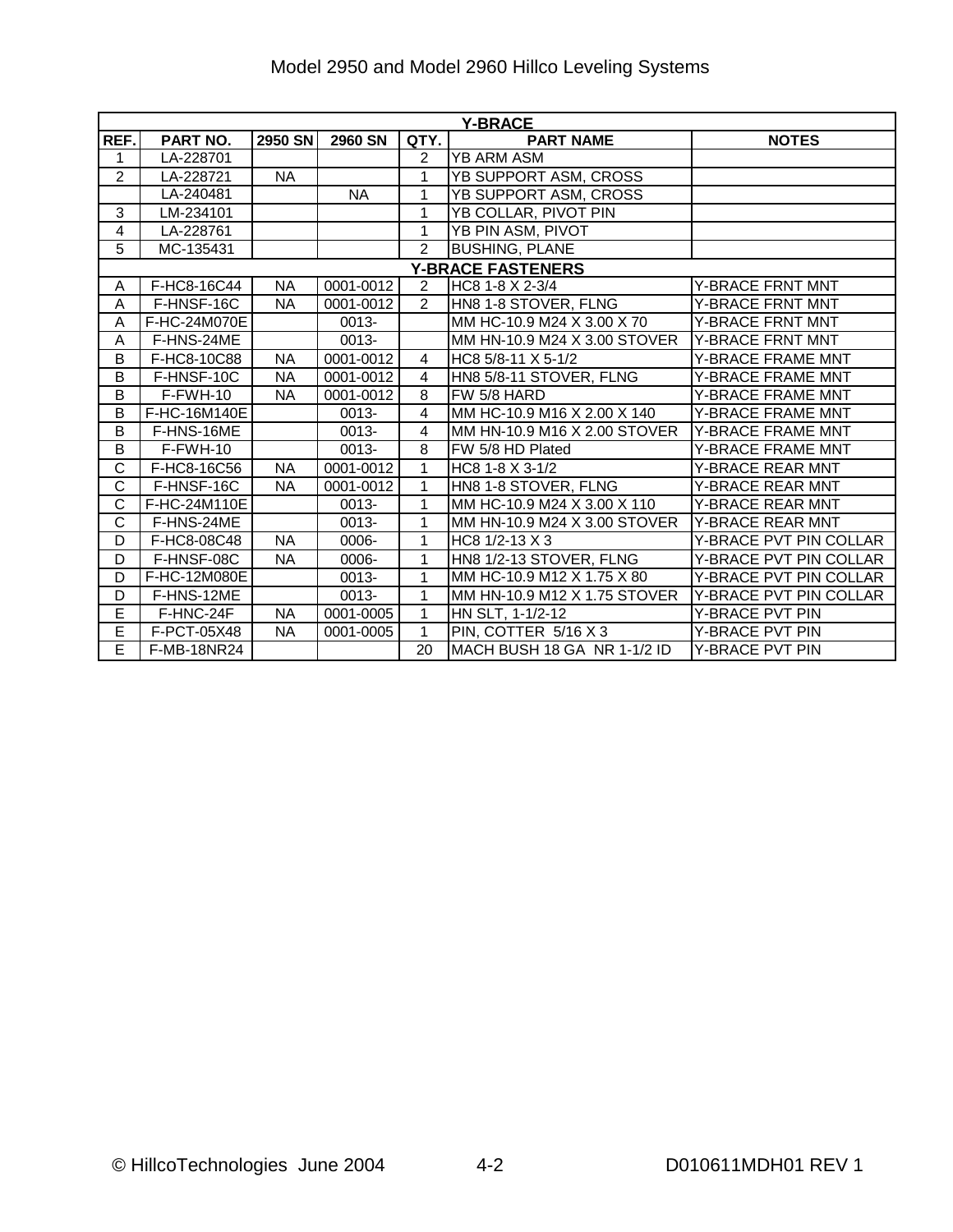

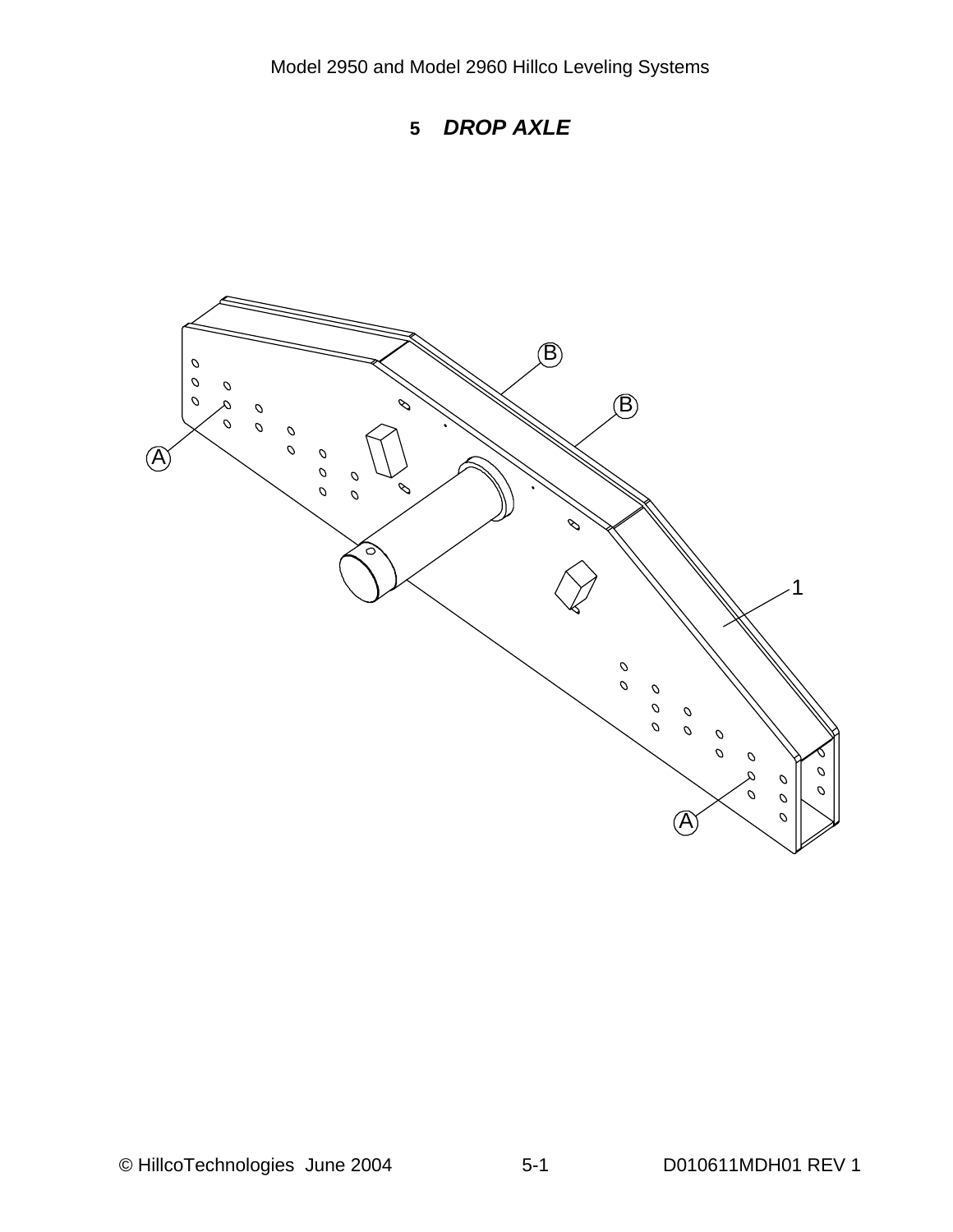|             | <b>DROP AXLE</b>           |           |                |       |                            |                                        |  |  |  |
|-------------|----------------------------|-----------|----------------|-------|----------------------------|----------------------------------------|--|--|--|
| <b>REF.</b> | <b>PART NO.</b>            | 2950 SN   | <b>2960 SN</b> | QTY.I | <b>PART NAME</b>           | <b>NOTES</b>                           |  |  |  |
|             | LA-228811                  |           |                |       | DA AXLE ASM, DROP          |                                        |  |  |  |
|             | <b>DROP AXLE FASTENERS</b> |           |                |       |                            |                                        |  |  |  |
| A           | F-HC-20M160E               |           |                | 8     | IMM HC 10.9 20 X 2.5 X 160 | <b>REAR AXLE</b>                       |  |  |  |
| A           | F-HC-20M210E               |           |                | 4     | MM HC 10.9 20 X 2.5 X 210  | <b>REAR AXLE</b>                       |  |  |  |
| A           | F-HN-20ME                  |           | $0002 -$       | 12    | MM HN 10.9 20 X 2.5        | <b>REAR AXLE</b>                       |  |  |  |
| B           | F-HC5-04C28                | NA.       | 0001-0012      | 2     | HC5 1/4-20 X 1-3/4         | <b>IREAR AXLE STEERING HOSE MOUNTS</b> |  |  |  |
| B           | $F-LW-04$                  | <b>NA</b> | 0001-0012      | 2     | LW 1/4                     | <b>IREAR AXLE STEERING HOSE MOUNTS</b> |  |  |  |
| B           | $F-FW-04$                  | NA.       | 0001-0012      | 2     | FW 1/4                     | <b>REAR AXLE STEERING HOSE MOUNTS</b>  |  |  |  |
| B           | F-HCF-06M045F              |           |                | 2     | MM FLHC-8.8 M6 X 1.00 X 45 | <b>REAR AXLE STEERING HOSE MOUNTS</b>  |  |  |  |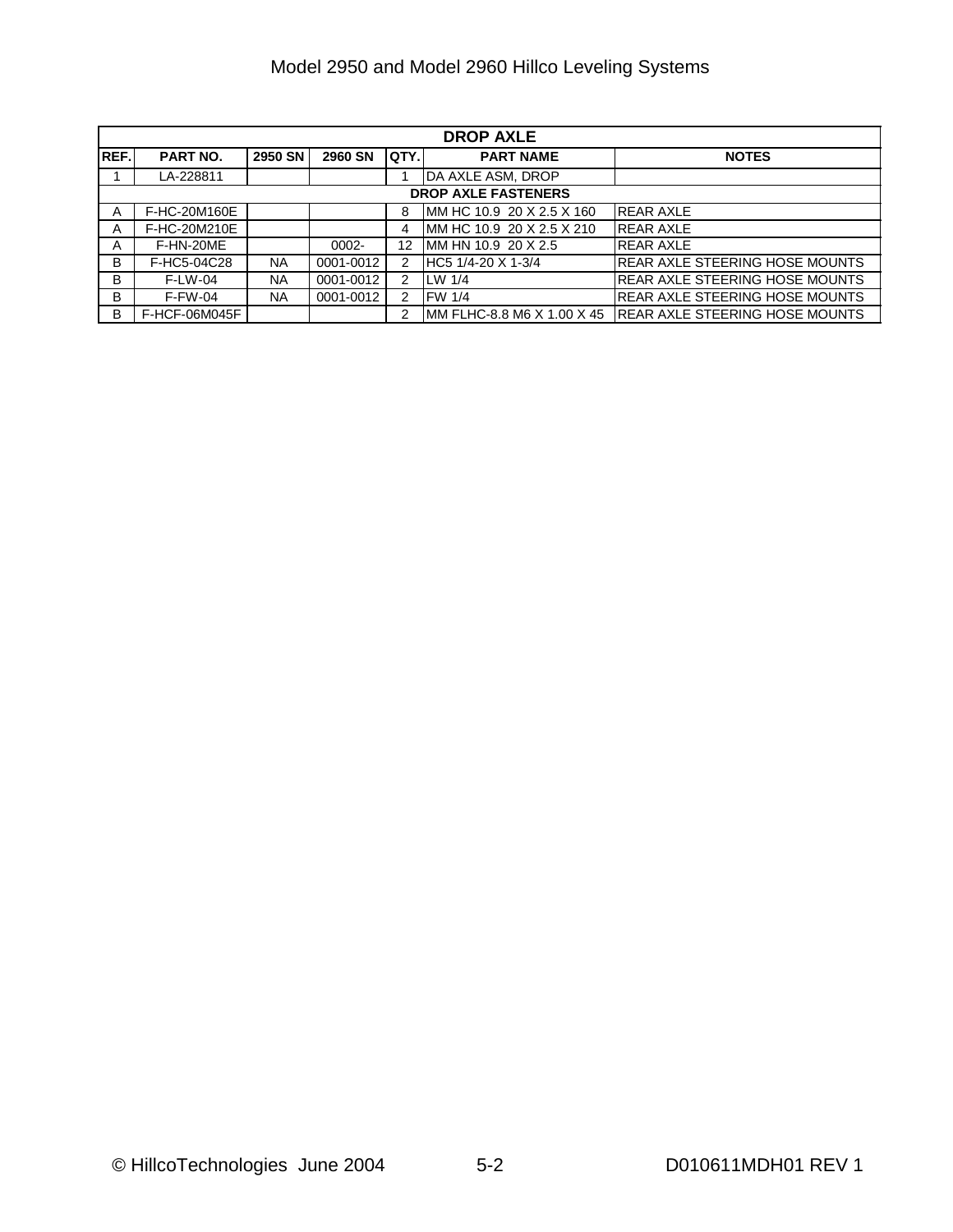**6** *LADDER* 

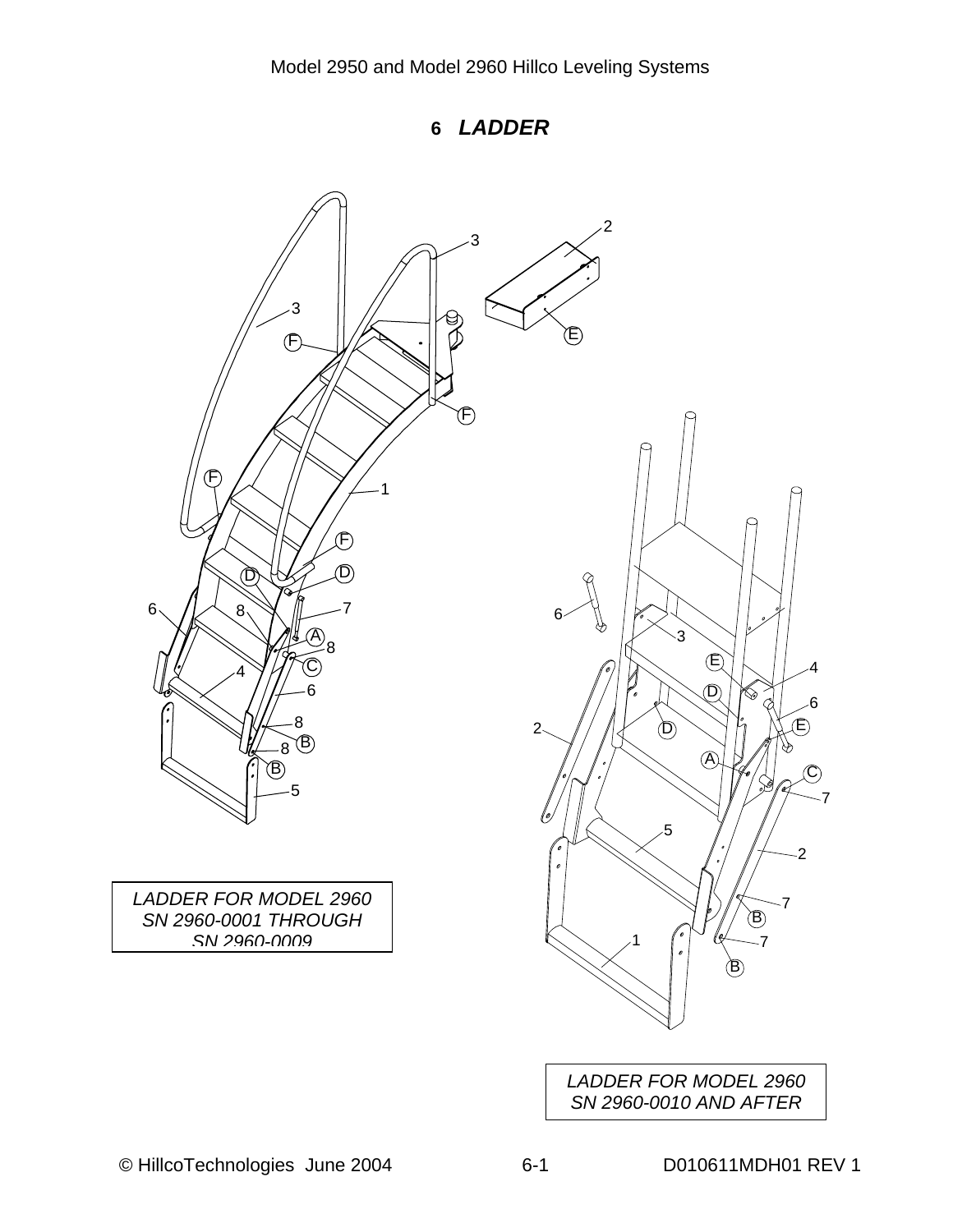|                        | <b>2960 EARLY SN LADDER</b> |           |           |                |                                                 |                                |  |  |
|------------------------|-----------------------------|-----------|-----------|----------------|-------------------------------------------------|--------------------------------|--|--|
| REF.                   | PART NO.                    | 2950 SN   | 2960 SN   | QTY.           | <b>PART NAME</b>                                | <b>NOTES</b>                   |  |  |
| 1                      | LA-236241                   | NA        | 0001-0009 | $\mathbf{1}$   | LM ASM, LADDER                                  |                                |  |  |
| $\overline{2}$         | LA-236341                   | <b>NA</b> | 0001-0009 | $\mathbf{1}$   | LM ASM, PLATFORM EXT                            |                                |  |  |
|                        |                             |           |           |                |                                                 |                                |  |  |
| 3                      | LM-236321                   | <b>NA</b> | 0001-0009 | 2              | LM HANDRAIL                                     |                                |  |  |
| $\overline{4}$         | LA-236891                   | <b>NA</b> | 0001-0009 | $\mathbf{1}$   | LM STEP ASM, 2960 FOLDING LDR UPR               |                                |  |  |
| 5                      | LA-236881                   | <b>NA</b> | 0001-0009 | 1              | LM STEP ASM, 2960 FOLDING LDR LWR               |                                |  |  |
| 6                      | LM-236051                   | <b>NA</b> | 0001-0009 | 2              | LM LINK, FOLDING LADDER                         |                                |  |  |
| $\overline{7}$         | MC-134921                   | <b>NA</b> | 0001-0009 | 2              | GAS CHARGES LIFT SUPPORT                        | LADDER                         |  |  |
| $\overline{\text{NS}}$ | MC-134931                   | <b>NA</b> | 0001-0009 | 2              | LIFT SUPPORT BRACKET PAIR                       | LADDER                         |  |  |
| 8                      | MC-134941                   | <b>NA</b> | 0001-0009 | 8              | FLANGED BUSHING, OILITE, 1/2 ID X 5/8           | <b>LADDER PVT BUSHING</b>      |  |  |
|                        |                             |           |           |                | OD X 5/16                                       |                                |  |  |
|                        |                             |           |           |                |                                                 |                                |  |  |
|                        |                             |           |           |                | <b>LADDER FASTENERS</b>                         |                                |  |  |
| A                      | F-HC5-08C32                 | <b>NA</b> | 0001-0009 | 2              | HC5 1/2-13 X 2                                  | LADDER TOP SIDE PLATE PIVOT    |  |  |
| Α                      | F-HNS-08C                   | <b>NA</b> | 0001-0009 | 2              | HN 1/2-13 STOVER                                | LADDER TOP SIDE PLATE PIVOT    |  |  |
| В                      | F-HC5-08C20                 | <b>NA</b> | 0001-0009 | 4              | HC5 1/2-13 X 1-1/4                              | LADDER MIDDLE PIVOTS           |  |  |
| в                      | F-HNS-08C                   | <b>NA</b> | 0001-0009 | 4              | <b>HN 1/2-13 STOVER</b>                         | LADDER MIDDLE PIVOTS           |  |  |
| С                      | F-HC5-08C40                 | NA        | 0001-0009 | 2              | HC5 1/2-13 X 2-1/2                              | LADDER BOTTOM SIDE PLT PIVOTS  |  |  |
| C                      | F-HNS-08C                   | <b>NA</b> | 0001-0009 | 2              | <b>HN 1/2-13 STOVER</b>                         | LADDER BOTTOM SIDE PLT PIVOTS  |  |  |
| D                      | F-HNJ-10C                   | <b>NA</b> | 0001-0009 | 2              | HN 5/16-18 JAM NUT                              | <b>LADDER BALL STUD</b>        |  |  |
| E                      | F-HCF-10M020F               | <b>NA</b> | 0001-0009 | 3              | HC 8.8 M10 X 1.5 X 20, FLNG.                    | PLATFORM EXTENSION             |  |  |
|                        |                             |           |           |                |                                                 |                                |  |  |
| E.                     | F-HNF-10MF                  | <b>NA</b> | 0001-0009 | 3              | HN 8.8 M10 X 1.5, FLNG.                         | PLATFORM EXTENSION             |  |  |
| F                      | F-HCF-10M050F               | <b>NA</b> | 0001-0009 | 8              | HN 8.8 M10 X 1.5 X 50, FLNG.                    | <b>LADDER HANDRAIL</b>         |  |  |
| F                      | F-HNFN-10MF                 | <b>NA</b> | 0001-0009 | 8              | HN 8.8 M10 X 1.5, FLNG., NYLOCK                 | <b>LADDER HANDRAIL</b>         |  |  |
| <b>NS</b>              | F-HCF-10M050F               | <b>NA</b> | 0001-0009 | 4              | HN 8.8 M10 X 1.5 X 50, FLNG.                    | PLATFORM EXTENSION HANDRAIL    |  |  |
| <b>NS</b>              | F-HNFN-10MF                 | <b>NA</b> | 0001-0009 | $\overline{4}$ | HN 8.8 M10 X 1.5, FLNG., NYLOCK                 | PLATFORM EXTENSION HANDRAIL    |  |  |
| <b>NS</b>              | F-HCF-10M050F               | NA        | 0001-0009 | 2              | HN 8.8 M10 X 1.5 X 50, FLNG.                    | JOHN DEERE HANDRAIL            |  |  |
| <b>NS</b>              | F-HNFN-10MF                 | <b>NA</b> | 0001-0009 | 2              | HN 8.8 M10 X 1.5, FLNG., NYLOCK                 | JOHN DEERE HANDRAIL            |  |  |
|                        |                             |           |           |                | 2950 AND 2960 LATE SN LADDER                    |                                |  |  |
|                        |                             |           |           |                |                                                 |                                |  |  |
| REF.                   | PART NO.                    | 2950 SN   | 2960 SN   | QTY.           | <b>PART NAME</b>                                | <b>NOTES</b>                   |  |  |
| 1                      | LA-236561                   | <b>NA</b> | 0010-0012 | $\mathbf{1}$   | LM STEP ASM, FOLDING LADDER LOWER               |                                |  |  |
|                        | LA-236562                   | <b>NA</b> | 0013-     | $\mathbf{1}$   | LM STEP ASM, FOLDING LADDER LOWER SUB LA-236563 |                                |  |  |
|                        | LA-236563                   |           |           | $\mathbf{1}$   | LM STEP ASM, FOLDING LADDER LOWER               |                                |  |  |
| $\overline{2}$         | LM-236051                   | <b>NA</b> | 0010-0012 | 2              | LM LINK, FOLDING LADDER                         |                                |  |  |
|                        |                             |           |           |                |                                                 |                                |  |  |
|                        | LM-236052                   |           |           | 2              | LM LINK, FOLDING LADDER                         |                                |  |  |
| 3                      | LA-236541                   | <b>NA</b> | 0010-0012 | $\mathbf{1}$   | LM PLT ASM, LFT SIDE FOLDING LADDER             |                                |  |  |
|                        | LA-236542                   |           | 0013-     | $\mathbf{1}$   | LM PLT ASM, LFT SIDE FOLDING LADDER             |                                |  |  |
| $\overline{4}$         | LA-236551                   | <b>NA</b> | 0010-0012 | $\mathbf{1}$   | LM PLT ASM, RHT SIDE FOLDING LADDER             |                                |  |  |
|                        |                             |           |           |                |                                                 |                                |  |  |
|                        | LA-236552                   |           | 0013-     | $\mathbf{1}$   | LM PLT ASM, RHT SIDE FOLDING LADDER             |                                |  |  |
|                        |                             |           |           |                |                                                 |                                |  |  |
|                        |                             |           |           |                |                                                 |                                |  |  |
| 5                      | LA-236571                   | <b>NA</b> | 0010-0012 | 1              | LM STEP ASM, FOLDING LADDER UPPER               |                                |  |  |
|                        | LM-236631                   | <b>NA</b> | 0013-     | 2              | LM PLT, UPPER ARM                               | <b>SUB LA-236632</b>           |  |  |
|                        | LM-236632                   |           |           | 2              | LM PLT, UPPER ARM                               |                                |  |  |
| 6                      | MC-134921                   | <b>NA</b> |           | 2              | <b>GAS CHARGED LIFT SUPPORT</b>                 |                                |  |  |
| <b>NS</b>              | MC-134931                   | <b>NA</b> |           | 2              | LIFT SUPPORT BRACKETS (PAIR)                    |                                |  |  |
| $\overline{7}$         | MC-134941                   | NA        |           | 8              | FLANGED BUSHING, OILITE, 1/2 ID X 5/8           |                                |  |  |
|                        |                             |           |           |                |                                                 |                                |  |  |
|                        |                             |           |           |                | OD X 5/16                                       |                                |  |  |
| <b>NS</b>              | LA-238761                   |           | 0017-     |                | LM ASM, LADDER HANDLE                           |                                |  |  |
|                        |                             |           |           |                | <b>LADDER FASTENERS</b>                         |                                |  |  |
| A                      | F-HC5-08C32                 | <b>NA</b> | 0001-0009 | 2              | HC5 1/2-13 X 2                                  | <b>LADDER TOP SIDE PLT PVT</b> |  |  |
|                        | F-HC-12M050E                |           | 0010-     | 2              | MM HC-8.8 M12 X 1.75 X 50                       | LADDER TOP SIDE PLT PVT        |  |  |
| Α                      | F-HNS-08C                   | <b>NA</b> | 0001-0009 | 2              | <b>HN 1/2-13 STOVER</b>                         | LADDER TOP SIDE PLT PVT        |  |  |
|                        |                             |           |           |                |                                                 |                                |  |  |
|                        | F-HNS-12ME                  |           | 0010-     | 2              | MM HN-10.9 M12 X 1.75 Stover                    | LADDER TOP SIDE PLT PVT        |  |  |
| В                      | F-HC5-08C20                 | <b>NA</b> | 0001-0009 | 4              | HC5 1/2-13 X 1-1/4                              | LADDER MIDDLE PIVOTS           |  |  |
|                        | F-HC-12M030F                |           | 0010-     | 4              | MM HC-8.8 M12 X 1.75 X 30                       | LADDER MIDDLE PIVOTS           |  |  |
| B                      | F-HNS-08C                   | NA        | 0001-0009 | 4              | <b>HN 1/2-13 STOVER</b>                         | LADDER MIDDLE PIVOTS           |  |  |
|                        | F-HNS-12ME                  |           | 0010-     | 4              | MM HN-10.9 M12 X 1.75 Stover                    | LADDER MIDDLE PIVOTS           |  |  |
|                        |                             |           |           |                |                                                 | LADDER BTTM SIDE PLT PVTS      |  |  |
| С                      | F-HC5-08C40                 | NA.       | 0001-0009 | 2              | HC5 1/2-13 X 2-1/2                              |                                |  |  |
|                        | F-HC-12M050E                |           | 0010-     | 2              | MM HC-8.8 M12 X 1.75 X 50                       | LADDER BTTM SIDE PLT PVTS      |  |  |
| С                      | F-HNS-08C                   | NA        | 0001-0009 | 2              | HN 1/2-13 STOVER                                | LADDER BTTM SIDE PLT PVTS      |  |  |
|                        | F-HNS-12ME                  |           | 0010-     | 2              | MM HN-10.9 M12 X 1.75 Stover                    | LADDER BTTM SIDE PLT PVTS      |  |  |
| D                      | F-THM-06C16                 | NA.       | 0001-0009 | 8              | THMS 3/8-16 X 1, SLT., SERR.                    | LADDER SIDE PLATE MOUNTS       |  |  |
|                        |                             |           |           |                |                                                 |                                |  |  |
|                        | F-HC-10M025F                |           | 0010-     | 8              | MM HC-8.8 M8 X 1.25 X 25                        | LADDER SIDE PLATE MOUNTS       |  |  |
| D                      | F-HNF-06C                   | NA        | 0001-0009 | 8              | HN 3/8-16, FLNG., SERR.                         | LADDER SIDE PLATE MOUNTS       |  |  |
|                        | F-HNF-08MF                  |           | 0010-     | 8              | MM FLHN 8.8 M8 X 1.25                           | LADDER SIDE PLATE MOUNTS       |  |  |
| Е                      | F-HNJ-10C                   |           |           | 2              | HN5 5/16-18 JAM                                 | LADDER BALL STUD               |  |  |
| <b>NS</b>              | F-HC-10M025F                |           |           | 2              | MM HC-8.8 M8 X 1.25 X 25                        | LADDER HANDLE                  |  |  |
| <b>NS</b>              | F-HNF-08MF                  |           |           | 2              | MM FLHN 8.8 M8 X 1.25                           |                                |  |  |
|                        |                             |           |           |                |                                                 | LADDER HANDLE                  |  |  |
|                        |                             |           |           |                | <b>REAR LADDER</b>                              |                                |  |  |
| NS                     | LA-238691                   |           |           | 1              | LM ASM, REAR LADDER                             |                                |  |  |

© HillcoTechnologies June 2004 6-2 D010611MDH01 REV 1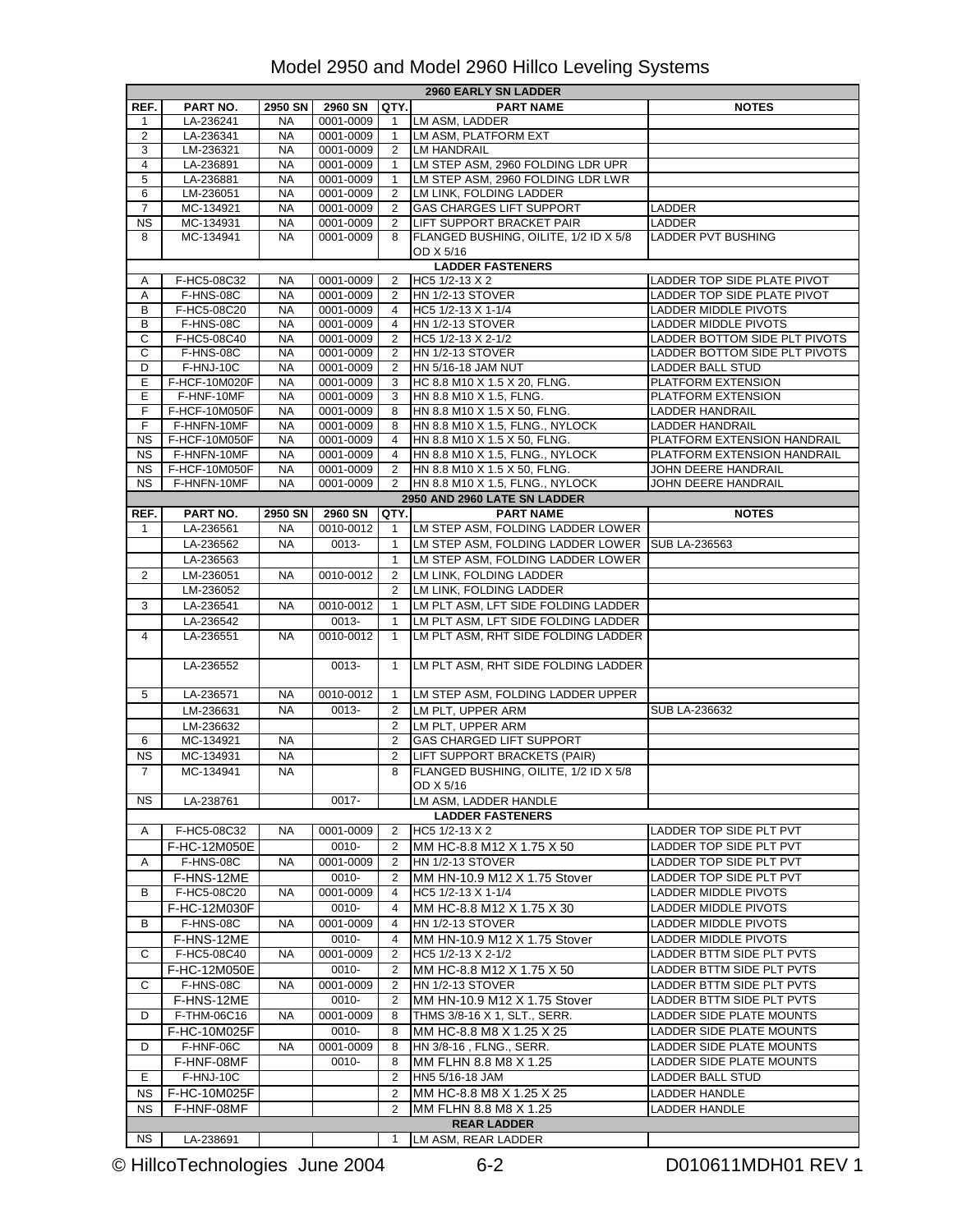# **7** *ELECTRICAL COMPONENTS*

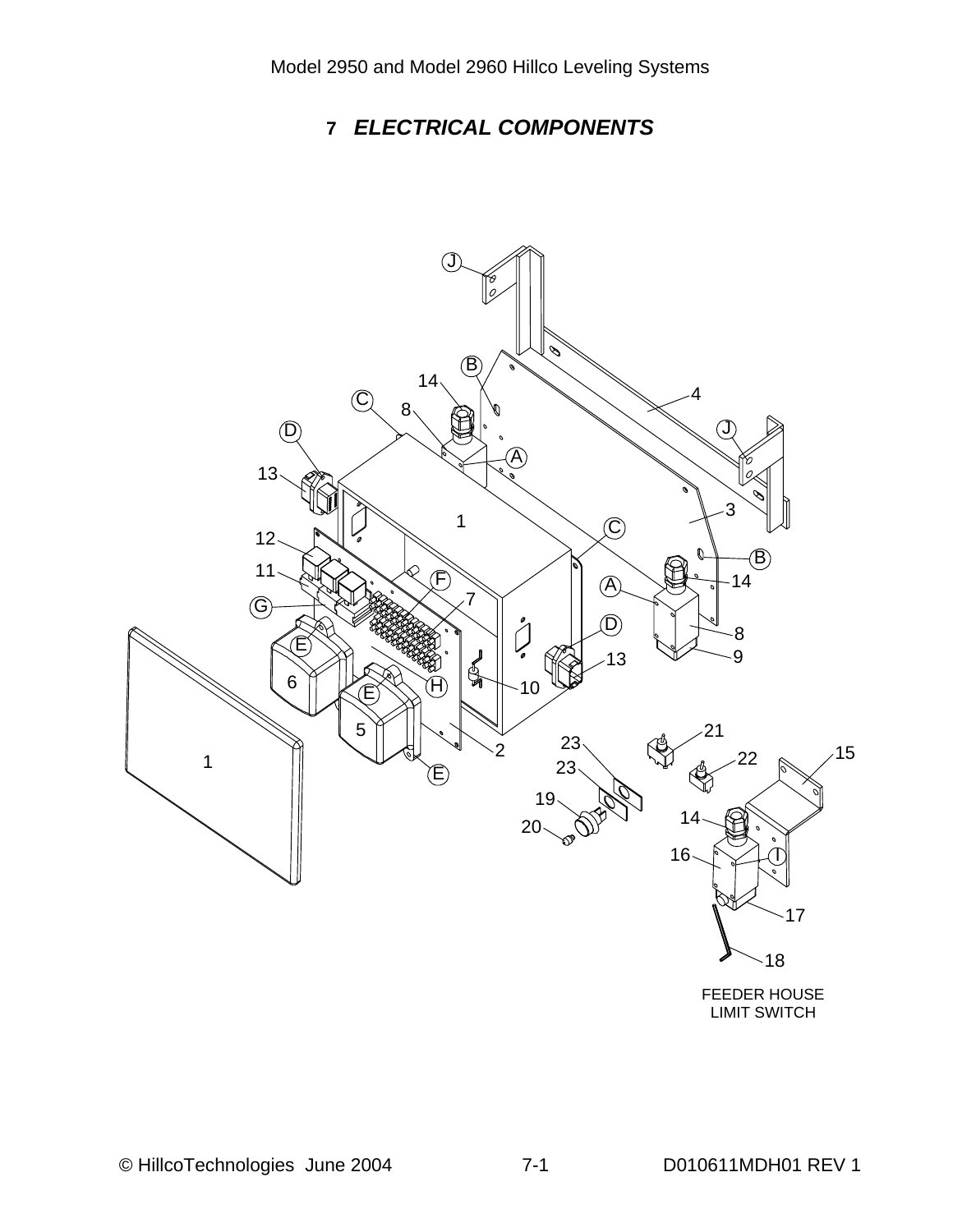|                 | <b>ELECTRICAL COMPONENTS</b>  |                |           |                                |                                                                     |                             |  |  |  |
|-----------------|-------------------------------|----------------|-----------|--------------------------------|---------------------------------------------------------------------|-----------------------------|--|--|--|
| <b>REF</b>      | PART NO.                      | <b>2950 SN</b> | 2960 SN   | QTY.                           | <b>PART NAME</b>                                                    | <b>NOTES</b>                |  |  |  |
| 1               | LM-230501                     |                |           | $\mathbf{1}$                   | EM BOX, CONTROL                                                     |                             |  |  |  |
| 2               | LM-229501                     |                |           | $\mathbf{1}$                   | EM PLATE, CONTROLLER MOUNT                                          |                             |  |  |  |
| 3               | LM-229491                     |                |           | $\mathbf{1}$                   | EM PLATE, CONTROL BOX MOUNT                                         |                             |  |  |  |
| 4               | LA-229471                     |                | 1002-     | $\mathbf{1}$                   | EM MOUNT ASM, CONTROL BOX                                           |                             |  |  |  |
| 5               | LM-235841                     |                |           | $\mathbf{1}$                   | HIGH SPEED LEVELING CONTROLLER ASM                                  |                             |  |  |  |
| 6               | LM-235851                     |                |           | $\mathbf{1}$                   | LOW SPEED LEVELING CONTROLLER ASM                                   |                             |  |  |  |
| $\overline{7}$  | EC-100012                     |                |           | $\overline{2}$                 | STRIP, TERMINAL                                                     |                             |  |  |  |
| 8               | EC-100557                     |                |           | $\overline{2}$                 | SWITCH, LIMIT, BODY                                                 |                             |  |  |  |
| 9               | EC-100692                     |                |           | $\overline{2}$                 | SWITCH, LIMIT, STRAIGHT PLUNGER HEAD                                |                             |  |  |  |
| 10              | EC-133281                     |                |           | 8                              | DIODE, 6 AMP, 50 PIV, SILICON                                       |                             |  |  |  |
| 11              | EC-100010                     |                |           | $\overline{4}$                 | RELAY, AUTOMOTIVE                                                   |                             |  |  |  |
| 12              | EC-100009                     |                |           | 4                              | BASE, RELAY, AUTOMOTIVE                                             |                             |  |  |  |
| 13              | EC-100555                     |                |           | $\overline{2}$                 | RECEPTACLE, MT FLNG, 12 PIN                                         |                             |  |  |  |
| <b>NS</b>       | EC-100018                     |                |           | 15                             | WIRE TIE, HEAVY DUTY                                                |                             |  |  |  |
| 14              | EC-100186                     |                |           | 6                              | STRAIN RELIEF, PLASTIC, 1/2                                         |                             |  |  |  |
| NS.             | EC-133171                     |                |           | $\mathbf{1}$                   | OPTIONAL KNOB                                                       | MACHINES W/O CONTOUR MASTER |  |  |  |
| <b>NS</b>       | EC-133181                     |                |           | $\mathbf{1}$                   | OPTIONAL SWITCH                                                     | MACHINES W/O CONTOUR MASTER |  |  |  |
|                 |                               |                |           |                                | <b>FEEDERHOUSE LIMIT SWITCH</b>                                     |                             |  |  |  |
| 15 <sub>1</sub> | LM-230251                     | <b>NA</b>      | 0001-0012 | $\mathbf{1}$                   | EM MOUNT, FEEDER LIMIT                                              |                             |  |  |  |
| 16              | EC-100557                     | <b>NA</b>      | 0001-0012 | $\mathbf{1}$                   | SWITCH, LIMIT, BODY                                                 |                             |  |  |  |
| 17              | EC-133261                     | <b>NA</b>      | 0001-0012 | $\mathbf{1}$                   | SWITCH, LIMIT, ROTARY HEAD STANDARD                                 |                             |  |  |  |
| 18              | LM-235861                     | <b>NA</b>      | 0001-0012 | $\mathbf{1}$                   | SWITCH, LIMIT, WIRE ACTUATOR                                        |                             |  |  |  |
|                 | <b>CAB CONTROLS 0001-0021</b> |                |           |                                |                                                                     |                             |  |  |  |
| NS              | EC-133191                     |                | 0001-0021 | $\mathbf{1}$                   | SN 640301 AND AFTER CONSOLE LABELS                                  |                             |  |  |  |
| NS              | EC-133201                     |                | 0001-0021 | $\mathbf{1}$                   | SN 640301 AND AFTER SWITCH, CONSOLE, LEV                            |                             |  |  |  |
| <b>NS</b>       | EC-133211                     |                | 0001-0021 | $\mathbf{1}$                   | SN 640301 AND AFTER SWITCH, CONSOLE, POWER                          |                             |  |  |  |
| <b>NS</b>       | EC-133221                     |                | 0001-0021 | $\overline{2}$                 | SN 640301 AND AFTER ACTUATOR                                        | LEVELING AND POWER          |  |  |  |
| NS.             | EC-133231                     |                | 0001-0021 | $\mathbf{1}$                   | SN 640301 AND AFTER PLUG, CABLE CONNECTOR                           | <b>WEATHERPACK</b>          |  |  |  |
| NS.             | EC-133241                     |                | 0001-0021 | $\overline{4}$                 | SN 640301 AND AFTER SOCKET, CABLE CONNECTOR                         | <b>WEATHERPACK</b>          |  |  |  |
| NS              | EC-133251                     |                | 0001-0021 | $\overline{4}$                 | SN 640301 AND AFTER SEAL, CABLE CONNECTOR                           | <b>WEATHERPACK</b>          |  |  |  |
| 19              | EC-101876                     |                | 0001-0021 | $\mathbf{1}$                   | BEFORE SN 640301 LAMP, INDICATOR, RED LENSE                         |                             |  |  |  |
| 20              | EC-101877                     |                | 0001-0021 | $\mathbf{1}$                   | BEFORE SN 640301 BULB, INDICATOR                                    |                             |  |  |  |
| 21              | EC-101874                     |                | 0001-0021 | $\mathbf{1}$                   | BEFORE SN 640301 TOGGLE SWITCH, DP ON-OFF-ON                        |                             |  |  |  |
| 22              | EC-100177                     |                | 0001-0021 | $\mathbf{1}$                   | BEFORE SN 640301 TOGGLE SWITCH, SP MO-OFF-MO                        |                             |  |  |  |
| NS I            | EC-100186                     |                | 0001-0021 | $\mathbf{1}$                   | BEFORE SN 640301 STRAIN RELIEF, PLASTIC, 1/2                        |                             |  |  |  |
|                 | EC-100187                     |                | 0001-0021 |                                | BEFORE SN 640301 LOCK NUT, SEALING, 1/2                             |                             |  |  |  |
| NS              |                               |                | 0001-0021 | $\mathbf{1}$<br>$\overline{2}$ |                                                                     |                             |  |  |  |
| 23              | LM-219501<br>NS LL20-101869   |                | 0001-0021 | $\mathbf{1}$                   | BEFORE SN 640301 EM MOUNT, OUT OF LEVEL LAMP                        |                             |  |  |  |
|                 |                               |                | 0001-0021 | $\mathbf{1}$                   | BEFORE SN 640301 PLATE, MAXIMUM LEVEL                               |                             |  |  |  |
|                 | NS LL20-101868                |                |           |                                | BEFORE SN 640301 PLATE, CONSOLE SWITCH<br><b>CAB CONTROLS 0022-</b> |                             |  |  |  |
|                 |                               |                |           |                                |                                                                     |                             |  |  |  |
| NS              | EC-100177                     |                | 0022-     |                                | SWITCH, TOGGLE, SP (ON)/OFF/(ON)                                    |                             |  |  |  |
| <b>NS</b>       | EC-101874                     |                | 0022-     |                                | SWITCH, TOGGLE DP ON/OFF/ON                                         |                             |  |  |  |
| <b>NS</b>       | EC-101877                     |                | 0022-     |                                | BULB, INDICATOR, LAMP                                               |                             |  |  |  |
| <b>NS</b>       | EC-136211                     |                | 0022-     |                                | 3 AG FUSE HOLDER                                                    |                             |  |  |  |
| <b>NS</b>       | EC-136221                     |                | 0022-     |                                | FUSE, AGC-6A                                                        |                             |  |  |  |
| <b>NS</b>       | EM-08-18                      |                | 0022-     |                                | CABLE, SO, 18GA 8 WIRE                                              |                             |  |  |  |
| NS.             | LL-138441                     |                | 0022-     |                                | DECAL CAB CONTROL BOX                                               |                             |  |  |  |
| NS.             | LM-241101                     |                | 0022-     |                                | EM PLT, CAB CONTROL BOX MNT                                         | 9000-10 SERIES COMBINES     |  |  |  |
| <b>NS</b>       | LM-243061                     |                | 0022-     |                                | EM PLT.CAB CONTROL BOX MNT                                          | 50-60 SERIES COMBINES       |  |  |  |
| NS.             | LM-241111                     |                | 0022-     |                                | EM. CAB CONTROL BOX LID                                             |                             |  |  |  |
| NS I            | LM-241121                     |                | 0022-     |                                | EM, CAB CONTROL BOX                                                 |                             |  |  |  |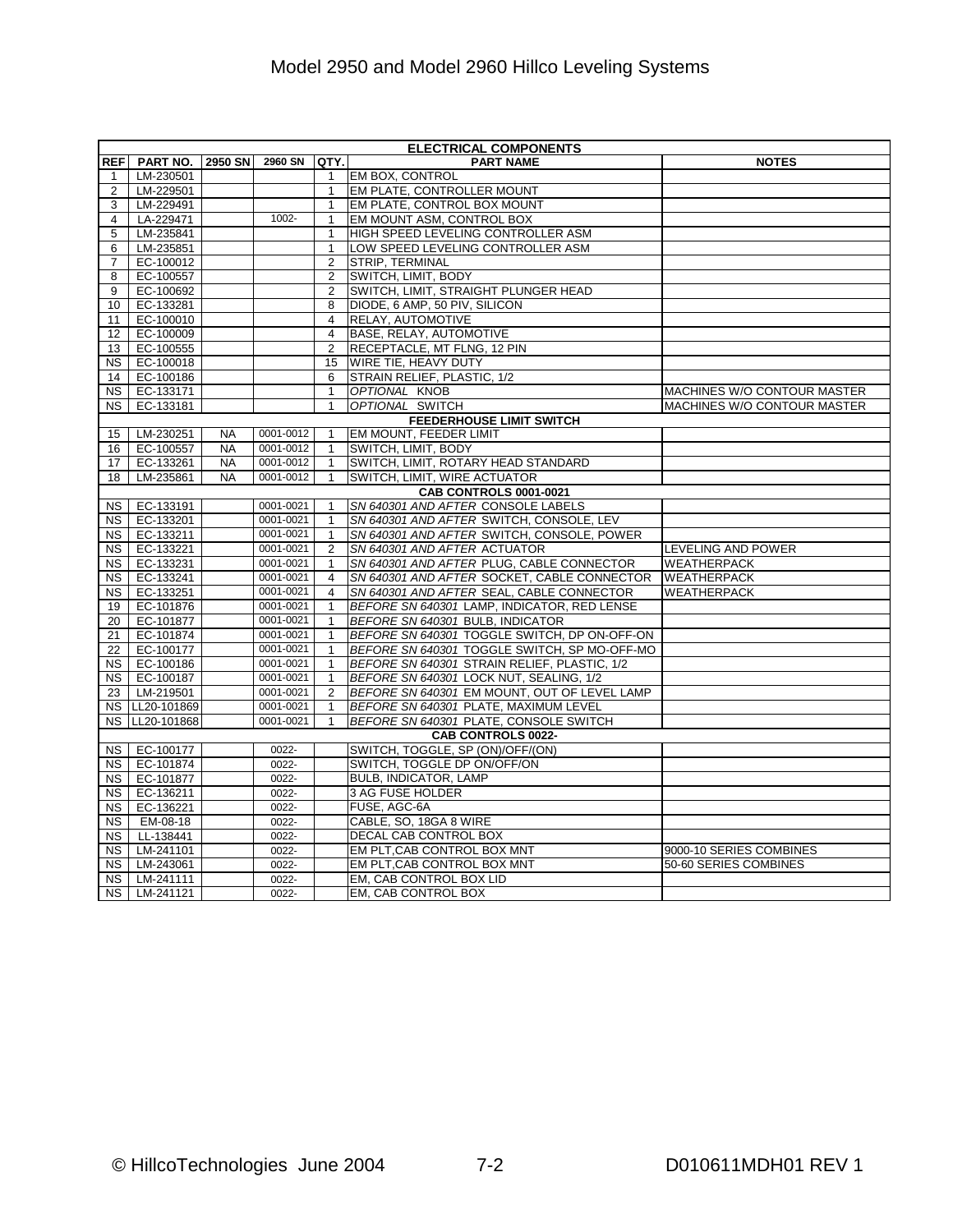# *ELECTRICAL FASTENERS*

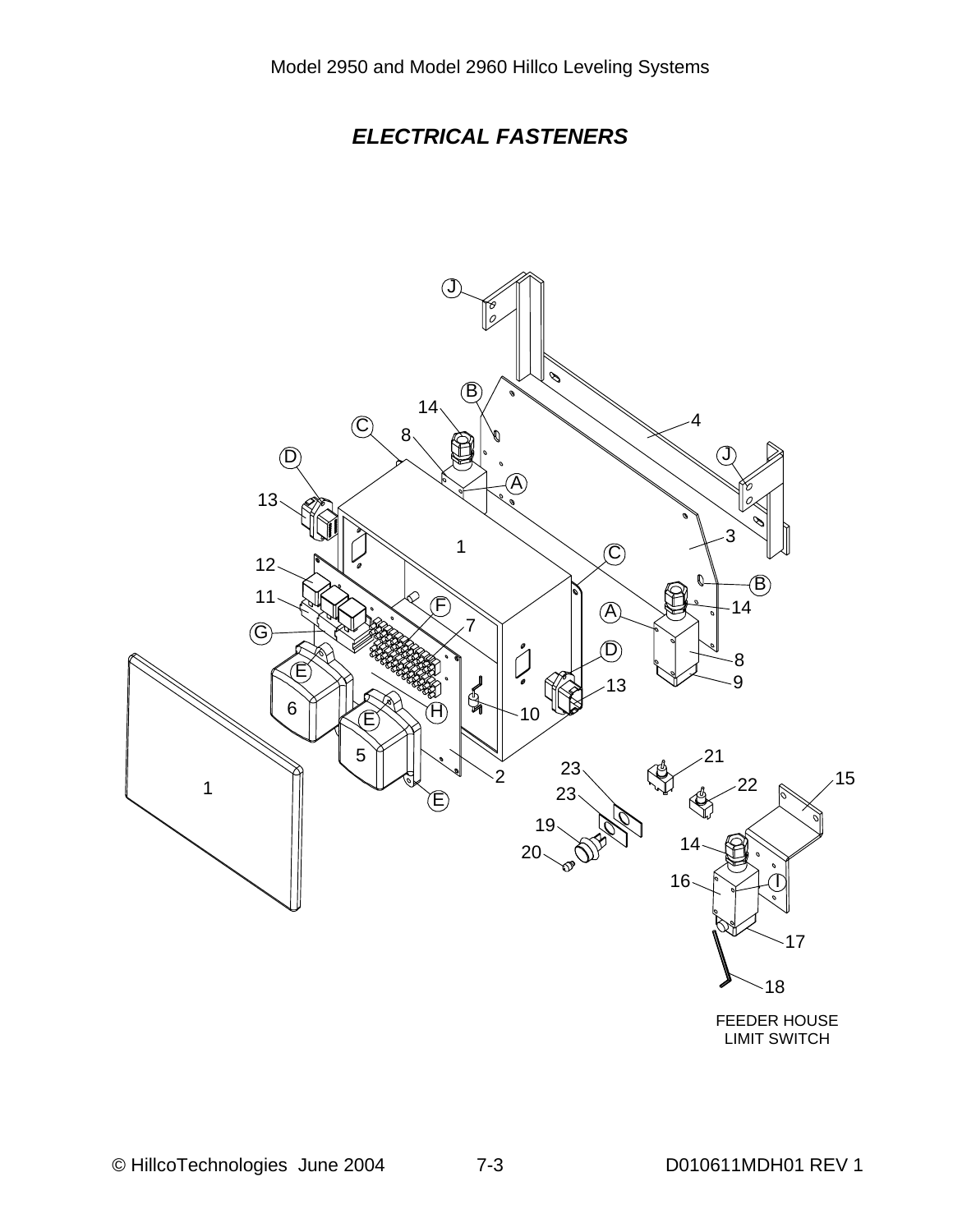|                         | <b>ELECTRICAL FASTENERS</b> |           |                         |                                   |                                                         |  |  |  |  |
|-------------------------|-----------------------------|-----------|-------------------------|-----------------------------------|---------------------------------------------------------|--|--|--|--|
| REF.                    | PART NO.                    | SN        | QTY.                    | <b>PART NAME</b>                  | <b>DESCRIPTION</b>                                      |  |  |  |  |
| Α                       | F-PHMS-#10C28               |           | 8                       | PHMS #10-24 X 1-3/4               | <b>LIMIT SWITCH MOUNT</b>                               |  |  |  |  |
| A                       | $F$ -HNF-#10C               |           | 8                       | HN #10-24, FLNG, SERR             | <b>LIMIT SWITCH MOUNT</b>                               |  |  |  |  |
| $\overline{B}$          | F-THMS-06C16                |           | $\overline{2}$          | THMS 3/8-16 X 1, SLT, SERR        | <b>MOUNT PLATE MOUNT</b>                                |  |  |  |  |
| B                       | F-HNF-06C                   |           | $\overline{2}$          | HN 3/8-16, FLNG, SERR             | <b>MOUNT PLATE MOUNT</b>                                |  |  |  |  |
| $\overline{C}$          | F-THMS-04C12                |           | $\overline{4}$          | THMS 1/4-20 X 3/4, SLT, SERR      | <b>CONTROL BOX MOUNT</b>                                |  |  |  |  |
| $\overline{\text{c}}$   | F-HNF-04C                   |           | $\overline{4}$          | <b>HN 1/4-20, FLNG, SERR</b>      | <b>CONTROL BOX MOUNT</b>                                |  |  |  |  |
| D                       | F-THMS-04C12                |           | 4                       | THMS 1/4-20 X 3/4, SLT, SERR      | <b>CONTROL BOX MPC</b>                                  |  |  |  |  |
| D                       | F-HNF-04C                   |           | $\overline{4}$          | HN 1/4-20, FLNG, SERR             | <b>CONTROL BOX MPC</b>                                  |  |  |  |  |
| Ē                       | F-THMS-04C08                |           | $\overline{6}$          | THMS 1/4-20 X 1/2, SLT, SERR      | <b>CONTROLLER MOUNT</b>                                 |  |  |  |  |
| F                       | F-PHMS-#6C12                |           | $\overline{\mathbf{4}}$ | PHMS #6-32 X 3/4                  | <b>TERMINAL STRIP MOUNT</b>                             |  |  |  |  |
| F                       | F-HNF-#6C                   |           | 4                       | HN #6-32, FLNG, SERR              | <b>TERMINAL STRIP MOUNT</b>                             |  |  |  |  |
| G                       | F-PHMS-#6C12                |           | $\overline{2}$          | PHMS #6-32 X 3/4                  | <b>RELAY MOUNT</b>                                      |  |  |  |  |
| G                       | F-HNF-#6C                   |           | $\overline{2}$          | HN #6-32, FLNG, SERR              | <b>RELAY MOUNT</b>                                      |  |  |  |  |
| G                       | F-LWE-#6                    |           | $\overline{2}$          | LW #6, EXT STAR                   | <b>RELAY MOUNT</b>                                      |  |  |  |  |
| $\overline{\mathsf{H}}$ | F-PHMS-#6C12                |           | $\mathbf{1}$            | PHMS #6-32 X 3/4                  | <b>GROUND</b>                                           |  |  |  |  |
| H.                      | F-HNF-#6C                   |           | $\overline{2}$          | HN #6-32, FLNG, SERR              | <b>GROUND</b>                                           |  |  |  |  |
| T                       | F-PHMS-#10C28 1001-1012     |           | $\overline{\mathbf{4}}$ | PHMS #10-24 X 1-3/4               | FEEDER HOUSE LIMIT SWITCH                               |  |  |  |  |
| T                       | F-HNF-#10C                  | 1001-1012 | 4                       | HN #10-24, FLNG, SERR             | FEEDER HOUSE LIMIT SWITCH                               |  |  |  |  |
| T                       | <b>F-THMS-05C12</b>         | 1001-1012 | $\overline{2}$          |                                   | THMS 5/16-18 X 3/4, SLT, SERR FEEDER HOUSE LIMIT SWITCH |  |  |  |  |
| $\overline{1}$          | F-HNF-05C                   | 1001-1012 | $\overline{2}$          | HN 5/16-18, FLNG, SERR            | <b>FEEDER HOUSE LIMIT SWITCH</b>                        |  |  |  |  |
| <b>NS</b>               | F-EB-04C20                  | 1001-1012 | $\mathbf{1}$            | BOLT, ELEVATOR 1/4-20 X 1-        | <b>FEEDER HOUSE LIMIT SWITCH</b>                        |  |  |  |  |
|                         | F-HNF-04C                   | 1001-1012 | $\overline{2}$          | 1/4, PLT<br>HN 1/4-20, FLNG, SERR | <b>ACTUATOR</b><br><b>FEEDER HOUSE LIMIT SWITCH</b>     |  |  |  |  |
| <b>NS</b>               |                             |           |                         |                                   | <b>ACTUATOR</b>                                         |  |  |  |  |
| <b>NS</b>               | F-THC-05C12                 | 1001-1012 | $\mathbf{1}$            | THRD CUT, HWH, 5/16-18 X 3/4      | <b>FEEDER HOUSE LIMIT SWITCH</b>                        |  |  |  |  |
|                         |                             |           |                         |                                   | <b>ACTUATOR</b>                                         |  |  |  |  |
| J                       | F-HC5-06C20                 |           | $\overline{4}$          | HC5 3/8-16 X 1-1/4                | CONTROL BOX MOUNT<br><b>BRACKET</b>                     |  |  |  |  |
| J                       | F-HN5-06C                   |           | $\overline{4}$          | HN5 3/8-16                        | <b>CONTROL BOX MOUNT</b>                                |  |  |  |  |
|                         |                             |           |                         |                                   | <b>BRACKET</b>                                          |  |  |  |  |
| J                       | F-LW-06                     |           | $\overline{4}$          | LW 3/8                            | <b>CONTROL BOX MOUNT</b><br><b>BRACKET</b>              |  |  |  |  |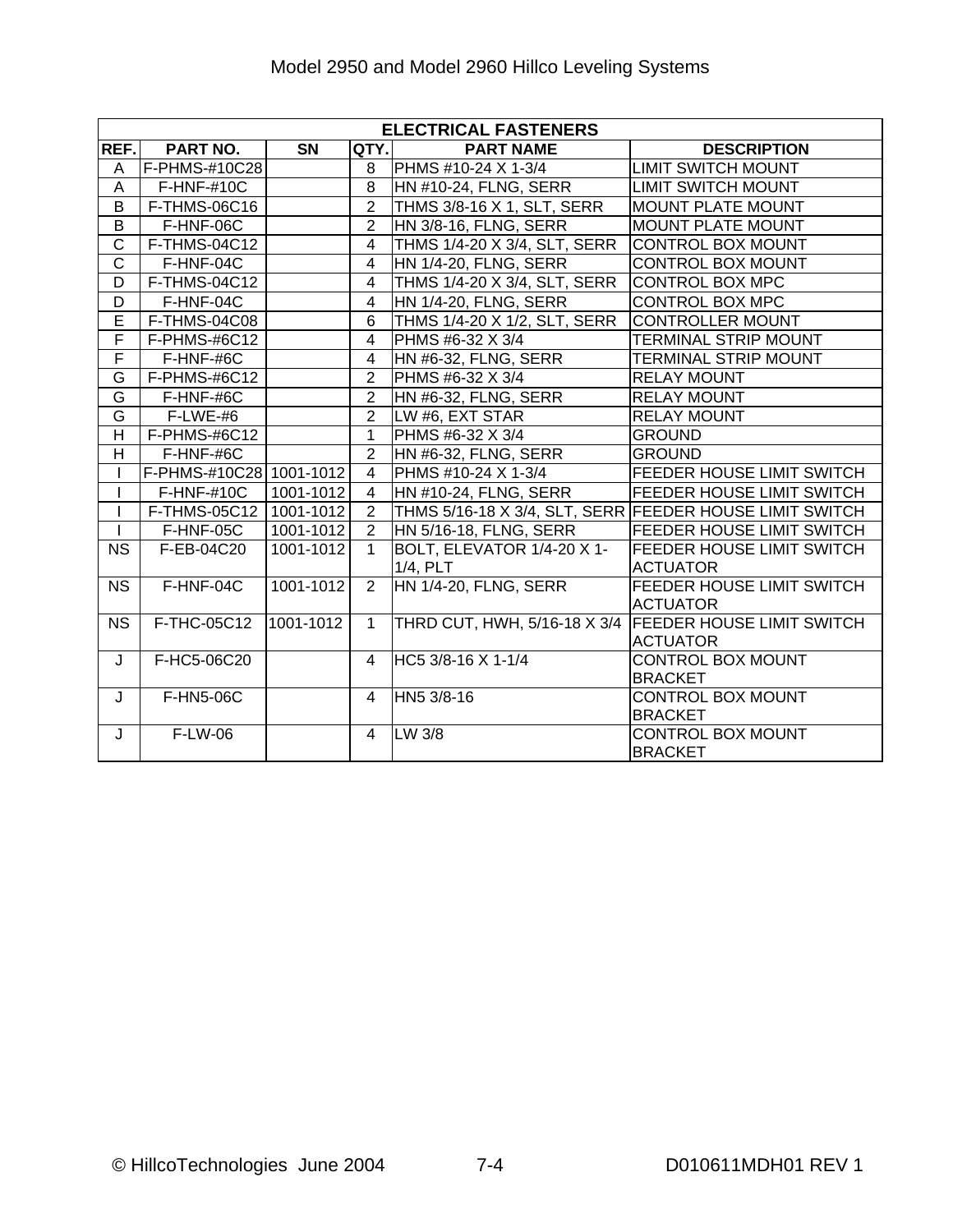# *ELECTRICAL CONNECTORS, WIRES AND CABLES*

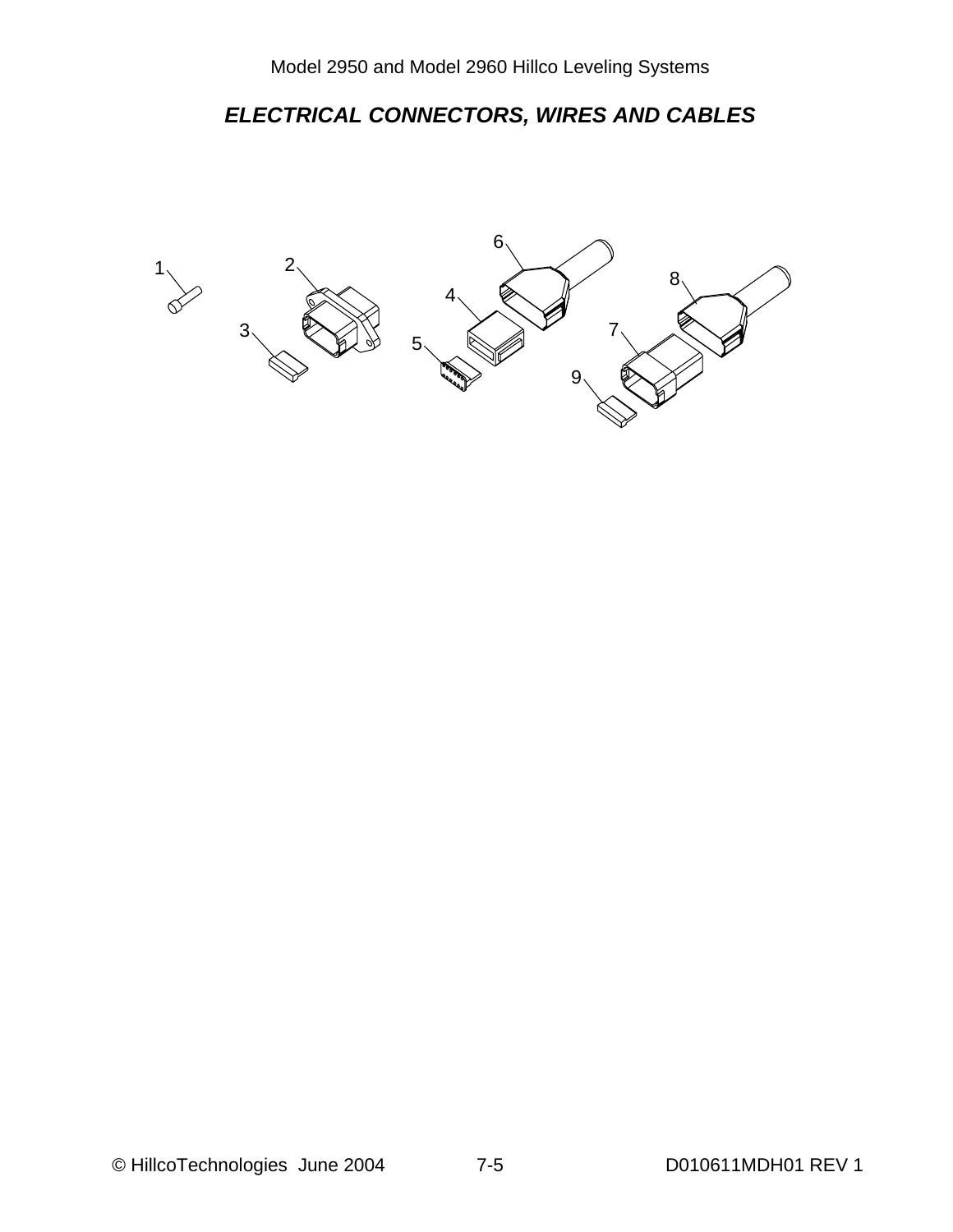|                        | ELECTRICAL CONNECTORS, WIRES AND CABLES |           |                |                 |                              |                              |  |  |  |
|------------------------|-----------------------------------------|-----------|----------------|-----------------|------------------------------|------------------------------|--|--|--|
|                        |                                         |           |                |                 | <b>ELECTRICAL CONNECTORS</b> |                              |  |  |  |
| REF.                   | PART NO.                                | 2950 SN   | <b>2960 SN</b> | <b>IQTY.I</b>   | <b>PART NAME</b>             | <b>DESCRIPTION</b>           |  |  |  |
| <b>NS</b>              | EC-100165                               |           |                | 36              | <b>SOCKET, ELECTRICAL</b>    |                              |  |  |  |
| <b>NS</b>              | EC-100164                               |           |                | 29              | <b>PIN, ELECTRICAL</b>       |                              |  |  |  |
| $\mathbf{1}$           | EC-100628                               |           |                | 12 <sup>2</sup> | SEALING PLUG, 18 GA          |                              |  |  |  |
| $\overline{2}$         | EC-100555                               |           |                | $\overline{2}$  | RECEPTACLE, MT FLNG, 12 PIN  |                              |  |  |  |
| 3                      | EC-100162                               |           |                | 2               | WEDGE, 12 PIN                |                              |  |  |  |
| <b>NS</b>              | EC-102021                               |           |                | $\overline{2}$  | MT FLNG GASKET, 12 PIN       |                              |  |  |  |
| 4                      | EC-100161                               |           |                | $\overline{3}$  | PLUG, 12 SOCKET              |                              |  |  |  |
| 5                      | EC-100163                               |           |                | 3               | <b>WEDGE, 12 SOCKET</b>      |                              |  |  |  |
| 6                      | EC-100167                               |           |                | $\overline{3}$  | BOOT, 12 SOCKET              |                              |  |  |  |
| $\overline{7}$         | EC-100555                               |           |                | $\mathbf{1}$    | <b>RECEPTACLE, 12 PIN</b>    |                              |  |  |  |
| 8                      | EC-100166                               |           |                | $\mathbf{1}$    | BOOT, 12 PIN                 |                              |  |  |  |
| $\overline{9}$         | EC-100162                               |           |                | $\mathbf{1}$    | WEDGE, 12 PIN                |                              |  |  |  |
|                        | <b>WIRES AND CABLES</b>                 |           |                |                 |                              |                              |  |  |  |
| REF.                   | PART NO.                                | 2950 SN   | <b>2960 SN</b> | QTY.            | <b>PART NAME</b>             | <b>DESCRIPTION</b>           |  |  |  |
|                        |                                         |           |                |                 |                              |                              |  |  |  |
| <b>NS</b>              | LA-134621                               |           |                | $\mathbf{1}$    | WIRE KIT, CONTROL BOX        |                              |  |  |  |
| <b>NS</b>              | LA-134631                               | <b>NA</b> | 0001-0021      | $\mathbf{1}$    | BEFORE SN 640301 CABLE A     | CONSOLE TO CONTROL BOX       |  |  |  |
| <b>NS</b>              | LA-134641                               | $N_A$     | 0001-0021      | $\mathbf{1}$    | SN 640301 AND AFTER CABLE A  | CONSOLE TO CONTROL BOX       |  |  |  |
| <b>NS</b>              |                                         |           | 0022-          | 1               | <b>CABLE A</b>               | CONSOLE TO CONTROL BOX       |  |  |  |
| $\overline{\text{NS}}$ | LA-134651                               |           |                | $\mathbf{1}$    | <b>CABLE B</b>               | CONTROL BOX TO MANIFOLD      |  |  |  |
| <b>NS</b>              | LA-134661                               |           |                | $\mathbf{1}$    | <b>CABLE C</b>               | LEFT LIMIT SWITCH TO         |  |  |  |
|                        |                                         |           |                |                 |                              | <b>CONTROL BOX</b>           |  |  |  |
| <b>NS</b>              | LA-134671                               |           |                | $\mathbf{1}$    | <b>CABLE D</b>               | <b>RIGHT LIMIT SWITCH TO</b> |  |  |  |
|                        |                                         |           |                |                 |                              | <b>CONTROL BOX</b>           |  |  |  |
| <b>NS</b>              | LA-134681                               |           |                | 1               | SN 640301 AND AFTER CABLE E  | <b>CABLE A</b>               |  |  |  |
| <b>NS</b>              | LA-134691                               |           |                | $\mathbf{1}$    | <b>CABLE F</b>               | <b>MANIFOLD TO MULTI-PIN</b> |  |  |  |
|                        |                                         |           |                |                 |                              | CONNECTOR                    |  |  |  |
| <b>NS</b>              | LA-134701                               |           |                | $\mathbf{1}$    | <b>CABLE G</b>               | <b>MANIFOLD TO MULTI-PIN</b> |  |  |  |
|                        |                                         |           |                |                 |                              | <b>CONNECTOR</b>             |  |  |  |
| <b>NS</b>              | LA-134711                               |           |                | $\mathbf{1}$    | <b>CABLE H</b>               | <b>MANIFOLD TO MULTI-PIN</b> |  |  |  |
|                        |                                         |           |                |                 |                              | <b>CONNECTOR</b>             |  |  |  |
| <b>NS</b>              | LA-134721                               | <b>NA</b> | 0001-0012      | $\overline{1}$  | CABLE I                      | FEEDER HOUSE LIMIT SWITCH    |  |  |  |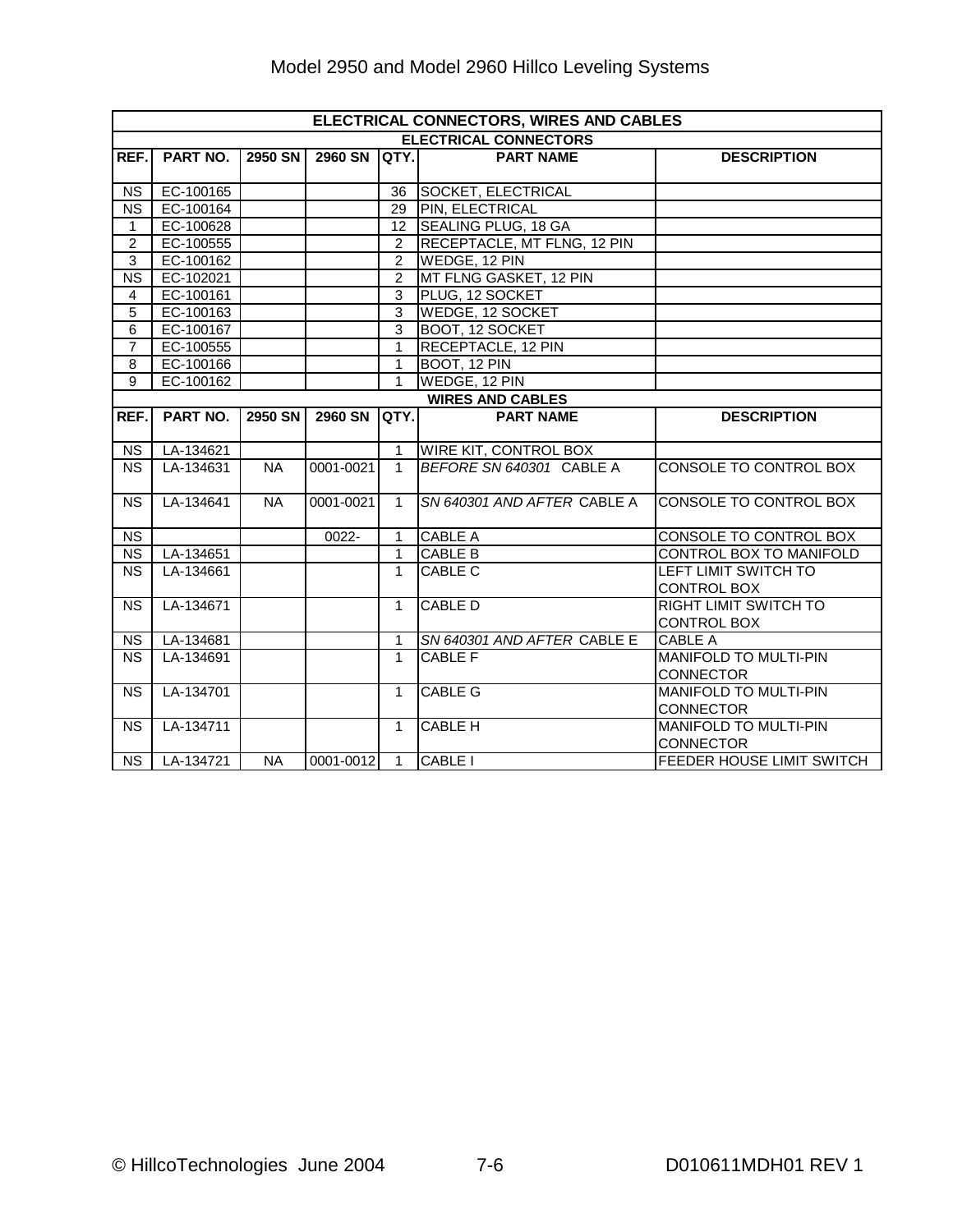# *HYDRAULIC COMPONENTS*

#### *MANIFOLD*

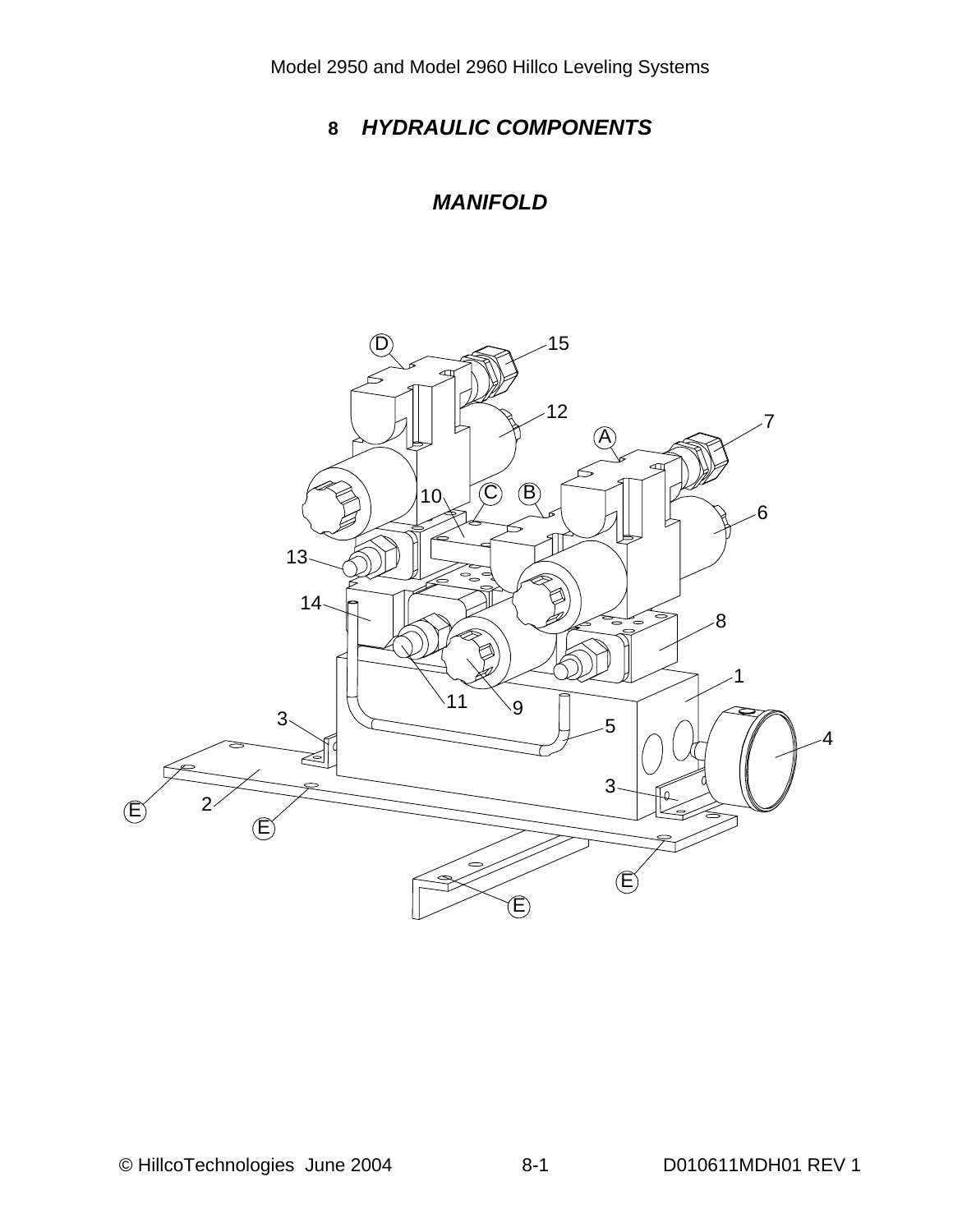| <b>MANIFOLD</b>        |              |           |                |                                    |                               |  |  |  |
|------------------------|--------------|-----------|----------------|------------------------------------|-------------------------------|--|--|--|
| REF.                   | PART NO.     | <b>SN</b> | <b>QTY.</b>    | <b>PART NAME</b>                   | <b>DESCRIPTION</b>            |  |  |  |
| 1                      | HC-133141    |           | $\mathbf 1$    | 4-STATION MANIFOLD ASSEMBLY        |                               |  |  |  |
| $\overline{2}$         | LA-229291    |           | $\mathbf{1}$   | HM MOUNT ASM, MANIFOLD             |                               |  |  |  |
| $\overline{3}$         | HC-131111    |           | $\mathbf{1}$   | MANIFOLD MOUNT BRACKET KIT         |                               |  |  |  |
| <b>NS</b>              | HA-E-4MO     |           | 1              | <b>ADAPTER, HYDRAULIC</b>          | #4 MORB PLUG                  |  |  |  |
| $\overline{4}$         | HC-101019    |           | $\mathbf{1}$   | <b>GAUGE, PRESSURE</b>             |                               |  |  |  |
| $\overline{\text{NS}}$ | HA-S-4FP10MO |           | $\mathbf{1}$   | <b>ADAPTER, HYDRAULIC</b>          | #4 FPIPE X #10 MORB, STR.     |  |  |  |
| 5                      | MFL20-100721 |           | $\mathbf{1}$   | TUBE, MANIFOLD LOAD SENSE          |                               |  |  |  |
|                        |              |           |                | <b>LOW SPEED STATION</b>           |                               |  |  |  |
| 6                      | HC-100969    |           | 1              | VALVE, DIRECTIONAL CONTROL         | LOW SPEED                     |  |  |  |
| Ω,                     | HC-102052    |           | $\overline{2}$ | COIL, DIRECTIONAL CONTROL VALVE    |                               |  |  |  |
| $\cdot$ .              | HC-101020    |           | $\mathbf{1}$   | <b>SEAL KIT, COIL O-RING</b>       |                               |  |  |  |
| $\overline{7}$         | EC-100186    |           | 1              | STRAIN RELIEF, 1/2 IN.             |                               |  |  |  |
| <b>NS</b>              | HC-100809    |           | $\mathbf{1}$   | <b>ORIFICE, LOW SPEED LEVEL</b>    |                               |  |  |  |
| 8                      | HC-101264    |           | $\mathbf{1}$   | VALVE, COMPLETE LOAD SENSE         |                               |  |  |  |
| н,                     | HC-101021    |           | 1              | CARTRIDGE, LOAD SENSE VALVE        |                               |  |  |  |
| $\cdot$ .              | HC-101022    |           | 1              | HOUSING, LOAD SENSE VALVE          |                               |  |  |  |
| $\sim$                 | HC-102082    |           | 1              | SEAL KIT, LOAD SENSE O-RING        |                               |  |  |  |
| <b>NS</b>              | HC-101024    |           | $\mathbf{1}$   | <b>SUBPLATE</b>                    |                               |  |  |  |
| $\ddotsc$              | HC-100338    |           | 1              | SEAL KIT, SUB-PLATE O-RING         |                               |  |  |  |
|                        |              |           |                | <b>HIGH SPEED STATION</b>          |                               |  |  |  |
| 9                      | HC-100969    |           | $\mathbf{1}$   | VALVE, DIRECTIONAL CONTROL         | HIGH SPEED                    |  |  |  |
| Ω,                     | HC-102052    |           | $\overline{2}$ | COIL, DIRECTIONAL CONTROL VALVE    |                               |  |  |  |
| ο.                     | HC-101020    |           | $\mathbf{1}$   | <b>SEAL KIT, COIL O-RING</b>       |                               |  |  |  |
| <b>NS</b>              | EC-100186    |           | $\mathbf{1}$   | STRAIN RELIEF, 1/2 IN.             |                               |  |  |  |
| <b>NS</b>              | HC-100810    |           | $\mathbf{1}$   | <b>ORIFICE, HIGH SPEED LEVEL</b>   |                               |  |  |  |
|                        |              |           |                | <b>HEADER TRIM #1</b>              |                               |  |  |  |
| 10                     | HC-101025    |           | $\mathbf{1}$   | <b>COVER PLATE</b>                 |                               |  |  |  |
| $\ddot{\phantom{1}}$   | HC-100338    |           | $\mathbf{1}$   | SEAL KIT, SUB-PLATE O-RING         |                               |  |  |  |
| 11                     | HC-102317    |           | $\mathbf{1}$   | VALVE, HEADER TRIM RELIEF          | LEFT/RIGHT                    |  |  |  |
| $\sim$                 | HC-101038    |           | 1              | SEAL KIT, HEADER TRIM RELIEF       |                               |  |  |  |
|                        |              |           |                | <b>HEADER TRIM #2</b>              |                               |  |  |  |
| 12 <sup>2</sup>        | HC-101030    |           | $\mathbf{1}$   | VALVE, DIRECTIONAL CONTROL         | <b>HEADER TRIM</b>            |  |  |  |
| $\ddotsc$              | HC-102052    |           | $\overline{2}$ | COIL, DIRECTIONAL CONTROL VALVE    |                               |  |  |  |
|                        | HC-101020    |           | $\mathbf{1}$   | <b>SEAL KIT, COIL O-RING</b>       |                               |  |  |  |
| 13                     | HC-101264    |           | 1 <sup>1</sup> | VALVE, COMPLETE LOAD SENSE         |                               |  |  |  |
| $\ddot{\phantom{1}}$   | HC-101021    |           | 1              | CARTRIDGE, LOAD SENSE VALVE        |                               |  |  |  |
| $\cdot$ .              | HC-101022    |           | 1              | HOUSING, LOAD SENSE VALVE          |                               |  |  |  |
| $\sim$                 | HC-102082    |           | 1              | SEAL KIT, LOAD SENSE O-RING        |                               |  |  |  |
| 14                     | HC-101034    |           | 1              | VALVE, PILOT CHECK, A-B            |                               |  |  |  |
| $\cdot$ .              | HC-101064    |           | 1              | <b>SEAL KIT, PILOT CHECK VALVE</b> |                               |  |  |  |
| 15                     | EC-100186    |           | 1              | STRAIN RELIEF, 1/2 IN.             |                               |  |  |  |
| <b>NS</b>              | HC-100811    |           | 1              | <b>ORIFICE, HEADER TRIM</b>        |                               |  |  |  |
| <b>NS</b>              | HC-101024    |           | 1              | <b>SUBPLATE</b>                    |                               |  |  |  |
|                        | HC-100338    |           | 1              | <b>SEAL KIT, SUB-PLATE O-RING</b>  |                               |  |  |  |
|                        |              |           |                | <b>FASTENERS</b>                   |                               |  |  |  |
| A                      | HC-101259    |           | 1              | <b>BOLT KIT</b>                    | LOW SPEED STATION             |  |  |  |
| B                      | HC-101262    |           | 1              | <b>BOLT KIT</b>                    | <b>HIGH SPEED STATION</b>     |  |  |  |
| C                      | HC-103085    |           | 1              | <b>BOLT KIT</b>                    | <b>HEADER TRIM STATION #1</b> |  |  |  |
| D                      | HC-101261    |           | 1              | <b>BOLT KIT</b>                    | <b>HEADER TRIM STATION #2</b> |  |  |  |
| E                      | F-THMS-05C12 |           | 8              | THMS 5/16-18 X 3/4                 | <b>MANIFOLD MOUNT</b>         |  |  |  |
| E                      | F-HNF-05C    |           | 8              | HN 5/16-18, FLNG, SERR             | <b>MANIFOLD MOUNT</b>         |  |  |  |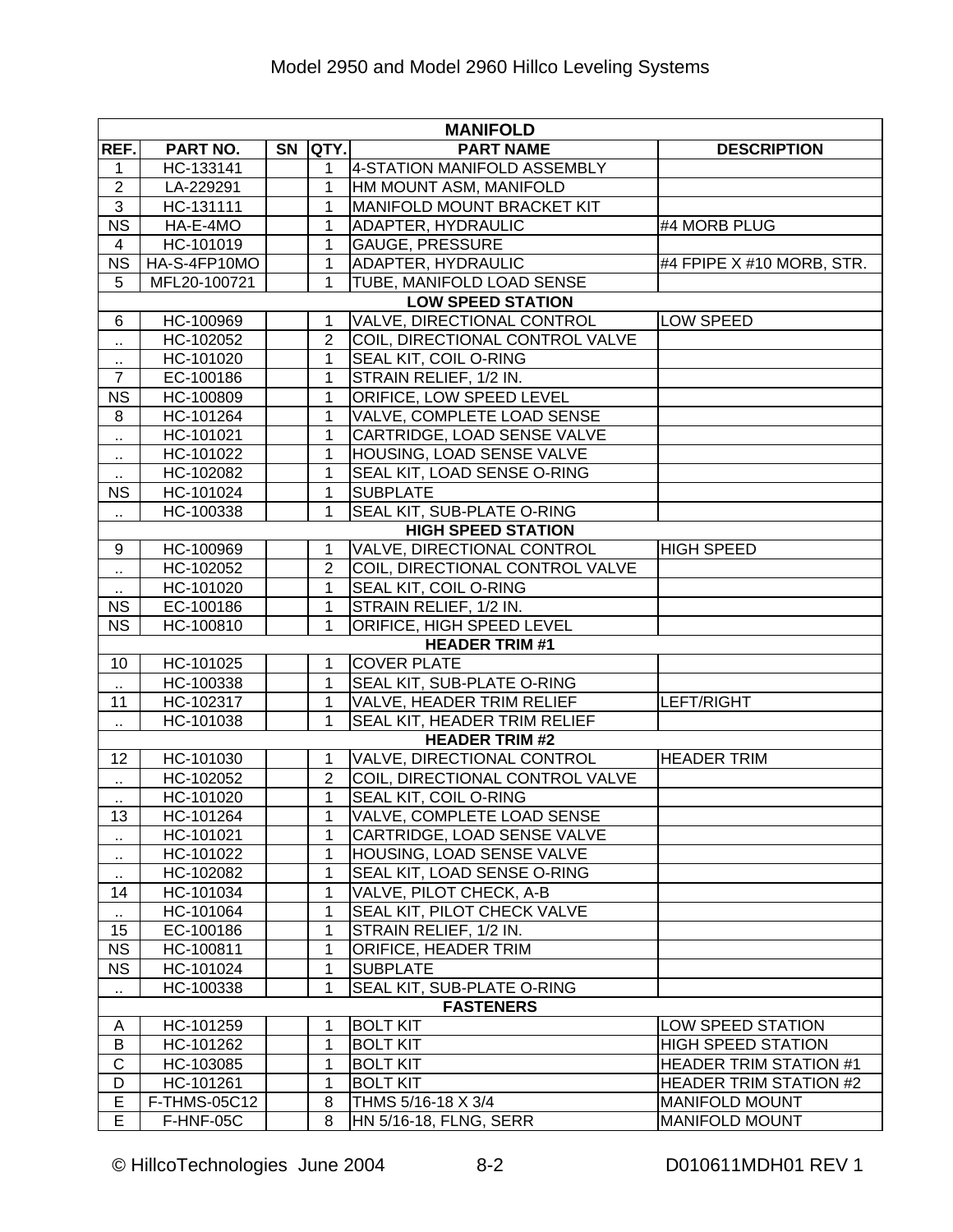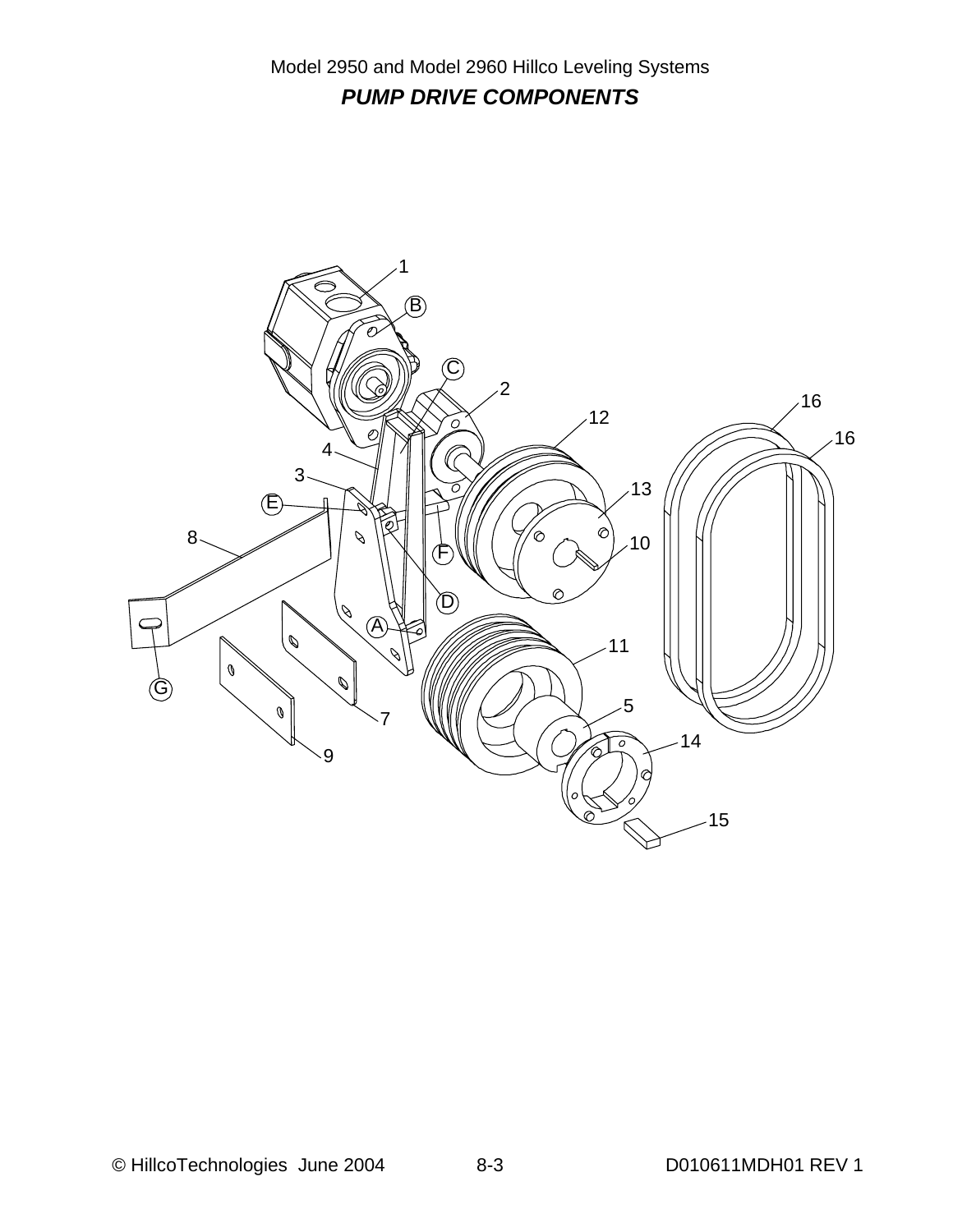|                         | <b>PUMP DRIVE COMPONENTS</b> |           |                |                                  |                       |  |  |  |  |  |
|-------------------------|------------------------------|-----------|----------------|----------------------------------|-----------------------|--|--|--|--|--|
| REF.                    | PART NO.                     | <b>SN</b> | QTY.           | <b>PART NAME</b>                 | <b>DESCRIPTION</b>    |  |  |  |  |  |
| 1                       | HC-133151                    | 1006-     | 1              | PUMP, HYDRAULIC PFC-116          |                       |  |  |  |  |  |
|                         | HC-134531                    | 1001-1005 | 1              | PUMP, HYDRAULIC PFC-116          |                       |  |  |  |  |  |
| $\sim$                  | HC-135231                    |           | $\mathbf 1$    | <b>SEAL KIT, PUMP</b>            |                       |  |  |  |  |  |
| ٠.                      | HC-135241                    |           | 1              | SEAL, PUMP MAIN SHAFT            |                       |  |  |  |  |  |
| ٠.                      | HC-135251                    |           | $\overline{2}$ | <b>SEAL, PINTLE SHAFT</b>        |                       |  |  |  |  |  |
| $\cdot$ .               | HC-103099                    |           | 1              | <b>COMPENSATOR #2</b>            |                       |  |  |  |  |  |
| $\ddot{\phantom{1}}$    | HC-137061                    |           | 1              | <b>KEY, HYDRAULIC PUMP SHAFT</b> |                       |  |  |  |  |  |
| $\overline{2}$          | HC-133161                    |           | 1              | ADAPTER, OVER-HUNG LOAD          | <b>HYDRAULIC PUMP</b> |  |  |  |  |  |
| 3                       | LA-235371                    | 1006-     | 1              | HM PUMP DR, ASM MNT              |                       |  |  |  |  |  |
| $\overline{\mathbf{4}}$ | LA-235381                    | 1006-     | 1              | HM PUMP DR, PUMP MNT ASM         |                       |  |  |  |  |  |
| 5                       | LM-235281                    | 1006-     | $\mathbf{1}$   | HM HUB, JD PUMP DRIVE            |                       |  |  |  |  |  |
| $\overline{7}$          | LP-235311                    | 1006-     | 1              | HM PUMP DR, SPACER PLT           |                       |  |  |  |  |  |
| 8                       | LM-235821                    | 1006-     | 1              | HM PUMP DR, GUSSET               |                       |  |  |  |  |  |
| 9                       | LM-235831                    | 1006-     | 1              | HM PUMP DR, STIFFENER PLT        |                       |  |  |  |  |  |
| 10                      | LM-235291                    |           | $\mathbf{1}$   | HM PUMP DR, OHLA KEY             |                       |  |  |  |  |  |
| 11                      | MC-134321                    | $1010 -$  | 1              | SHIEVE, 4 GROOVE, 8 IN.          |                       |  |  |  |  |  |
| 12                      | MC-134331                    | 1010-     | 1              | SHIEVE, 2 GROOVE, 8-1/2 IN.      |                       |  |  |  |  |  |
| 13                      | MC-134341                    | 1010-     | 1              | BUSHING, 1 IN., TAPER LOCK       |                       |  |  |  |  |  |
| 14                      | MC-134351                    | 1010-     | 1              | BUSHING, 3-1/2 IN., TAPER LOCK   |                       |  |  |  |  |  |
| 15                      | LM-236611                    | $1010 -$  | $\mathbf{1}$   | KEY, 3-1/2 QD HUB                |                       |  |  |  |  |  |
| 16                      | MC-134361                    | $1010 -$  | $\overline{2}$ | <b>BELT, DRIVE</b>               |                       |  |  |  |  |  |
| <b>NS</b>               | LA-229401                    | 1001-1005 | 1              | HM BASE ASM, PUMP MOUNT          |                       |  |  |  |  |  |
| <b>NS</b>               | LA-229411                    | 1001-1005 | $\mathbf{1}$   | HM MOUNT ASM, PUMP               |                       |  |  |  |  |  |
| <b>NS</b>               | LA-230841                    | 1001-1005 | $\mathbf{1}$   | HM MOUNT ASM, PUMP 9600          |                       |  |  |  |  |  |
| <b>NS</b>               | LM-235921                    | 1001-1005 | 1              | HM ALLTHREAD, PUMP DRIVE         |                       |  |  |  |  |  |
| <b>NS</b>               | LA-229291                    | 1001-1005 | 1              | HM DRIVE ASM, PUMP 3.75          |                       |  |  |  |  |  |
| <b>NS</b>               | LA-230571                    | 1002-1005 | $\overline{1}$ | HM DRIVE ASM, PUMP 4.5           |                       |  |  |  |  |  |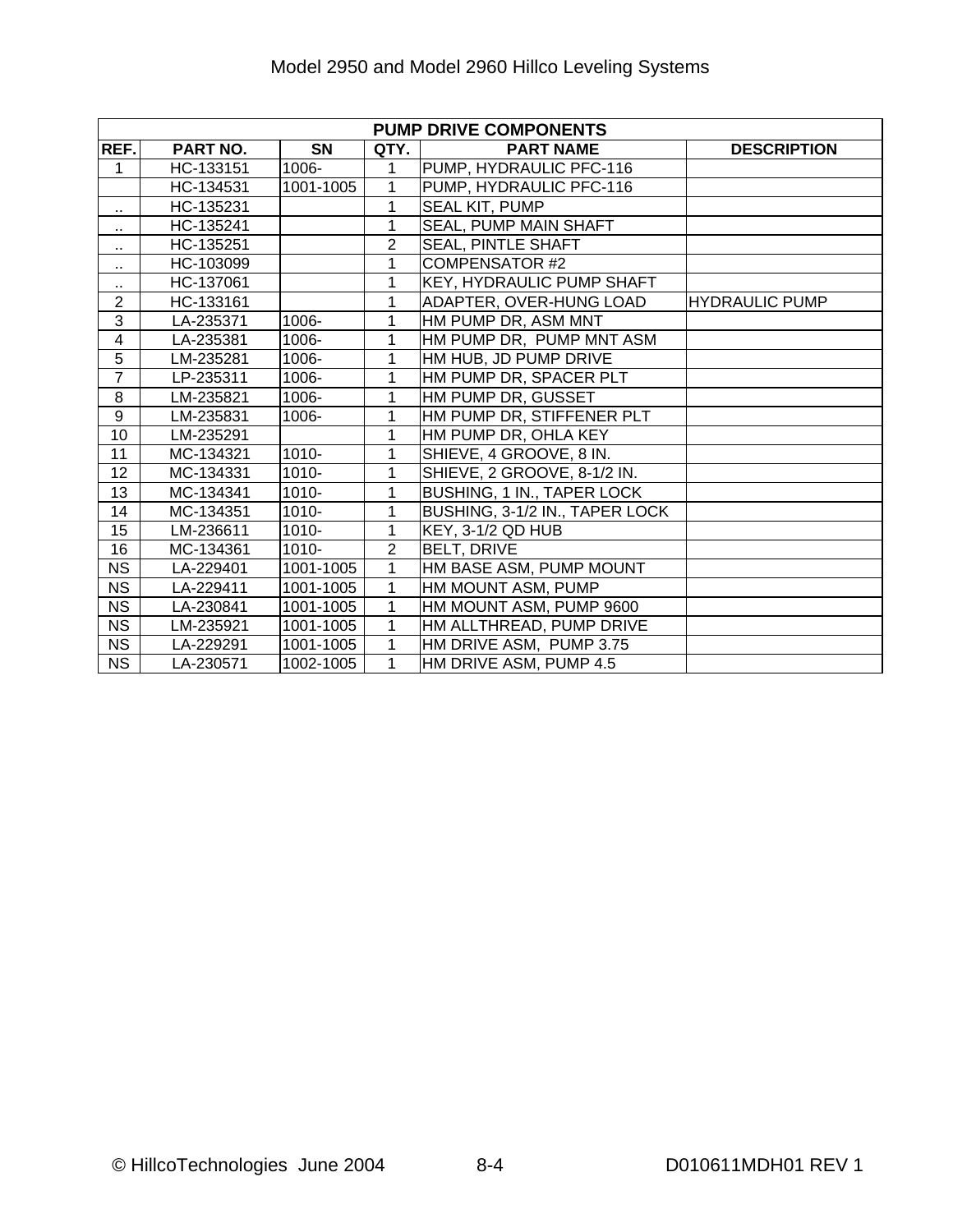# *PUMP DRIVE FASTENERS*

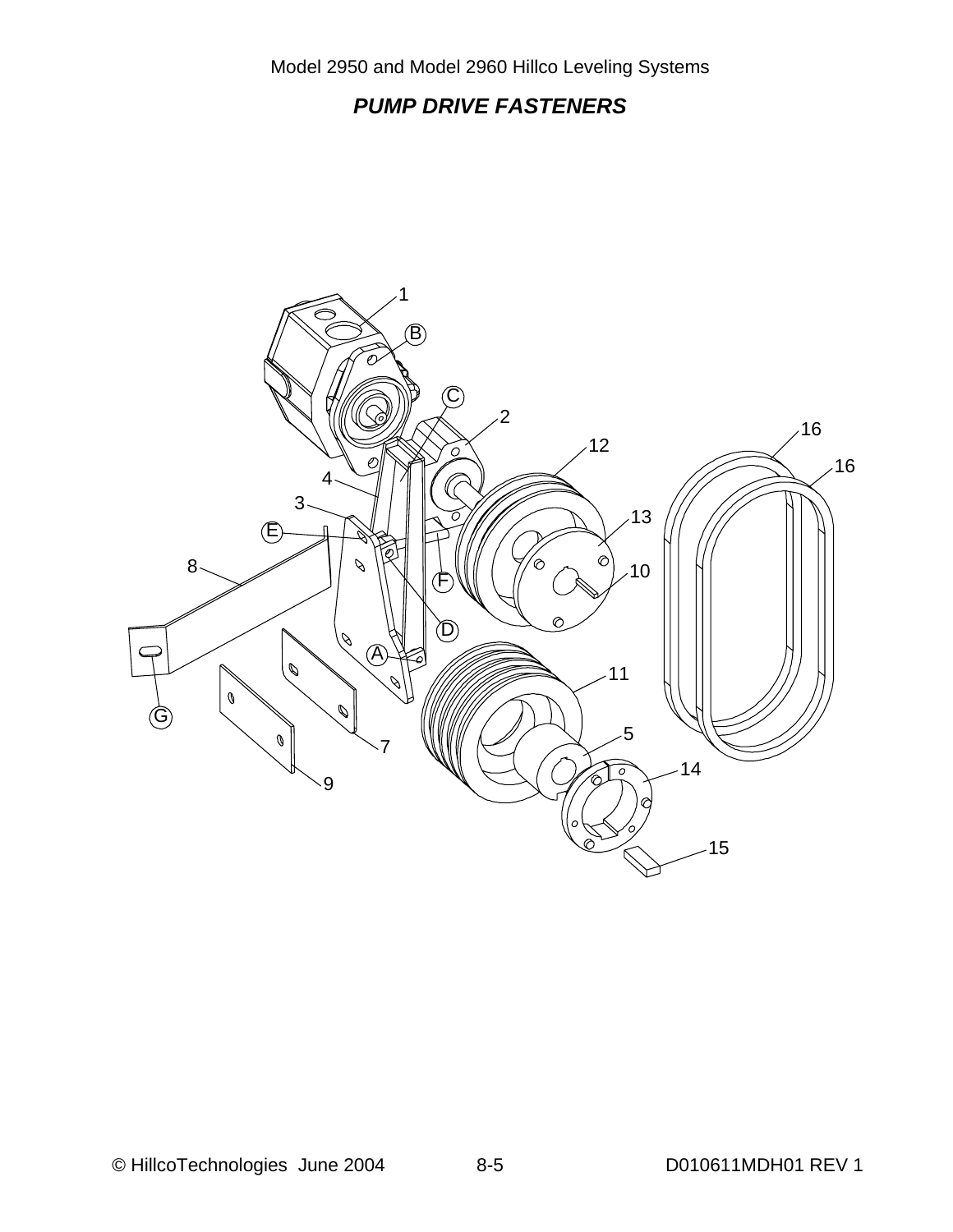|                       | <b>PUMP DRIVE FASTENERS</b> |                        |                |                                                 |                              |  |  |  |  |
|-----------------------|-----------------------------|------------------------|----------------|-------------------------------------------------|------------------------------|--|--|--|--|
| REF.                  | PART NO.                    | $\overline{\text{SN}}$ | QTY.           | <b>PART NAME</b>                                | <b>DESCRIPTION</b>           |  |  |  |  |
| A                     | MC-100051                   |                        | $\overline{2}$ | OILITE BRNZ BUSH, 3/8 ID                        | PUMP DRIVE PIVOT BUSHING     |  |  |  |  |
|                       |                             |                        |                | X 1/2 OD X 1/2 L                                |                              |  |  |  |  |
| Α                     | F-HC8-06C120                |                        | $\overline{1}$ | HC8 3/8-16 X 7-1/2                              | PUMP MNT PVT BOLT            |  |  |  |  |
| A                     | F-HNN-06C                   |                        | $\mathbf{1}$   | HN 3/8-16, NYLOCK                               | PUMP MNT PVT BOLT            |  |  |  |  |
| $\mathsf A$           | F-HC8-06C80                 | 1001-1005              | $\mathbf{1}$   | HC8 3/8-16 X 5                                  | PUMP MNT PVT BOLT            |  |  |  |  |
| $\overline{A}$        | F-HNN-06C                   | 1001-1005              | $\mathbf{1}$   | HN2 3/8-16, NYLOCK                              | PUMP MNT PVT BOLT            |  |  |  |  |
| $\overline{B}$        | F-HC8-07C64                 |                        | $\overline{2}$ | HC8 7/16-14 X 4                                 | PUMP TO ADAPTER MOUNT        |  |  |  |  |
| B                     | F-HN8-07C                   |                        | $\overline{2}$ | HN8 7/16-14                                     | PUMP TO ADAPTER MOUNT        |  |  |  |  |
| $\overline{\text{C}}$ | F-HC8-06C20                 |                        | $\overline{4}$ | HC8 3/8-16 X 1-1/4                              | <b>ADAPTER MOUNT</b>         |  |  |  |  |
| $\overline{\text{c}}$ | <b>F-LW-06A</b>             |                        | $\overline{4}$ | LW 3/8 HD                                       | ADAPTER MOUNT                |  |  |  |  |
| D                     | F-HC8-08C36                 |                        | 1              | HC8 1/2-13 X 2-1/4                              | PUMP BELT SWING BOLT PVT     |  |  |  |  |
| $\overline{D}$        | F-HNN-08C                   |                        | $\mathbf{1}$   | HN2 1/2-13, NYLOCK                              | PUMP BELT SWING BOLT PVT     |  |  |  |  |
| E                     | F-HCF-12M040E               |                        | $\overline{4}$ | MM HC-10.9 M12 X 1.75 X                         | PUMP MNT TO GRAIN TANK       |  |  |  |  |
|                       |                             |                        |                | 40, FLNG.                                       |                              |  |  |  |  |
| $\overline{E}$        | F-HNF-12ME                  |                        | $\overline{4}$ | MM HN-10.9 M12 X 1.75,                          | PUMP MNT TO GRAIN TANK       |  |  |  |  |
|                       |                             |                        |                | FLNG.                                           |                              |  |  |  |  |
| F                     | F-REA-08C80                 |                        | $\mathbf{1}$   | ROD END 1/2-13 X 5                              | PUMP BELT TENSIONER          |  |  |  |  |
| F                     | F-HNN-08C                   |                        | $\overline{1}$ | HN2 1/2-13, NYLOCK                              | PUMP BELT TENSIONER          |  |  |  |  |
| $\overline{F}$        | <b>F-FW-08</b>              | 1010-                  | $\mathbf 1$    | <b>FW 1/2</b>                                   | <b>PUMP TIGHTENER</b>        |  |  |  |  |
| G                     | F-HCF-10M040E               |                        | $\mathbf{1}$   | MM HC-10.9 M10X 1.5 X 40,                       | <b>PUMP/GRAINTANK GUSSET</b> |  |  |  |  |
|                       |                             |                        |                | FLNG.                                           |                              |  |  |  |  |
| <b>NS</b>             | LM-232191                   | 1001-1005              | $\mathbf{1}$   | KEY, STRAIGHT 1/2 X 1/2 X PUMP DRIVE DRIVE HUB  |                              |  |  |  |  |
|                       |                             |                        |                | $1 - 3/4$                                       |                              |  |  |  |  |
| <b>NS</b>             | LM-232201                   | 1001-1005              | $\overline{1}$ | KEY, STRAIGHT 1/4 X 1/4 X PUMP DRIVE DRIVEN HUB |                              |  |  |  |  |
|                       |                             |                        |                | $1 - 3/4$                                       |                              |  |  |  |  |
| <b>NS</b>             | F-THMS-06C16                | 1001-1005              | $\overline{3}$ | THMS 3/8-16 X 1, SLT,                           | PUMP BRACKET MOUNT           |  |  |  |  |
|                       |                             |                        |                | SERR.                                           |                              |  |  |  |  |
| <b>NS</b>             | F-HNF-06C                   | 1001-1005              | 3              | HN 3/8-16, FLNG, SERR                           | PUMP BRACKET MOUNT           |  |  |  |  |
| <b>NS</b>             | F-EYA-08F                   | 1001-1005              | $\mathbf{1}$   | END YOKE, ADJUSTABLE,                           | <b>PUMP TIGHTENER</b>        |  |  |  |  |
|                       |                             |                        |                | $1/2 - 20$                                      |                              |  |  |  |  |
| <b>NS</b>             | F-PCL-08024                 | 1001-1005              | $\overline{1}$ | PIN, CLEVIS, 1/2 X 1-1/2                        | <b>PUMP TIGHTENER</b>        |  |  |  |  |
| <b>NS</b>             | F-PCT-03016                 | 1001-1005              | $\mathbf{1}$   | PIN, COTTER, 5/32 X 1                           | PUMP TIGHTENER               |  |  |  |  |
| <b>NS</b>             | <b>F-HN5-08F</b>            | 1001-1005              | $\overline{1}$ | HN5 1/2-20                                      | <b>PUMP TIGHTENER</b>        |  |  |  |  |
| <b>NS</b>             | F-AT-08F                    |                        |                | 1001-1005 8.5 IN. ALL THREAD, B7, 1/2-20        | PUMP TIGHTENER               |  |  |  |  |
| NS                    | F-HNN-08F                   | 1001-1005              | $\mathbf{1}$   | HN2 1/2-20, NYLOCK                              | <b>PUMP TIGHTENER</b>        |  |  |  |  |
| <b>NS</b>             | <b>F-FW-08</b>              | 1001-1005              | 1              | <b>FW 1/2</b>                                   | <b>PUMP TIGHTENER</b>        |  |  |  |  |
| <b>NS</b>             | MC-134951                   | 1001-1005              | 1              | SPRING, COMP., .875 OD,                         | PUMP TIGHTENER               |  |  |  |  |
|                       |                             |                        |                | 2-1/2 OA L., .135 DIA                           |                              |  |  |  |  |
| <b>NS</b>             | F-HC8-06C88                 | 1001-1005              | 3              | HC8 3/8-16 X 5-1/2                              | 9600 PUMP DRIVE              |  |  |  |  |
| <b>NS</b>             | <b>F-LW-06A</b>             | 1001-1005              | 3              | LW 3/8 HD                                       | 9600 PUMP DRIVE              |  |  |  |  |
| <b>NS</b>             | F-HC-10M100E                | 1001-1005              | 3              | MM 10.9 10 X 1.5 X 100MM                        | 9610 PUMP DRIVE              |  |  |  |  |
| <b>NS</b>             | <b>F-LW-10M</b>             | 1001-1005              | 3              | LW 10MM                                         | 9610 PUMP DRIVE              |  |  |  |  |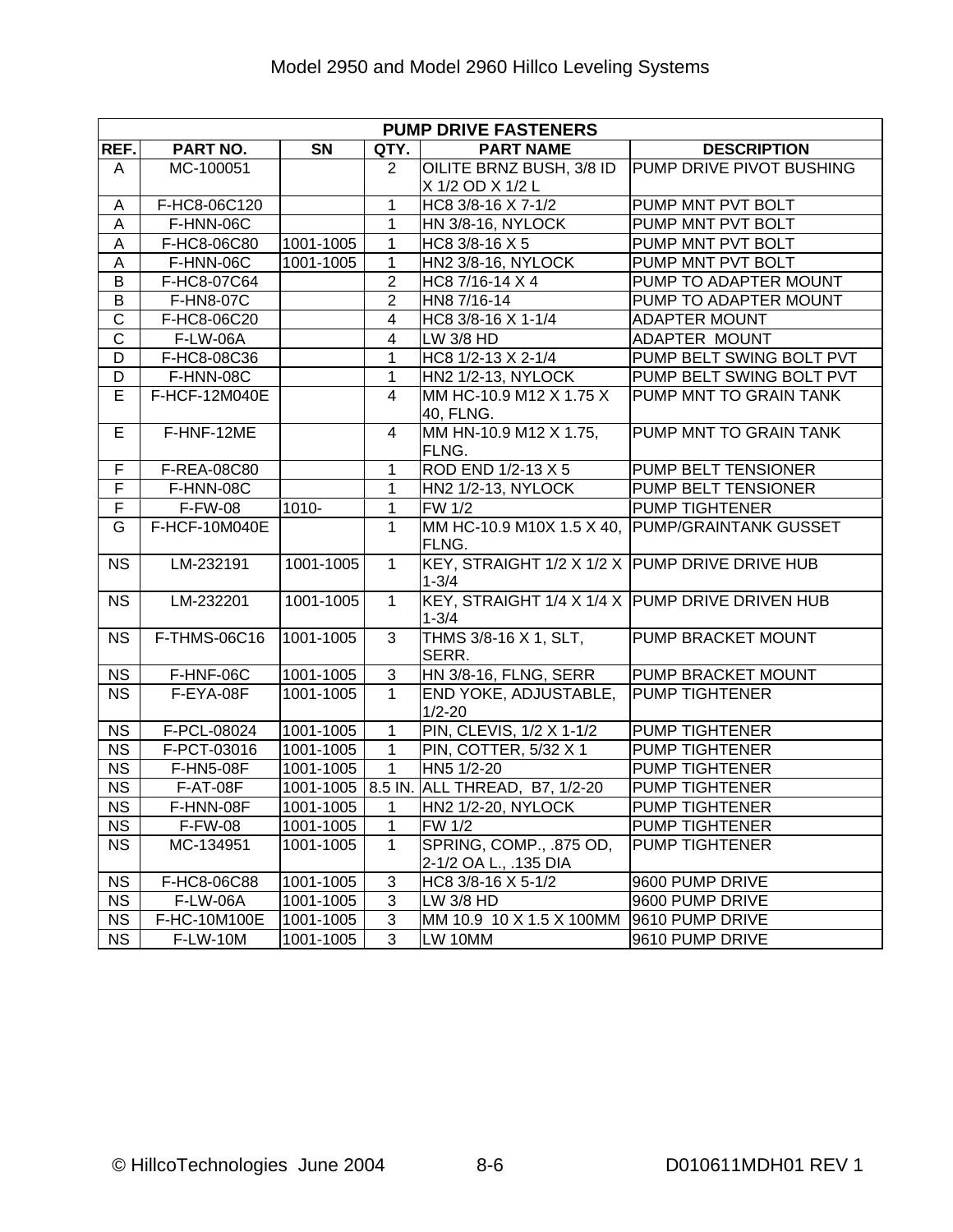*HYDRAULIC CYLINDERS AND COMPONENTS* 

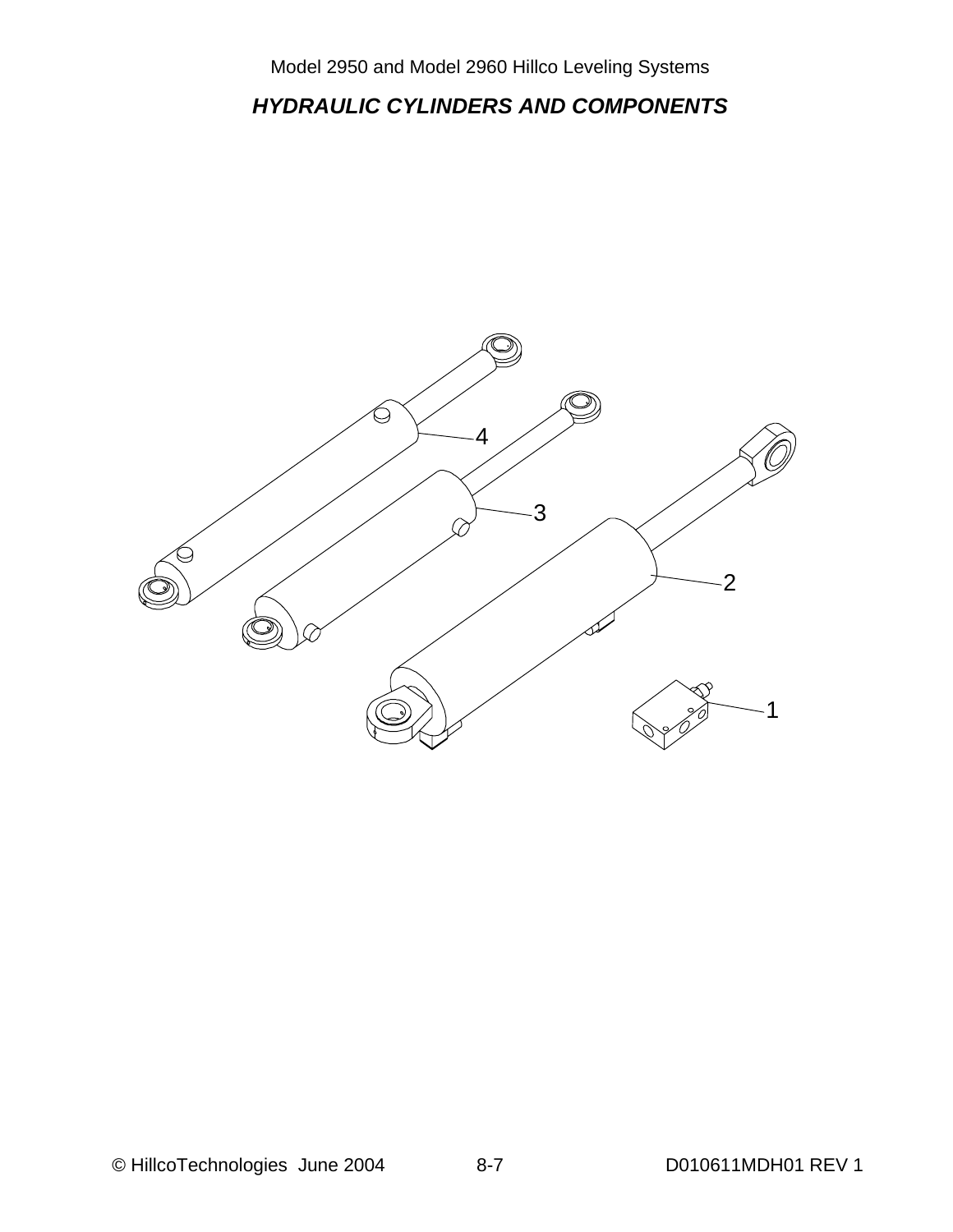| <b>HYDRAULIC CYLINDERS AND COMPONENTS</b> |                                            |           |                |                                                       |                                                                  |  |  |  |  |  |
|-------------------------------------------|--------------------------------------------|-----------|----------------|-------------------------------------------------------|------------------------------------------------------------------|--|--|--|--|--|
|                                           | <b>COUNTERBALANCE VALVES AND CYLINDERS</b> |           |                |                                                       |                                                                  |  |  |  |  |  |
| REF.                                      | <b>PART NO.</b>                            | <b>SN</b> | QTY.           | <b>PART NAME</b>                                      | <b>DESCRIPTION</b>                                               |  |  |  |  |  |
| 1                                         | HC-101265                                  |           | $\overline{2}$ | <b>VALVE, COUNTER BALANCE</b>                         |                                                                  |  |  |  |  |  |
| à.                                        | HC-102125                                  |           | $\overline{1}$ | <b>BODY, COUNTERBALANCE VALVE</b>                     |                                                                  |  |  |  |  |  |
| н.                                        | HC-102068                                  |           | $\mathbf 1$    | CARTRIDGE, COUNTERBALANCE<br><b>VALVE</b>             |                                                                  |  |  |  |  |  |
| $\ddotsc$                                 | HC-100805                                  |           | $\overline{1}$ | KIT, SEAL, COUNTERBALANCE<br><b>VALVE</b>             | <b>BUNA</b>                                                      |  |  |  |  |  |
|                                           |                                            |           |                |                                                       |                                                                  |  |  |  |  |  |
| $\overline{2}$                            | HC-103228                                  |           | $\overline{2}$ | <b>CYLINDER, MAIN LEVELING</b>                        |                                                                  |  |  |  |  |  |
| н.                                        | HC-134251                                  |           | $\mathbf{1}$   | KIT, SEAL, MAIN LEVELING<br><b>CYLINDER</b>           |                                                                  |  |  |  |  |  |
| 3                                         | HC-101842                                  |           | 1              | <b>CYLINDER, MASTER</b>                               |                                                                  |  |  |  |  |  |
| $\ddot{\phantom{a}}$                      | HC-134201                                  |           | 1              | KIT, SEAL, MASTER CYLINDER                            |                                                                  |  |  |  |  |  |
| $\overline{4}$                            | HC-100706                                  |           | 1              | CYLINDER, SLAVE                                       |                                                                  |  |  |  |  |  |
| ò.                                        | HC-134191                                  |           | 1              | KIT, SEAL, SLAVE CYLINDER                             |                                                                  |  |  |  |  |  |
|                                           |                                            |           |                | <b>HYDRAULIC COMPONENTS</b>                           |                                                                  |  |  |  |  |  |
| <b>NS</b>                                 | HC-101843                                  |           | 1              | CODE 62 SLT FLNG CONNECTOR<br>KIT WITH O-RINGS        | <b>HYDROSTAT HIGH PRESSURE</b><br><b>HOSE FORWARD PROPULSION</b> |  |  |  |  |  |
| $\ddot{\phantom{1}}$                      | HC-134911                                  |           | 1              | O-RING, CODE 62 CONNECTOR                             |                                                                  |  |  |  |  |  |
| $\overline{\text{NS}}$                    | HC-101843                                  |           | 1              | CODE 62 SLT FLNG CONNECTOR<br><b>KIT WITH O-RINGS</b> | <b>HYDROSTAT HIGH PRESSURE</b><br><b>HOSE REAR PROPULSION</b>    |  |  |  |  |  |
| $\ddot{\phantom{a}}$                      | HC-134911                                  |           | 1              | O-RING, CODE 62 CONNECTOR                             |                                                                  |  |  |  |  |  |
| <b>NS</b>                                 | HC-101942                                  |           | 1              | HYDRAULIC ADAPTER, 90                                 | <b>CO GREASE PORT</b>                                            |  |  |  |  |  |
| <b>NS</b>                                 | HC-101941                                  |           | 1              | <b>HYDRAULIC ADAPTER, STR</b>                         | <b>CO GREASE PORT</b>                                            |  |  |  |  |  |
| <b>NS</b>                                 | HC-101870                                  |           |                | 36 IN. NYLON TUBE                                     | <b>CO GREASE PORT</b>                                            |  |  |  |  |  |
| <b>NS</b>                                 | HC-101878                                  |           | 1              | PIPE COUPLER, BLACK STEEL, 1/8                        | <b>CO GREASE PORT</b>                                            |  |  |  |  |  |
|                                           |                                            |           |                | <b>HYDRAULIC FASTENERS</b>                            |                                                                  |  |  |  |  |  |
| <b>NS</b>                                 | F-HC5-<br>04C16                            | 1006-     | $\overline{4}$ | HC5 1/4-20 X 1                                        | <b>GREASE HOSES</b>                                              |  |  |  |  |  |
| <b>NS</b>                                 | F-HN5-04C 1006-                            |           | 4              | $\overline{H}$ N <sub>5</sub> 1/4-20                  | <b>GREASE HOSES</b>                                              |  |  |  |  |  |
| <b>NS</b>                                 | <b>F-LW-04</b>                             | 1006-     | $\overline{4}$ | 1/4 LW                                                | <b>GREASE HOSES</b>                                              |  |  |  |  |  |
| <b>NS</b>                                 | MC-100768 1006-                            |           | $\overline{4}$ | 1/2 R/C HOSE CLAMP                                    | <b>GREASE HOSES</b>                                              |  |  |  |  |  |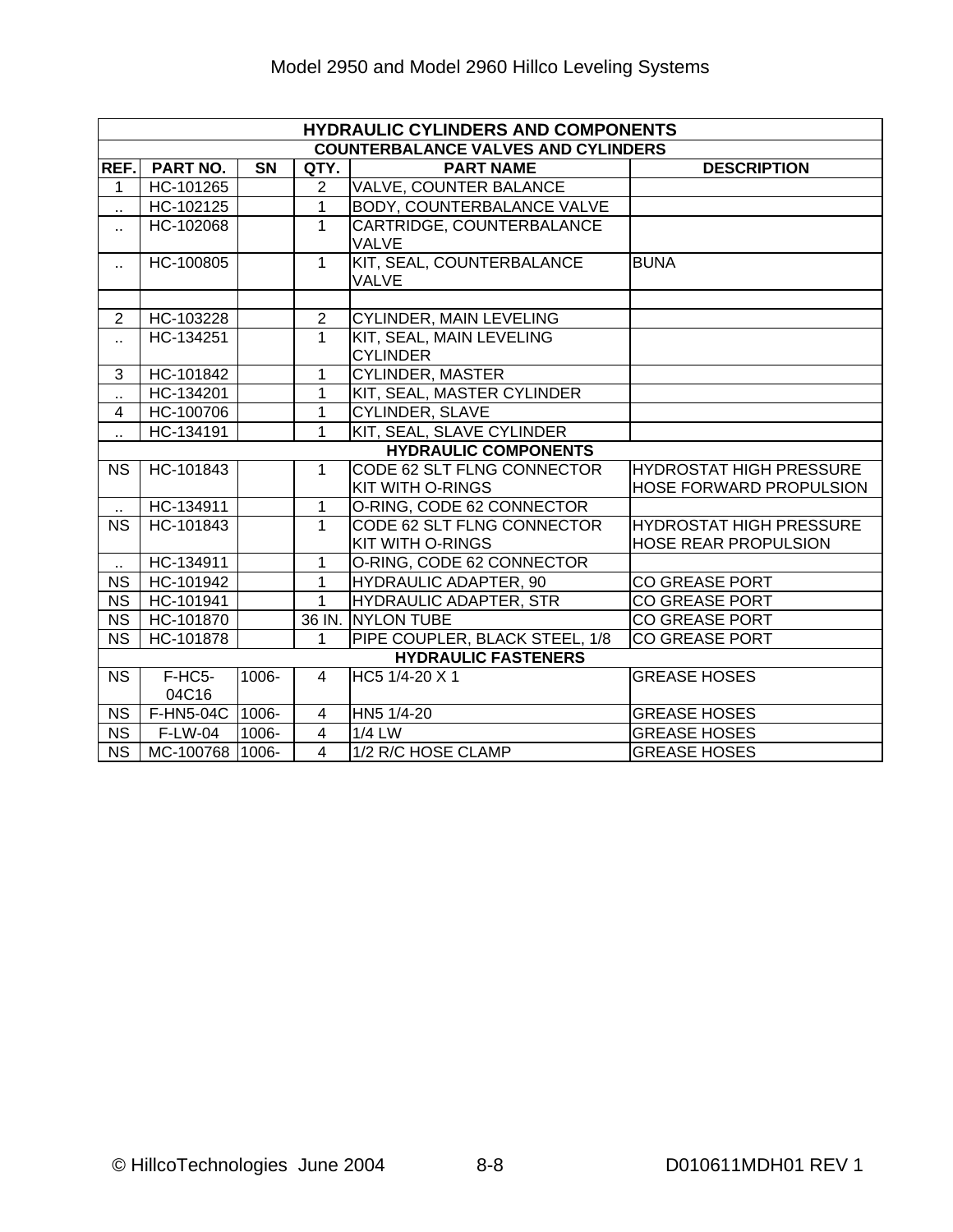### Model 2950 and Model 2960 Hillco Leveling Systems *HYDRAULIC HOSES*

| HYDRAULIC HOSES COMMON TO BOTH 2950 (SN 1001-<br>) & 2960 (SN 0010- |  |                   |                                                                                          |                                          |  |  |  |  |
|---------------------------------------------------------------------|--|-------------------|------------------------------------------------------------------------------------------|------------------------------------------|--|--|--|--|
| PART NO.                                                            |  | SNOTY.            | <b>PART NAME</b>                                                                         | <b>DESRIPTION</b>                        |  |  |  |  |
|                                                                     |  |                   | <b>MANIFOLD</b>                                                                          |                                          |  |  |  |  |
| LA-130312                                                           |  |                   | 3/4 100R1 W / #10 FORS X #12 FORS (50 IN)                                                | MANIFOLD "T" PORT TO RETURN LINE         |  |  |  |  |
| LA-130332                                                           |  | 1                 | 1/2 100R2 W / #8 FORS BOTH ENDS (93 IN)                                                  | LEVEL A TO BULKHEAD #6                   |  |  |  |  |
| LA-130332                                                           |  | $\mathbf 1$       | 1/2 100R2 W / #8 FORS BOTH ENDS (93 IN)                                                  | LEVEL B TO BULKHEAD #5                   |  |  |  |  |
| LA-130342                                                           |  | $\mathbf{1}$      | 1/4 100R2 W / #4 FORS BOTH ENDS (101 IN)                                                 | TRIM A TO BULKHEAD #4                    |  |  |  |  |
| LA-130342                                                           |  | $\mathbf{1}$      | 1/4 100R2 W / #4 FORS BOTH ENDS (101 IN)                                                 | TRIM B TO BULKHEAD #3                    |  |  |  |  |
|                                                                     |  |                   | <b>PUMP</b>                                                                              |                                          |  |  |  |  |
| LA-133932                                                           |  |                   | 1/2 100R2 W/ #10 FORS BOTH ENDS (138 IN)                                                 | PRESSURE PUMP TO MANIFOLD (P)            |  |  |  |  |
| LA-133952                                                           |  | $\mathbf{1}$      | 1/4 100R2 W / #4 FORS 90 X #6 FORS STR (126 IN)                                          | <b>LOAD SENSE PUMP TO MANIFOLD</b>       |  |  |  |  |
| LA-133912                                                           |  | $\mathbf{1}$      | 1 100R1 W/ # 16 FORS X #16 FORS 90 (96 IN)                                               | SUCTION RESERVOIR TO PUMP                |  |  |  |  |
| LA-133922                                                           |  | 1                 | 3/8 100R2 W/ #6 FORS X #6 FORS 90 (96 IN)                                                | RESERVOIR TO PUMP CASE DRAIN             |  |  |  |  |
| LA-133942                                                           |  | $\mathbf{1}$      | 1/4 100R2 W/ #4FORS X #6 FORS 90 (245 IN)                                                | PUMP CASE DRAIN TO BULKHEAD #2           |  |  |  |  |
|                                                                     |  |                   | <b>BRAKES</b>                                                                            |                                          |  |  |  |  |
| LA-130371                                                           |  |                   | #4 TITE FLEX W / #4 FORS X #4 MORS (31 IN)                                               | <b>BRAKE LINE LEFT</b>                   |  |  |  |  |
| LA-130371                                                           |  | $\mathbf{1}$      | #4 TITE FLEX W / #4 FORS X #4 MORS (31 IN)                                               | <b>BRAKE LINE RIGHT</b>                  |  |  |  |  |
|                                                                     |  |                   | <b>FEEDERHOUSE</b>                                                                       |                                          |  |  |  |  |
| LA-135051                                                           |  |                   | 1/2 100R2 W/ #8 MORS X #8 FORS (30 IN)                                                   | FEEDER HOUSE HOSE EXTENSIONS             |  |  |  |  |
| LA-135061                                                           |  | 1                 | 3/8 100R2 W/ #6 MORS X #6 FORS (30 IN)                                                   | FEEDER HOUSE HOSE EXTENSIONS             |  |  |  |  |
| LA-135071                                                           |  | $\mathbf{1}$      | 1/2 100R2 W/ #8 MORB X #8 FORS (136-3/4 IN)                                              | FEEDER HOUSE HOSE EXTENSIONS             |  |  |  |  |
| LA-135081                                                           |  | $\mathbf{1}$      | 1/2 100R2 W/ #8 MORB X #10 FORS (139-3/4 IN)                                             | FEEDER HOUSE HOSE EXTENSIONS             |  |  |  |  |
| LA-135091                                                           |  | 1                 | 3/8 100R2 W/ #6 FORS X #4 FORS (154 IN)                                                  | FEEDER HOUSE HOSE EXTENSIONS             |  |  |  |  |
|                                                                     |  |                   | <b>HYDROSTAT</b>                                                                         |                                          |  |  |  |  |
| LA-130762                                                           |  | 1                 | 3/4" 100R1 W / #12 FORS X #12 FORS 45 DEG (135 IN) HYDROSTAT RETURN HOSE                 |                                          |  |  |  |  |
|                                                                     |  |                   | 2950 SPECIFIC                                                                            |                                          |  |  |  |  |
|                                                                     |  |                   | LEVELING CYLINDERS, MASTER CYLINDER TO BULKHEAD                                          |                                          |  |  |  |  |
| LA-136021                                                           |  |                   | 1/2 100R2 W / #8 FORS BOTH ENDS (45 IN)                                                  | POCV #2 LEFT TO BULKHEAD #6 RIGHT        |  |  |  |  |
| LA-136021                                                           |  | $\mathbf{1}$      | 1/2 100R2 W / #8 FORS BOTH ENDS (45 IN)                                                  | POCV #2 RIGHT TO BULKHEAD #5 LEFT        |  |  |  |  |
| LA-136031                                                           |  | $\mathbf{1}$      | 1/4 100R2 W / #4 FORS BOTH ENDS (42.5 IN)                                                | POCV #4 LEFT TO BULKHEAD #2 RIGHT        |  |  |  |  |
| LA-136031                                                           |  | 1                 | 1/4 100R2 W / #4 FORS BOTH ENDS (42.5 IN)                                                | POCV #4 RIGHT TO BULKHEAD #2 LEFT        |  |  |  |  |
| LA-136041                                                           |  | $\mathbf{1}$      | 1/4 100R2 W / #4 FORS BOTH ENDS (67 IN)                                                  | MASTER ROD TO BULKHEAD #4 LEFT           |  |  |  |  |
| LA-136051                                                           |  | 1                 | 1/4 100R2 W / #4 FORS BOTH ENDS (80.5 IN)                                                | MASTER BASE TO BULKHEAD #3 LEFT          |  |  |  |  |
| LA-136061                                                           |  | $\mathbf{1}$      | 1/4 100 R2 W/ #4 FORS X #4 FORS 90 (49.5 IN)                                             | BULKHEAD #5 RIGHT REAR TO POCV #3 LEFT   |  |  |  |  |
| LA-136061                                                           |  | $\mathbf{1}$      | 1/4 100 R2 W/ #4 FORS X #4 FORS 90 (49.5 IN)                                             | BULKHEAD #6 LEFT REAR TO POCV #3 RIGHT   |  |  |  |  |
| LA-130402                                                           |  | $\mathbf{1}$      | 1/2 100R2 W / #8 FORS BOTH ENDS (54.5 IN)                                                | MAIN CYL ROD LEFT TO BULKHEAD #5 RIGHT   |  |  |  |  |
| LA-130402                                                           |  | $\mathbf{1}$      | 1/2 100R2 W / #8 FORS BOTH ENDS (54.5 IN)                                                | MAIN CYL ROD RIGHT TO BULKHEAD #6 LEFT   |  |  |  |  |
| LA-130462                                                           |  | $\mathbf{1}$<br>1 | 1/4 100R2 HOSE W/ #4FORS X #6 MORB (180 IN)                                              | BULKHEAD #2 TO SLAVE BASE                |  |  |  |  |
| LA-130472                                                           |  |                   | 1/4 100R2 HOSE W/ #4FORS X #6 MORB (195 IN)                                              | <b>BULKHEAD #3 TO SLAVE ROD</b>          |  |  |  |  |
| LA-136071                                                           |  |                   | <b>HEADER LIFT CYLINDER HOSES</b><br>1/2 100R2 W / #8 FORS BOTH ENDS (105 IN)            | RIGHT HDR LFT CYL TO BULKHEAD #1 RIGHT   |  |  |  |  |
| LA-136071                                                           |  | $\mathbf{1}$      | 1/2 100R2 W / #8 FORS BOTH ENDS (105 IN)                                                 | LEFT HDR LFT CYL TO BULKHEAD #1 LEFT     |  |  |  |  |
| LA-136071                                                           |  | $\mathbf{1}$      | 1/2 100 R2 W/ #8 FORS BOTH ENDS (105 IN)                                                 | T AT ACCUMULATOR VALVE TO BULKHEAD #1    |  |  |  |  |
|                                                                     |  |                   | <b>GREASE HOSES &amp; FITTINGS</b>                                                       |                                          |  |  |  |  |
| LA-136081                                                           |  |                   | 3/16 100R7 66.5 IN. 1/8 MP X 1/8 MP                                                      | LFT LEV CYL BASE TO GREASE BULKHD #1     |  |  |  |  |
| LA-136091                                                           |  | $\mathbf{1}$      | 3/16 100R7 72 IN, 1/8 MP X 1/8 MP                                                        | MASTER ROD TO GREASE BULKHEAD #2         |  |  |  |  |
| LA-136101                                                           |  | $\mathbf{1}$      | 3/16 100R7 30 IN. 1/8 MP X 1/8 MP                                                        | MASTER BASE TO GREASE BULKHEAD #3        |  |  |  |  |
| LA-136111                                                           |  | 1                 | 3/16 100R7 45 IN. 1/8 MP X 1/8 MP                                                        |                                          |  |  |  |  |
|                                                                     |  |                   |                                                                                          | RIGHT LEV CYL BASE TO GREASE BULKHEAD #4 |  |  |  |  |
| LA-136121                                                           |  | 1                 | 3/16 100R7 60 IN 1/8 MP X 1/8 MP                                                         | MAIN PIVOT PIN TO BULKHEAD #5            |  |  |  |  |
| HC-138011                                                           |  | 5                 | 1/4-28 STRAIGHT ZERK                                                                     | ALL GREASE LINES                         |  |  |  |  |
| HA-S-2MN2FP                                                         |  | 5                 | 1/8 NPSM X 1/8 FPT BULKHEAD CONNECTOR                                                    | <b>BULKHEAD CONNECTOR</b>                |  |  |  |  |
| HA-NJ-2FN                                                           |  | 5                 | 1/8 NPSM BULKHEAD LOCKNUT                                                                | <b>BULKHEAD CONNECTOR</b>                |  |  |  |  |
| HA-L-2FP2MP                                                         |  | 1                 | 1/8 MPT 90 STREET EL                                                                     | <b>MAIN PIVOT PIN</b>                    |  |  |  |  |
| HC-135761                                                           |  | 1                 | 1/4-28 MALE X 1/8 FPT 45 DEG                                                             | LEFT MAIN CYLINDER BASE                  |  |  |  |  |
| HC-135771                                                           |  | 1                 | 1/4-28 MALE X 1/8 FPT 90 DEG                                                             | RIGHT MAIN CYLINDER BASE                 |  |  |  |  |
| HC-135771                                                           |  |                   | 1/4-28 MALE X 1/8 FPT 90 DEG                                                             | <b>MASTER BASE</b>                       |  |  |  |  |
|                                                                     |  |                   | 9500 PRIOR TO SN 655201 (COMBINES W/ STEEL LINES)                                        |                                          |  |  |  |  |
| LA-135011                                                           |  | 1                 | 1 100R15 W/CODE 62 SPLT FLNG STR X CODE 62 SPLT FLNG 180DEG HYDROSTAT HIGH PRESSURE HOSE |                                          |  |  |  |  |
|                                                                     |  |                   | $(119 \text{ IN})$                                                                       |                                          |  |  |  |  |
| LA-136181                                                           |  | $\mathbf{1}$      | 1100R15W/CODE 62 SPLT FLNG STR X CODE 62 SPLT FLNG 180DEG HYDROSTAT HIGH PRESSURE HOSE   |                                          |  |  |  |  |
|                                                                     |  |                   | $(114 \text{ IN})$                                                                       |                                          |  |  |  |  |
|                                                                     |  |                   | 9500 SN 655201 AND AFTER, 9510 & 9550 (COMBINES W/OUT STEEL LINES)                       |                                          |  |  |  |  |
| LA-130771                                                           |  | $\mathbf{1}$      | 1 100R15 W/CODE 62 SLT FLNG STR. X CODE 62 SLT FLNG 90                                   | HYDROSTAT HIGH PRESSURE HOSE             |  |  |  |  |
|                                                                     |  |                   | (SHORT DROP) (49 IN)                                                                     |                                          |  |  |  |  |
| LA-130781                                                           |  | $\mathbf{1}$      | 1 100R15 W/CODE 62 SLT FLNG STR. X CODE 62 SLT FLNG 90                                   | HYDROSTAT HIGH PRESSURE HOSE             |  |  |  |  |
|                                                                     |  |                   | (SHORT DROP) (78 IN)                                                                     |                                          |  |  |  |  |
|                                                                     |  |                   | 9500 PRIOR TO SN 640201                                                                  |                                          |  |  |  |  |
| LA-136191                                                           |  | 1                 | 1/4 100R2 W/ #6 FORS X #6 FORS 90 (135 IN)                                               | <b>PARK BRAKE LINE</b>                   |  |  |  |  |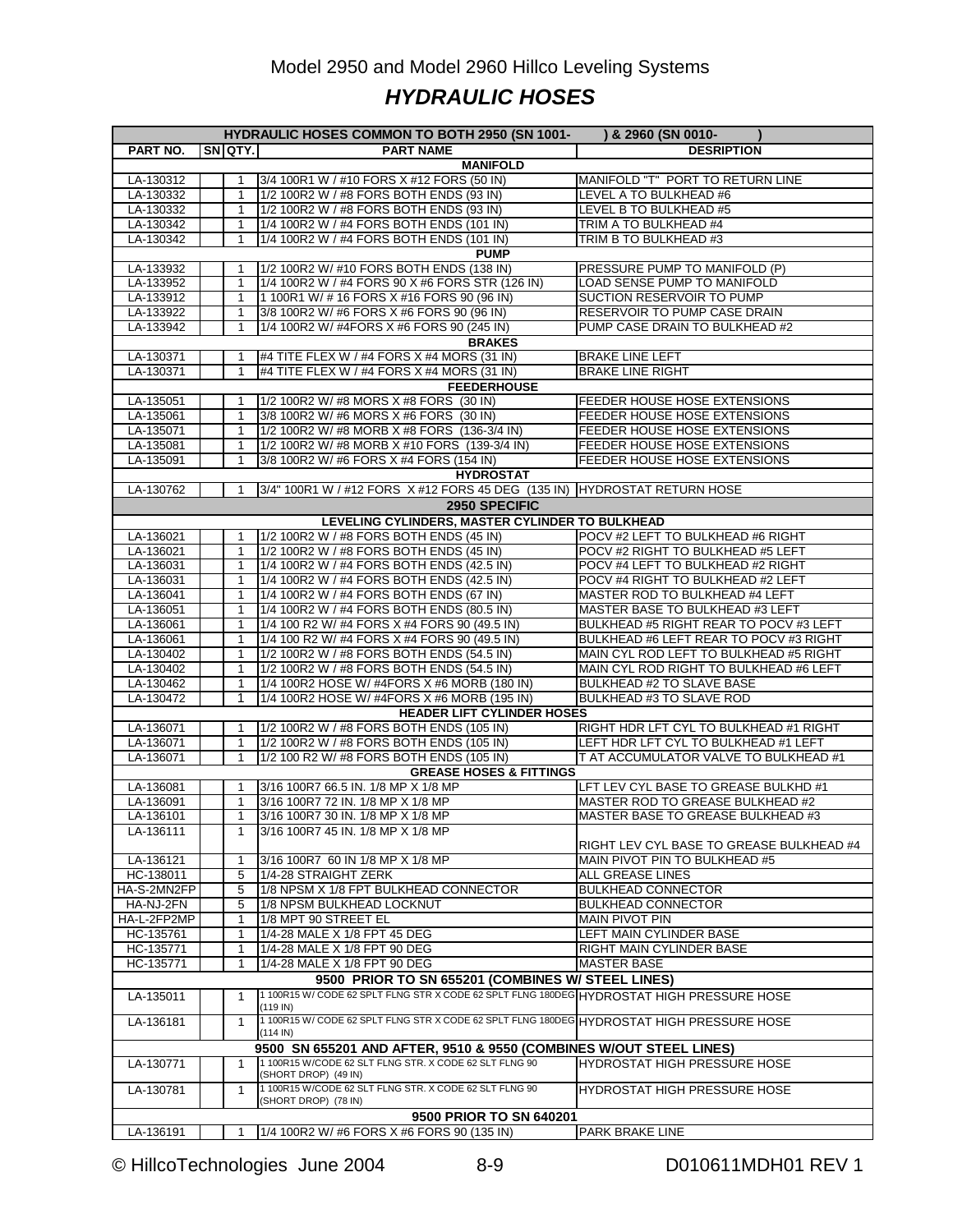# Model 2950 and Model 2960 Hillco Leveling Systems *HYDRAULIC HOSES (CONTINUED)*

| CTS PRIOR TO SN 655401 (COMBINES W/ STEEL LINES)<br>1 100R15 W/ CODE 62 SPLT FLNG STR X CODE 62 SPLT FLNG 180DEG HYDROSTAT HIGH PRESSURE HOSE<br>LA-135011<br>1<br>(119 IN)<br>1100R15 W/CODE 62 SPLT FLNG STR X CODE 62 SPLT FLNG 180DEG HYDROSTAT HIGH PRESSURE HOSE<br>LA-136181<br>1<br>$(114 \text{ IN})$<br>CTS SN 655401 AND AFTER, CTS II & 9650 CTS (COMBINES W/OUT STEEL LINES)<br>1 100R15 W/CODE 62 SLT FLNG STR. X CODE 62 SLT FLNG 90<br><b>HYDROSTAT HIGH PRESSURE HOSE</b><br>LA-130771<br>(SHORT DROP) (49 IN)<br>1 100R15 W/CODE 62 SLT FLNG STR. X CODE 62 SLT FLNG 90<br><b>HYDROSTAT HIGH PRESSURE HOSE</b><br>LA-137881<br>$\mathbf{1}$<br>(SHORT DROP) (78 IN)<br>2960 SPECIFIC<br>LEVELING CYLINDERS, MASTER CYLINDER TO BULKHEAD<br>1/2 100R2 W / #8 FORS BOTH ENDS (50 IN)<br>POCV #2 LEFT TO BULKHEAD #6 RIGHT<br>LA-130382<br>LA-130382<br>1/2 100R2 W / #8 FORS BOTH ENDS (50 IN)<br>POCV #2 RIGHT TO BULKHEAD #5 LEFT<br>1<br>1/4 100R2 W / #4 FORS BOTH ENDS (47 IN)<br>POCV #4 LEFT TO BULKHEAD #2 RIGHT<br>LA-130412<br>$\mathbf{1}$<br>LA-130412<br>1/4 100R2 W / #4 FORS BOTH ENDS (47 IN)<br>POCV #4 RIGHT TO BULKHEAD #2 LEFT<br>1<br>LA-130422<br>1/4 100R2 W / #4 FORS BOTH ENDS (34 IN)<br>MASTER ROD TO BULKHEAD #4 LEFT<br>1<br>1/4 100R2 W / #4 FORS BOTH ENDS (42.5 IN)<br>MASTER BASE TO BULKHEAD #3 LEFT<br>LA-130432<br>$\mathbf{1}$<br>LA-130482<br>1/4 100 R2 W/ #4 FORS X #4 FORS 90 (54.5 IN)<br>BULKHEAD #5 RIGHT REAR TO POCV #3 LEFT<br>1<br>LA-130482<br>1/4 100 R2 W/ #4 FORS X #4 FORS 90 (54.5 IN)<br>BULKHEAD #6 LEFT REAR TO POCV #3 RIGHT<br>1<br>1/2 100R2 W / #8 FORS BOTH ENDS (54.5 IN)<br>MAIN CYL ROD LEFT TO BULKHEAD #5 RIGHT<br>LA-130402<br>$\mathbf{1}$<br>LA-130402<br>1/2 100R2 W / #8 FORS BOTH ENDS (54.5 IN)<br>MAIN CYL ROD RIGHT TO BULKHEAD #6 LEFT<br>1<br>LA-130462<br>1/4 100R2 HOSE W/ #4FORS X #6 MORB (180 IN)<br><b>BULKHEAD #2 TO SLAVE BASE</b><br>1<br>1/4 100R2 HOSE W/#4FORS X #6 MORB (195 IN)<br>LA-130472<br><b>BULKHEAD #3 TO SLAVE ROD</b><br>1<br><b>HEADER LIFT CYLINDER HOSES</b><br>1/2 100R2 W / #8 FORS BOTH ENDS (82 IN)<br>LA-133631<br>RIGHT HDR LFT CYL TO BULKHEAD #1 RIGHT<br>1/2 100R2 W / #8 FORS BOTH ENDS (82 IN)<br>LEFT HDR LFT CYL TO BULKHEAD #1 LEFT<br>LA-133631<br>1<br>LA-136071<br>$\mathbf{1}$<br>1/2 100 R2 W/ #8 FORS BOTH ENDS (105 IN)<br>T AT ACCUMULATOR VALVE TO BULKHEAD #1<br><b>GREASE HOSES &amp; FITTINGS</b><br>3/16 100R7 70 IN. 1/8 MP X 1/8 MP<br>LFT LEV CYL BASE TO GREASE BULKHD #1<br>LA-133672<br>1<br>3/16 100R7 70 IN. 1/8 MP X 1/8 MP<br>MASTER ROD TO GREASE BULKHEAD #2<br>LA-133672<br>$\mathbf{1}$<br>3/16 100R7 29.25 IN. 1/8 MP X 1/8 MP<br>MASTER BASE TO GREASE BULKHEAD #3<br>LA-133692<br>1<br>RIGHT LEV CYL BASE TO GREASE BULKHEAD #4<br>LA-133692<br>3/16 100R7 29.25 IN. 1/8 MP X 1/8 MP<br>1<br>LA-135611<br>3/16 100R7 57 IN 1/8 MP X 1/8 MP<br>MAIN PIVOT PIN TO BULKHEAD #5<br>$\mathbf{1}$<br>5<br>1/4-28 STRAIGHT ZERK<br><b>ALL GREASE LINES</b><br>HC-138011<br>HA-S-2MN2FP<br>5<br>1/8 NPSM X 1/8 FPT BULKHEAD CONNECTOR<br><b>BULKHEAD CONNECTOR</b><br>HA-NJ-2FN<br>5<br>1/8 NPSM BULKHEAD LOCKNUT<br><b>BULKHEAD CONNECTOR</b><br>HA-L-2FP2MP<br>1/8 MPT 90 STREET EL<br><b>MAIN PIVOT PIN</b><br>$\mathbf{1}$<br>1/4-28 MALE X 1/8 FPT 45 DEG<br>LEFT MAIN AND MASTER CYLINDER BASE<br>HC-135761<br>2<br>HC-135881<br>$\overline{2}$<br>1/4-28 MALE X 1/8 FPT STR<br>RIGHT MAIN CYL BASE AND MASTER ROD<br>9600 PRIOR TO SN 655301 (COMBINES W/ STEEL LINES)<br>1 100R15 W/ CODE 62 SPLT FLNG STR X CODE 62 SPLT FLNG 180DEG HYDROSTAT HIGH PRESSURE HOSE<br>LA-135011<br>1<br>$(119 \text{ IN})$<br>1100R15 W/CODE 62 SPLT FLNG STR X CODE 62 SPLT FLNG 180DEG HYDROSTAT HIGH PRESSURE HOSE<br>LA-136181<br>$\mathbf{1}$<br>$(114 \text{ IN})$<br>9600 SN 655301 AND AFTER, 9610 & 9650 (COMBINES W/OUT STEEL LINES)<br>1 100R15 W/CODE 62 SLT FLNG STR. X CODE 62 SLT FLNG 90<br><b>HYDROSTAT HIGH PRESSURE HOSE</b><br>LA-130771<br>$\mathbf 1$<br>(SHORT DROP) (49 IN)<br>1 100R15 W/CODE 62 SLT FLNG STR. X CODE 62 SLT FLNG 90<br>HYDROSTAT HIGH PRESSURE HOSE<br>LA-137881<br>$\mathbf{1}$<br>(SHORT DROP) (78 IN)<br>9600 PRIOR TO 640301<br>1/4 100R2 W/ #6 FORS X #6 FORS 90 (135 IN)<br>PARK BRAKE LINE<br>LA-136191 |  | 2950 SPECIFIC (CONTINUED) |  |  |  |  |  |  |  |  |  |  |
|---------------------------------------------------------------------------------------------------------------------------------------------------------------------------------------------------------------------------------------------------------------------------------------------------------------------------------------------------------------------------------------------------------------------------------------------------------------------------------------------------------------------------------------------------------------------------------------------------------------------------------------------------------------------------------------------------------------------------------------------------------------------------------------------------------------------------------------------------------------------------------------------------------------------------------------------------------------------------------------------------------------------------------------------------------------------------------------------------------------------------------------------------------------------------------------------------------------------------------------------------------------------------------------------------------------------------------------------------------------------------------------------------------------------------------------------------------------------------------------------------------------------------------------------------------------------------------------------------------------------------------------------------------------------------------------------------------------------------------------------------------------------------------------------------------------------------------------------------------------------------------------------------------------------------------------------------------------------------------------------------------------------------------------------------------------------------------------------------------------------------------------------------------------------------------------------------------------------------------------------------------------------------------------------------------------------------------------------------------------------------------------------------------------------------------------------------------------------------------------------------------------------------------------------------------------------------------------------------------------------------------------------------------------------------------------------------------------------------------------------------------------------------------------------------------------------------------------------------------------------------------------------------------------------------------------------------------------------------------------------------------------------------------------------------------------------------------------------------------------------------------------------------------------------------------------------------------------------------------------------------------------------------------------------------------------------------------------------------------------------------------------------------------------------------------------------------------------------------------------------------------------------------------------------------------------------------------------------------------------------------------------------------------------------------------------------------------------------------------------------------------------------------------------------------------------------------------------------------------------------------------------------------------------------------------------------------------------------------------------------------------------------------------------------------------------------------------------------------------------------------------------------------------------------------------------------------------------------------------------------------------------------------------------------------------------|--|---------------------------|--|--|--|--|--|--|--|--|--|--|
|                                                                                                                                                                                                                                                                                                                                                                                                                                                                                                                                                                                                                                                                                                                                                                                                                                                                                                                                                                                                                                                                                                                                                                                                                                                                                                                                                                                                                                                                                                                                                                                                                                                                                                                                                                                                                                                                                                                                                                                                                                                                                                                                                                                                                                                                                                                                                                                                                                                                                                                                                                                                                                                                                                                                                                                                                                                                                                                                                                                                                                                                                                                                                                                                                                                                                                                                                                                                                                                                                                                                                                                                                                                                                                                                                                                                                                                                                                                                                                                                                                                                                                                                                                                                                                                                                                               |  |                           |  |  |  |  |  |  |  |  |  |  |
|                                                                                                                                                                                                                                                                                                                                                                                                                                                                                                                                                                                                                                                                                                                                                                                                                                                                                                                                                                                                                                                                                                                                                                                                                                                                                                                                                                                                                                                                                                                                                                                                                                                                                                                                                                                                                                                                                                                                                                                                                                                                                                                                                                                                                                                                                                                                                                                                                                                                                                                                                                                                                                                                                                                                                                                                                                                                                                                                                                                                                                                                                                                                                                                                                                                                                                                                                                                                                                                                                                                                                                                                                                                                                                                                                                                                                                                                                                                                                                                                                                                                                                                                                                                                                                                                                                               |  |                           |  |  |  |  |  |  |  |  |  |  |
|                                                                                                                                                                                                                                                                                                                                                                                                                                                                                                                                                                                                                                                                                                                                                                                                                                                                                                                                                                                                                                                                                                                                                                                                                                                                                                                                                                                                                                                                                                                                                                                                                                                                                                                                                                                                                                                                                                                                                                                                                                                                                                                                                                                                                                                                                                                                                                                                                                                                                                                                                                                                                                                                                                                                                                                                                                                                                                                                                                                                                                                                                                                                                                                                                                                                                                                                                                                                                                                                                                                                                                                                                                                                                                                                                                                                                                                                                                                                                                                                                                                                                                                                                                                                                                                                                                               |  |                           |  |  |  |  |  |  |  |  |  |  |
|                                                                                                                                                                                                                                                                                                                                                                                                                                                                                                                                                                                                                                                                                                                                                                                                                                                                                                                                                                                                                                                                                                                                                                                                                                                                                                                                                                                                                                                                                                                                                                                                                                                                                                                                                                                                                                                                                                                                                                                                                                                                                                                                                                                                                                                                                                                                                                                                                                                                                                                                                                                                                                                                                                                                                                                                                                                                                                                                                                                                                                                                                                                                                                                                                                                                                                                                                                                                                                                                                                                                                                                                                                                                                                                                                                                                                                                                                                                                                                                                                                                                                                                                                                                                                                                                                                               |  |                           |  |  |  |  |  |  |  |  |  |  |
|                                                                                                                                                                                                                                                                                                                                                                                                                                                                                                                                                                                                                                                                                                                                                                                                                                                                                                                                                                                                                                                                                                                                                                                                                                                                                                                                                                                                                                                                                                                                                                                                                                                                                                                                                                                                                                                                                                                                                                                                                                                                                                                                                                                                                                                                                                                                                                                                                                                                                                                                                                                                                                                                                                                                                                                                                                                                                                                                                                                                                                                                                                                                                                                                                                                                                                                                                                                                                                                                                                                                                                                                                                                                                                                                                                                                                                                                                                                                                                                                                                                                                                                                                                                                                                                                                                               |  |                           |  |  |  |  |  |  |  |  |  |  |
|                                                                                                                                                                                                                                                                                                                                                                                                                                                                                                                                                                                                                                                                                                                                                                                                                                                                                                                                                                                                                                                                                                                                                                                                                                                                                                                                                                                                                                                                                                                                                                                                                                                                                                                                                                                                                                                                                                                                                                                                                                                                                                                                                                                                                                                                                                                                                                                                                                                                                                                                                                                                                                                                                                                                                                                                                                                                                                                                                                                                                                                                                                                                                                                                                                                                                                                                                                                                                                                                                                                                                                                                                                                                                                                                                                                                                                                                                                                                                                                                                                                                                                                                                                                                                                                                                                               |  |                           |  |  |  |  |  |  |  |  |  |  |
|                                                                                                                                                                                                                                                                                                                                                                                                                                                                                                                                                                                                                                                                                                                                                                                                                                                                                                                                                                                                                                                                                                                                                                                                                                                                                                                                                                                                                                                                                                                                                                                                                                                                                                                                                                                                                                                                                                                                                                                                                                                                                                                                                                                                                                                                                                                                                                                                                                                                                                                                                                                                                                                                                                                                                                                                                                                                                                                                                                                                                                                                                                                                                                                                                                                                                                                                                                                                                                                                                                                                                                                                                                                                                                                                                                                                                                                                                                                                                                                                                                                                                                                                                                                                                                                                                                               |  |                           |  |  |  |  |  |  |  |  |  |  |
|                                                                                                                                                                                                                                                                                                                                                                                                                                                                                                                                                                                                                                                                                                                                                                                                                                                                                                                                                                                                                                                                                                                                                                                                                                                                                                                                                                                                                                                                                                                                                                                                                                                                                                                                                                                                                                                                                                                                                                                                                                                                                                                                                                                                                                                                                                                                                                                                                                                                                                                                                                                                                                                                                                                                                                                                                                                                                                                                                                                                                                                                                                                                                                                                                                                                                                                                                                                                                                                                                                                                                                                                                                                                                                                                                                                                                                                                                                                                                                                                                                                                                                                                                                                                                                                                                                               |  |                           |  |  |  |  |  |  |  |  |  |  |
|                                                                                                                                                                                                                                                                                                                                                                                                                                                                                                                                                                                                                                                                                                                                                                                                                                                                                                                                                                                                                                                                                                                                                                                                                                                                                                                                                                                                                                                                                                                                                                                                                                                                                                                                                                                                                                                                                                                                                                                                                                                                                                                                                                                                                                                                                                                                                                                                                                                                                                                                                                                                                                                                                                                                                                                                                                                                                                                                                                                                                                                                                                                                                                                                                                                                                                                                                                                                                                                                                                                                                                                                                                                                                                                                                                                                                                                                                                                                                                                                                                                                                                                                                                                                                                                                                                               |  |                           |  |  |  |  |  |  |  |  |  |  |
|                                                                                                                                                                                                                                                                                                                                                                                                                                                                                                                                                                                                                                                                                                                                                                                                                                                                                                                                                                                                                                                                                                                                                                                                                                                                                                                                                                                                                                                                                                                                                                                                                                                                                                                                                                                                                                                                                                                                                                                                                                                                                                                                                                                                                                                                                                                                                                                                                                                                                                                                                                                                                                                                                                                                                                                                                                                                                                                                                                                                                                                                                                                                                                                                                                                                                                                                                                                                                                                                                                                                                                                                                                                                                                                                                                                                                                                                                                                                                                                                                                                                                                                                                                                                                                                                                                               |  |                           |  |  |  |  |  |  |  |  |  |  |
|                                                                                                                                                                                                                                                                                                                                                                                                                                                                                                                                                                                                                                                                                                                                                                                                                                                                                                                                                                                                                                                                                                                                                                                                                                                                                                                                                                                                                                                                                                                                                                                                                                                                                                                                                                                                                                                                                                                                                                                                                                                                                                                                                                                                                                                                                                                                                                                                                                                                                                                                                                                                                                                                                                                                                                                                                                                                                                                                                                                                                                                                                                                                                                                                                                                                                                                                                                                                                                                                                                                                                                                                                                                                                                                                                                                                                                                                                                                                                                                                                                                                                                                                                                                                                                                                                                               |  |                           |  |  |  |  |  |  |  |  |  |  |
|                                                                                                                                                                                                                                                                                                                                                                                                                                                                                                                                                                                                                                                                                                                                                                                                                                                                                                                                                                                                                                                                                                                                                                                                                                                                                                                                                                                                                                                                                                                                                                                                                                                                                                                                                                                                                                                                                                                                                                                                                                                                                                                                                                                                                                                                                                                                                                                                                                                                                                                                                                                                                                                                                                                                                                                                                                                                                                                                                                                                                                                                                                                                                                                                                                                                                                                                                                                                                                                                                                                                                                                                                                                                                                                                                                                                                                                                                                                                                                                                                                                                                                                                                                                                                                                                                                               |  |                           |  |  |  |  |  |  |  |  |  |  |
|                                                                                                                                                                                                                                                                                                                                                                                                                                                                                                                                                                                                                                                                                                                                                                                                                                                                                                                                                                                                                                                                                                                                                                                                                                                                                                                                                                                                                                                                                                                                                                                                                                                                                                                                                                                                                                                                                                                                                                                                                                                                                                                                                                                                                                                                                                                                                                                                                                                                                                                                                                                                                                                                                                                                                                                                                                                                                                                                                                                                                                                                                                                                                                                                                                                                                                                                                                                                                                                                                                                                                                                                                                                                                                                                                                                                                                                                                                                                                                                                                                                                                                                                                                                                                                                                                                               |  |                           |  |  |  |  |  |  |  |  |  |  |
|                                                                                                                                                                                                                                                                                                                                                                                                                                                                                                                                                                                                                                                                                                                                                                                                                                                                                                                                                                                                                                                                                                                                                                                                                                                                                                                                                                                                                                                                                                                                                                                                                                                                                                                                                                                                                                                                                                                                                                                                                                                                                                                                                                                                                                                                                                                                                                                                                                                                                                                                                                                                                                                                                                                                                                                                                                                                                                                                                                                                                                                                                                                                                                                                                                                                                                                                                                                                                                                                                                                                                                                                                                                                                                                                                                                                                                                                                                                                                                                                                                                                                                                                                                                                                                                                                                               |  |                           |  |  |  |  |  |  |  |  |  |  |
|                                                                                                                                                                                                                                                                                                                                                                                                                                                                                                                                                                                                                                                                                                                                                                                                                                                                                                                                                                                                                                                                                                                                                                                                                                                                                                                                                                                                                                                                                                                                                                                                                                                                                                                                                                                                                                                                                                                                                                                                                                                                                                                                                                                                                                                                                                                                                                                                                                                                                                                                                                                                                                                                                                                                                                                                                                                                                                                                                                                                                                                                                                                                                                                                                                                                                                                                                                                                                                                                                                                                                                                                                                                                                                                                                                                                                                                                                                                                                                                                                                                                                                                                                                                                                                                                                                               |  |                           |  |  |  |  |  |  |  |  |  |  |
|                                                                                                                                                                                                                                                                                                                                                                                                                                                                                                                                                                                                                                                                                                                                                                                                                                                                                                                                                                                                                                                                                                                                                                                                                                                                                                                                                                                                                                                                                                                                                                                                                                                                                                                                                                                                                                                                                                                                                                                                                                                                                                                                                                                                                                                                                                                                                                                                                                                                                                                                                                                                                                                                                                                                                                                                                                                                                                                                                                                                                                                                                                                                                                                                                                                                                                                                                                                                                                                                                                                                                                                                                                                                                                                                                                                                                                                                                                                                                                                                                                                                                                                                                                                                                                                                                                               |  |                           |  |  |  |  |  |  |  |  |  |  |
|                                                                                                                                                                                                                                                                                                                                                                                                                                                                                                                                                                                                                                                                                                                                                                                                                                                                                                                                                                                                                                                                                                                                                                                                                                                                                                                                                                                                                                                                                                                                                                                                                                                                                                                                                                                                                                                                                                                                                                                                                                                                                                                                                                                                                                                                                                                                                                                                                                                                                                                                                                                                                                                                                                                                                                                                                                                                                                                                                                                                                                                                                                                                                                                                                                                                                                                                                                                                                                                                                                                                                                                                                                                                                                                                                                                                                                                                                                                                                                                                                                                                                                                                                                                                                                                                                                               |  |                           |  |  |  |  |  |  |  |  |  |  |
|                                                                                                                                                                                                                                                                                                                                                                                                                                                                                                                                                                                                                                                                                                                                                                                                                                                                                                                                                                                                                                                                                                                                                                                                                                                                                                                                                                                                                                                                                                                                                                                                                                                                                                                                                                                                                                                                                                                                                                                                                                                                                                                                                                                                                                                                                                                                                                                                                                                                                                                                                                                                                                                                                                                                                                                                                                                                                                                                                                                                                                                                                                                                                                                                                                                                                                                                                                                                                                                                                                                                                                                                                                                                                                                                                                                                                                                                                                                                                                                                                                                                                                                                                                                                                                                                                                               |  |                           |  |  |  |  |  |  |  |  |  |  |
|                                                                                                                                                                                                                                                                                                                                                                                                                                                                                                                                                                                                                                                                                                                                                                                                                                                                                                                                                                                                                                                                                                                                                                                                                                                                                                                                                                                                                                                                                                                                                                                                                                                                                                                                                                                                                                                                                                                                                                                                                                                                                                                                                                                                                                                                                                                                                                                                                                                                                                                                                                                                                                                                                                                                                                                                                                                                                                                                                                                                                                                                                                                                                                                                                                                                                                                                                                                                                                                                                                                                                                                                                                                                                                                                                                                                                                                                                                                                                                                                                                                                                                                                                                                                                                                                                                               |  |                           |  |  |  |  |  |  |  |  |  |  |
|                                                                                                                                                                                                                                                                                                                                                                                                                                                                                                                                                                                                                                                                                                                                                                                                                                                                                                                                                                                                                                                                                                                                                                                                                                                                                                                                                                                                                                                                                                                                                                                                                                                                                                                                                                                                                                                                                                                                                                                                                                                                                                                                                                                                                                                                                                                                                                                                                                                                                                                                                                                                                                                                                                                                                                                                                                                                                                                                                                                                                                                                                                                                                                                                                                                                                                                                                                                                                                                                                                                                                                                                                                                                                                                                                                                                                                                                                                                                                                                                                                                                                                                                                                                                                                                                                                               |  |                           |  |  |  |  |  |  |  |  |  |  |
|                                                                                                                                                                                                                                                                                                                                                                                                                                                                                                                                                                                                                                                                                                                                                                                                                                                                                                                                                                                                                                                                                                                                                                                                                                                                                                                                                                                                                                                                                                                                                                                                                                                                                                                                                                                                                                                                                                                                                                                                                                                                                                                                                                                                                                                                                                                                                                                                                                                                                                                                                                                                                                                                                                                                                                                                                                                                                                                                                                                                                                                                                                                                                                                                                                                                                                                                                                                                                                                                                                                                                                                                                                                                                                                                                                                                                                                                                                                                                                                                                                                                                                                                                                                                                                                                                                               |  |                           |  |  |  |  |  |  |  |  |  |  |
|                                                                                                                                                                                                                                                                                                                                                                                                                                                                                                                                                                                                                                                                                                                                                                                                                                                                                                                                                                                                                                                                                                                                                                                                                                                                                                                                                                                                                                                                                                                                                                                                                                                                                                                                                                                                                                                                                                                                                                                                                                                                                                                                                                                                                                                                                                                                                                                                                                                                                                                                                                                                                                                                                                                                                                                                                                                                                                                                                                                                                                                                                                                                                                                                                                                                                                                                                                                                                                                                                                                                                                                                                                                                                                                                                                                                                                                                                                                                                                                                                                                                                                                                                                                                                                                                                                               |  |                           |  |  |  |  |  |  |  |  |  |  |
|                                                                                                                                                                                                                                                                                                                                                                                                                                                                                                                                                                                                                                                                                                                                                                                                                                                                                                                                                                                                                                                                                                                                                                                                                                                                                                                                                                                                                                                                                                                                                                                                                                                                                                                                                                                                                                                                                                                                                                                                                                                                                                                                                                                                                                                                                                                                                                                                                                                                                                                                                                                                                                                                                                                                                                                                                                                                                                                                                                                                                                                                                                                                                                                                                                                                                                                                                                                                                                                                                                                                                                                                                                                                                                                                                                                                                                                                                                                                                                                                                                                                                                                                                                                                                                                                                                               |  |                           |  |  |  |  |  |  |  |  |  |  |
|                                                                                                                                                                                                                                                                                                                                                                                                                                                                                                                                                                                                                                                                                                                                                                                                                                                                                                                                                                                                                                                                                                                                                                                                                                                                                                                                                                                                                                                                                                                                                                                                                                                                                                                                                                                                                                                                                                                                                                                                                                                                                                                                                                                                                                                                                                                                                                                                                                                                                                                                                                                                                                                                                                                                                                                                                                                                                                                                                                                                                                                                                                                                                                                                                                                                                                                                                                                                                                                                                                                                                                                                                                                                                                                                                                                                                                                                                                                                                                                                                                                                                                                                                                                                                                                                                                               |  |                           |  |  |  |  |  |  |  |  |  |  |
|                                                                                                                                                                                                                                                                                                                                                                                                                                                                                                                                                                                                                                                                                                                                                                                                                                                                                                                                                                                                                                                                                                                                                                                                                                                                                                                                                                                                                                                                                                                                                                                                                                                                                                                                                                                                                                                                                                                                                                                                                                                                                                                                                                                                                                                                                                                                                                                                                                                                                                                                                                                                                                                                                                                                                                                                                                                                                                                                                                                                                                                                                                                                                                                                                                                                                                                                                                                                                                                                                                                                                                                                                                                                                                                                                                                                                                                                                                                                                                                                                                                                                                                                                                                                                                                                                                               |  |                           |  |  |  |  |  |  |  |  |  |  |
|                                                                                                                                                                                                                                                                                                                                                                                                                                                                                                                                                                                                                                                                                                                                                                                                                                                                                                                                                                                                                                                                                                                                                                                                                                                                                                                                                                                                                                                                                                                                                                                                                                                                                                                                                                                                                                                                                                                                                                                                                                                                                                                                                                                                                                                                                                                                                                                                                                                                                                                                                                                                                                                                                                                                                                                                                                                                                                                                                                                                                                                                                                                                                                                                                                                                                                                                                                                                                                                                                                                                                                                                                                                                                                                                                                                                                                                                                                                                                                                                                                                                                                                                                                                                                                                                                                               |  |                           |  |  |  |  |  |  |  |  |  |  |
|                                                                                                                                                                                                                                                                                                                                                                                                                                                                                                                                                                                                                                                                                                                                                                                                                                                                                                                                                                                                                                                                                                                                                                                                                                                                                                                                                                                                                                                                                                                                                                                                                                                                                                                                                                                                                                                                                                                                                                                                                                                                                                                                                                                                                                                                                                                                                                                                                                                                                                                                                                                                                                                                                                                                                                                                                                                                                                                                                                                                                                                                                                                                                                                                                                                                                                                                                                                                                                                                                                                                                                                                                                                                                                                                                                                                                                                                                                                                                                                                                                                                                                                                                                                                                                                                                                               |  |                           |  |  |  |  |  |  |  |  |  |  |
|                                                                                                                                                                                                                                                                                                                                                                                                                                                                                                                                                                                                                                                                                                                                                                                                                                                                                                                                                                                                                                                                                                                                                                                                                                                                                                                                                                                                                                                                                                                                                                                                                                                                                                                                                                                                                                                                                                                                                                                                                                                                                                                                                                                                                                                                                                                                                                                                                                                                                                                                                                                                                                                                                                                                                                                                                                                                                                                                                                                                                                                                                                                                                                                                                                                                                                                                                                                                                                                                                                                                                                                                                                                                                                                                                                                                                                                                                                                                                                                                                                                                                                                                                                                                                                                                                                               |  |                           |  |  |  |  |  |  |  |  |  |  |
|                                                                                                                                                                                                                                                                                                                                                                                                                                                                                                                                                                                                                                                                                                                                                                                                                                                                                                                                                                                                                                                                                                                                                                                                                                                                                                                                                                                                                                                                                                                                                                                                                                                                                                                                                                                                                                                                                                                                                                                                                                                                                                                                                                                                                                                                                                                                                                                                                                                                                                                                                                                                                                                                                                                                                                                                                                                                                                                                                                                                                                                                                                                                                                                                                                                                                                                                                                                                                                                                                                                                                                                                                                                                                                                                                                                                                                                                                                                                                                                                                                                                                                                                                                                                                                                                                                               |  |                           |  |  |  |  |  |  |  |  |  |  |
|                                                                                                                                                                                                                                                                                                                                                                                                                                                                                                                                                                                                                                                                                                                                                                                                                                                                                                                                                                                                                                                                                                                                                                                                                                                                                                                                                                                                                                                                                                                                                                                                                                                                                                                                                                                                                                                                                                                                                                                                                                                                                                                                                                                                                                                                                                                                                                                                                                                                                                                                                                                                                                                                                                                                                                                                                                                                                                                                                                                                                                                                                                                                                                                                                                                                                                                                                                                                                                                                                                                                                                                                                                                                                                                                                                                                                                                                                                                                                                                                                                                                                                                                                                                                                                                                                                               |  |                           |  |  |  |  |  |  |  |  |  |  |
|                                                                                                                                                                                                                                                                                                                                                                                                                                                                                                                                                                                                                                                                                                                                                                                                                                                                                                                                                                                                                                                                                                                                                                                                                                                                                                                                                                                                                                                                                                                                                                                                                                                                                                                                                                                                                                                                                                                                                                                                                                                                                                                                                                                                                                                                                                                                                                                                                                                                                                                                                                                                                                                                                                                                                                                                                                                                                                                                                                                                                                                                                                                                                                                                                                                                                                                                                                                                                                                                                                                                                                                                                                                                                                                                                                                                                                                                                                                                                                                                                                                                                                                                                                                                                                                                                                               |  |                           |  |  |  |  |  |  |  |  |  |  |
|                                                                                                                                                                                                                                                                                                                                                                                                                                                                                                                                                                                                                                                                                                                                                                                                                                                                                                                                                                                                                                                                                                                                                                                                                                                                                                                                                                                                                                                                                                                                                                                                                                                                                                                                                                                                                                                                                                                                                                                                                                                                                                                                                                                                                                                                                                                                                                                                                                                                                                                                                                                                                                                                                                                                                                                                                                                                                                                                                                                                                                                                                                                                                                                                                                                                                                                                                                                                                                                                                                                                                                                                                                                                                                                                                                                                                                                                                                                                                                                                                                                                                                                                                                                                                                                                                                               |  |                           |  |  |  |  |  |  |  |  |  |  |
|                                                                                                                                                                                                                                                                                                                                                                                                                                                                                                                                                                                                                                                                                                                                                                                                                                                                                                                                                                                                                                                                                                                                                                                                                                                                                                                                                                                                                                                                                                                                                                                                                                                                                                                                                                                                                                                                                                                                                                                                                                                                                                                                                                                                                                                                                                                                                                                                                                                                                                                                                                                                                                                                                                                                                                                                                                                                                                                                                                                                                                                                                                                                                                                                                                                                                                                                                                                                                                                                                                                                                                                                                                                                                                                                                                                                                                                                                                                                                                                                                                                                                                                                                                                                                                                                                                               |  |                           |  |  |  |  |  |  |  |  |  |  |
|                                                                                                                                                                                                                                                                                                                                                                                                                                                                                                                                                                                                                                                                                                                                                                                                                                                                                                                                                                                                                                                                                                                                                                                                                                                                                                                                                                                                                                                                                                                                                                                                                                                                                                                                                                                                                                                                                                                                                                                                                                                                                                                                                                                                                                                                                                                                                                                                                                                                                                                                                                                                                                                                                                                                                                                                                                                                                                                                                                                                                                                                                                                                                                                                                                                                                                                                                                                                                                                                                                                                                                                                                                                                                                                                                                                                                                                                                                                                                                                                                                                                                                                                                                                                                                                                                                               |  |                           |  |  |  |  |  |  |  |  |  |  |
|                                                                                                                                                                                                                                                                                                                                                                                                                                                                                                                                                                                                                                                                                                                                                                                                                                                                                                                                                                                                                                                                                                                                                                                                                                                                                                                                                                                                                                                                                                                                                                                                                                                                                                                                                                                                                                                                                                                                                                                                                                                                                                                                                                                                                                                                                                                                                                                                                                                                                                                                                                                                                                                                                                                                                                                                                                                                                                                                                                                                                                                                                                                                                                                                                                                                                                                                                                                                                                                                                                                                                                                                                                                                                                                                                                                                                                                                                                                                                                                                                                                                                                                                                                                                                                                                                                               |  |                           |  |  |  |  |  |  |  |  |  |  |
|                                                                                                                                                                                                                                                                                                                                                                                                                                                                                                                                                                                                                                                                                                                                                                                                                                                                                                                                                                                                                                                                                                                                                                                                                                                                                                                                                                                                                                                                                                                                                                                                                                                                                                                                                                                                                                                                                                                                                                                                                                                                                                                                                                                                                                                                                                                                                                                                                                                                                                                                                                                                                                                                                                                                                                                                                                                                                                                                                                                                                                                                                                                                                                                                                                                                                                                                                                                                                                                                                                                                                                                                                                                                                                                                                                                                                                                                                                                                                                                                                                                                                                                                                                                                                                                                                                               |  |                           |  |  |  |  |  |  |  |  |  |  |
|                                                                                                                                                                                                                                                                                                                                                                                                                                                                                                                                                                                                                                                                                                                                                                                                                                                                                                                                                                                                                                                                                                                                                                                                                                                                                                                                                                                                                                                                                                                                                                                                                                                                                                                                                                                                                                                                                                                                                                                                                                                                                                                                                                                                                                                                                                                                                                                                                                                                                                                                                                                                                                                                                                                                                                                                                                                                                                                                                                                                                                                                                                                                                                                                                                                                                                                                                                                                                                                                                                                                                                                                                                                                                                                                                                                                                                                                                                                                                                                                                                                                                                                                                                                                                                                                                                               |  |                           |  |  |  |  |  |  |  |  |  |  |
|                                                                                                                                                                                                                                                                                                                                                                                                                                                                                                                                                                                                                                                                                                                                                                                                                                                                                                                                                                                                                                                                                                                                                                                                                                                                                                                                                                                                                                                                                                                                                                                                                                                                                                                                                                                                                                                                                                                                                                                                                                                                                                                                                                                                                                                                                                                                                                                                                                                                                                                                                                                                                                                                                                                                                                                                                                                                                                                                                                                                                                                                                                                                                                                                                                                                                                                                                                                                                                                                                                                                                                                                                                                                                                                                                                                                                                                                                                                                                                                                                                                                                                                                                                                                                                                                                                               |  |                           |  |  |  |  |  |  |  |  |  |  |
|                                                                                                                                                                                                                                                                                                                                                                                                                                                                                                                                                                                                                                                                                                                                                                                                                                                                                                                                                                                                                                                                                                                                                                                                                                                                                                                                                                                                                                                                                                                                                                                                                                                                                                                                                                                                                                                                                                                                                                                                                                                                                                                                                                                                                                                                                                                                                                                                                                                                                                                                                                                                                                                                                                                                                                                                                                                                                                                                                                                                                                                                                                                                                                                                                                                                                                                                                                                                                                                                                                                                                                                                                                                                                                                                                                                                                                                                                                                                                                                                                                                                                                                                                                                                                                                                                                               |  |                           |  |  |  |  |  |  |  |  |  |  |
|                                                                                                                                                                                                                                                                                                                                                                                                                                                                                                                                                                                                                                                                                                                                                                                                                                                                                                                                                                                                                                                                                                                                                                                                                                                                                                                                                                                                                                                                                                                                                                                                                                                                                                                                                                                                                                                                                                                                                                                                                                                                                                                                                                                                                                                                                                                                                                                                                                                                                                                                                                                                                                                                                                                                                                                                                                                                                                                                                                                                                                                                                                                                                                                                                                                                                                                                                                                                                                                                                                                                                                                                                                                                                                                                                                                                                                                                                                                                                                                                                                                                                                                                                                                                                                                                                                               |  |                           |  |  |  |  |  |  |  |  |  |  |
|                                                                                                                                                                                                                                                                                                                                                                                                                                                                                                                                                                                                                                                                                                                                                                                                                                                                                                                                                                                                                                                                                                                                                                                                                                                                                                                                                                                                                                                                                                                                                                                                                                                                                                                                                                                                                                                                                                                                                                                                                                                                                                                                                                                                                                                                                                                                                                                                                                                                                                                                                                                                                                                                                                                                                                                                                                                                                                                                                                                                                                                                                                                                                                                                                                                                                                                                                                                                                                                                                                                                                                                                                                                                                                                                                                                                                                                                                                                                                                                                                                                                                                                                                                                                                                                                                                               |  |                           |  |  |  |  |  |  |  |  |  |  |
|                                                                                                                                                                                                                                                                                                                                                                                                                                                                                                                                                                                                                                                                                                                                                                                                                                                                                                                                                                                                                                                                                                                                                                                                                                                                                                                                                                                                                                                                                                                                                                                                                                                                                                                                                                                                                                                                                                                                                                                                                                                                                                                                                                                                                                                                                                                                                                                                                                                                                                                                                                                                                                                                                                                                                                                                                                                                                                                                                                                                                                                                                                                                                                                                                                                                                                                                                                                                                                                                                                                                                                                                                                                                                                                                                                                                                                                                                                                                                                                                                                                                                                                                                                                                                                                                                                               |  |                           |  |  |  |  |  |  |  |  |  |  |
|                                                                                                                                                                                                                                                                                                                                                                                                                                                                                                                                                                                                                                                                                                                                                                                                                                                                                                                                                                                                                                                                                                                                                                                                                                                                                                                                                                                                                                                                                                                                                                                                                                                                                                                                                                                                                                                                                                                                                                                                                                                                                                                                                                                                                                                                                                                                                                                                                                                                                                                                                                                                                                                                                                                                                                                                                                                                                                                                                                                                                                                                                                                                                                                                                                                                                                                                                                                                                                                                                                                                                                                                                                                                                                                                                                                                                                                                                                                                                                                                                                                                                                                                                                                                                                                                                                               |  |                           |  |  |  |  |  |  |  |  |  |  |
|                                                                                                                                                                                                                                                                                                                                                                                                                                                                                                                                                                                                                                                                                                                                                                                                                                                                                                                                                                                                                                                                                                                                                                                                                                                                                                                                                                                                                                                                                                                                                                                                                                                                                                                                                                                                                                                                                                                                                                                                                                                                                                                                                                                                                                                                                                                                                                                                                                                                                                                                                                                                                                                                                                                                                                                                                                                                                                                                                                                                                                                                                                                                                                                                                                                                                                                                                                                                                                                                                                                                                                                                                                                                                                                                                                                                                                                                                                                                                                                                                                                                                                                                                                                                                                                                                                               |  |                           |  |  |  |  |  |  |  |  |  |  |
|                                                                                                                                                                                                                                                                                                                                                                                                                                                                                                                                                                                                                                                                                                                                                                                                                                                                                                                                                                                                                                                                                                                                                                                                                                                                                                                                                                                                                                                                                                                                                                                                                                                                                                                                                                                                                                                                                                                                                                                                                                                                                                                                                                                                                                                                                                                                                                                                                                                                                                                                                                                                                                                                                                                                                                                                                                                                                                                                                                                                                                                                                                                                                                                                                                                                                                                                                                                                                                                                                                                                                                                                                                                                                                                                                                                                                                                                                                                                                                                                                                                                                                                                                                                                                                                                                                               |  |                           |  |  |  |  |  |  |  |  |  |  |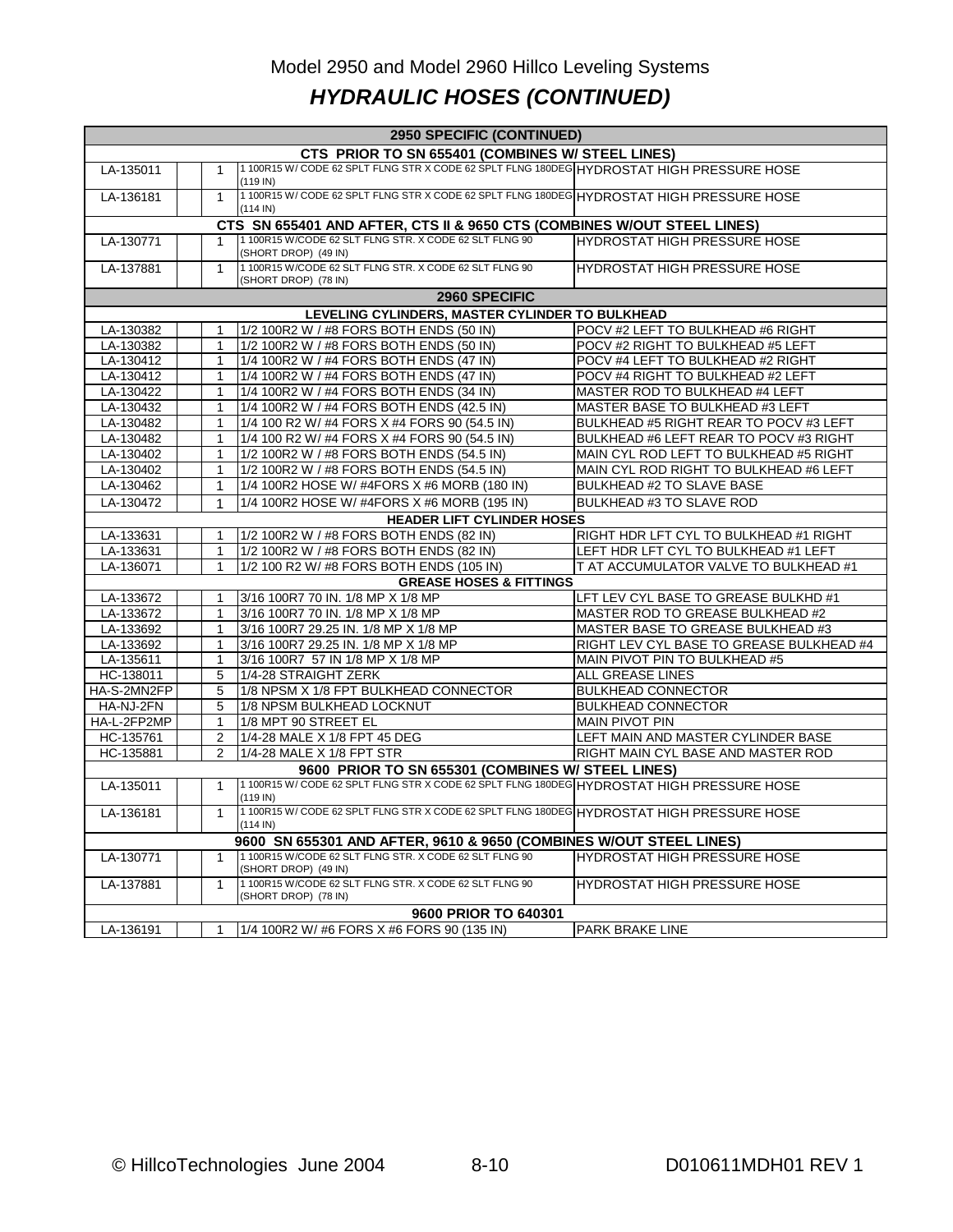#### *HYDRAULIC ADAPTERS*

*FOR 2960 SN 0001-0009*

| <b>HYDRAULIC ADAPTERS</b> |           |                |                                                     |                                         |  |  |  |  |
|---------------------------|-----------|----------------|-----------------------------------------------------|-----------------------------------------|--|--|--|--|
| <b>PART NO.</b>           | <b>SN</b> | QTY.           | <b>PART NAME</b>                                    | <b>DESCRIPTION</b>                      |  |  |  |  |
|                           |           |                | <b>PUMP</b>                                         |                                         |  |  |  |  |
| HA-S-12MO16MJ             |           | 1              | 12 MORB X 16 MJIC STR.                              | PUMP SUCTION                            |  |  |  |  |
| HA-S-10MJ10MO             |           | 1              | 10 MORB X 10 MJIC STR.                              | PUMP PRESSURE                           |  |  |  |  |
| HA-L-4MJ4MO               |           | 1              | 4 MORB X 4 MJIC 90                                  | PUMP LOAD SENSE                         |  |  |  |  |
| HA-L-6MO8MJ               | 1001-1009 | 1              | 6 MORB X 8 MJIC 90                                  | <b>CASE DRAIN</b>                       |  |  |  |  |
| HA-Q-6MJ6MO               | 1010-     | 1              | 6 MORB X 6 MJIC STR. THREAD BRANCH<br>TEE.          | <b>CASE DRAIN</b>                       |  |  |  |  |
| LM-235931                 | 1001-1005 | $\mathbf{1}$   | HM #16ORS SWIVEL NUT RUN TEE                        | PUMP DRIVE                              |  |  |  |  |
|                           |           |                | <b>MANIFOLD</b>                                     |                                         |  |  |  |  |
| HA-S-10MJ10MO             |           | 1              | 10 MORB X 10 MJIC STR.                              | PRESSURE IN                             |  |  |  |  |
| HA-L-10FJ10MJ             |           | 1              | 10 FJIC X 10 MJIC 90                                | <b>PRESSURE IN</b>                      |  |  |  |  |
| HA-L-4FF4MJ               | 1001-1009 | 1              | 4 MJIC X 4 FORS 90                                  |                                         |  |  |  |  |
| HA-L-4MF4FF               | 1010-     | 1              | 4 MORS X 4 FORS 90 DEG                              | <b>LOAD SENSE</b>                       |  |  |  |  |
| HA-P-8MO                  |           | 4              | <b>8 MORB HEX PLUG</b>                              | A & B PORT PLUGS                        |  |  |  |  |
| HA-P-10MO                 |           | 1              | 10 MORB HEX PLUG                                    | <b>T PLUG</b>                           |  |  |  |  |
| HA-S-4FP10MO              |           | 1              | 10 MORB X 4 FPIPE STR.                              | PRESSURE GAUGE                          |  |  |  |  |
| HA-S-10MJ10MO             |           | 1              | 10 MORB X 10 MJIC STR.                              | <b>TANK OUT</b>                         |  |  |  |  |
| HA-L-10FJ10MJ             |           | 1              | 10 FJIC X 10 MJIC 90                                | <b>TANK OUT</b>                         |  |  |  |  |
| HA-L-8MJ8MO               |           | $\overline{2}$ | 8 MORB X 8 MJIC 90                                  | LEV A&B                                 |  |  |  |  |
| HA-S-4MJ8MO               |           | $\overline{2}$ | 8 MORB X 4 MJIC STR.                                | TRIM A & B                              |  |  |  |  |
| HA-L-4FJ4MJ               |           | $\overline{2}$ | 4 FJIC X 4 MJIC 90                                  | TRIM A & B                              |  |  |  |  |
|                           |           |                | <b>BULKHEAD</b>                                     |                                         |  |  |  |  |
| HA-J-4MJ4MJ               |           | 1              | 4 MJIC BULKHEAD RUN TEE                             | LOW PRESSURE                            |  |  |  |  |
| HA-NB-4FJ                 |           | 1              | 4 MJIC BULKHEAD NUT                                 | <b>LOW PRESSURE</b>                     |  |  |  |  |
| HA-J-4MJ4MJ               |           | 1              | 4 MJIC BULKHEAD RUN TEE                             | <b>TRIM LEFT</b>                        |  |  |  |  |
| HA-NB-4FJ                 |           | 1              | 4 MJIC BULKHEAD NUT                                 | <b>TRIM LEFT</b>                        |  |  |  |  |
| HA-J-4MJ4MJ               |           | 1              | 4 MJIC BULKHEAD RUN TEE                             | <b>TRIM RIGHT</b>                       |  |  |  |  |
| HA-NB-4FJ                 |           | 1              | 4 MJIC BULKHEAD NUT                                 | <b>TRIM RIGHT</b>                       |  |  |  |  |
| HA-J-8MJ8MJ               |           | 1              | 8 MJIC BULKHEAD RUN TEE                             | <b>LEVEL LEFT</b>                       |  |  |  |  |
| HA-NB-8FJ                 |           | 1              | 8 MJIC BULKHEAD NUT                                 | <b>LEVEL LEFT</b>                       |  |  |  |  |
| LM8LM8-U-AH               |           | 1              | 8 MJIC BULKHEAD RUN TEE                             | <b>LEVEL RIGHT</b>                      |  |  |  |  |
| HA-NB-8FJ                 |           | 1              | 8 MJIC BULKHEAD NUT                                 | <b>LEVEL RIGHT</b>                      |  |  |  |  |
| <b>BRAKE LINE</b>         |           |                |                                                     |                                         |  |  |  |  |
| HA-S-4FF4MJ               |           | 1.             | 4 FORS X 4 MJIC STR.                                | <b>LEFT BRAKE</b>                       |  |  |  |  |
| HA-S-4FF4MJ               |           | 1              | 4 FORS X 4 MJIC STR.                                | RIGHT BRAKE                             |  |  |  |  |
| HA-133131                 |           | 2              | <b>TEFLON O-RING</b>                                | FOR ABOVE ADAPTERS                      |  |  |  |  |
|                           |           |                | <b>TRIM CYLINDERS</b>                               |                                         |  |  |  |  |
| HA-L-4MJ6MO               |           | 1.             | 4 MJIC X 6 MORB 90                                  | <b>MASTER ROD</b>                       |  |  |  |  |
| HA-L-4MJ6MO               |           | $\overline{1}$ | 4 MJIC X 6 MORB 90                                  | <b>MASTER BASE</b>                      |  |  |  |  |
| HA-L-4MJ6MO               |           | 1              | 4 MJIC X 6 MORB 90                                  | <b>SLAVE ROD</b>                        |  |  |  |  |
| HA-L-4MJ6MO               |           | 1              | 4 MJIC X 6 MORB 90                                  | <b>SLAVE BASE</b>                       |  |  |  |  |
|                           |           |                | <b>RESERVOIR</b>                                    |                                         |  |  |  |  |
| HA-M-16MF16FF             | 1001-1005 | 1              | 16 ORS SWIV NUT RUN TEE                             | PUMP TANK SUPPLY AT<br><b>RESERVOIR</b> |  |  |  |  |
| HA-L-2MP4MJ               | 1001-1005 | 1              | 2 MPIPE X 4 MJIC 90                                 | #1 BULKHEAD TO TANK TEE                 |  |  |  |  |
| HA-S-16FF16MJ             | 1001-1005 | $\mathbf{1}$   | 16 FORS X 16 MJIC STR.                              | PUMP TANK SUPPLY AT<br><b>RESERVOIR</b> |  |  |  |  |
| HA-M-12MF12MO   1001-1005 |           | 1              | 12 ORS RUN TEE                                      | PUMP CASE DRAIN AT TANK                 |  |  |  |  |
| HA-T-6MF6MO               | 1006-1009 | 1              | #6 MORB x #6 MORS STRAIGHT THREAD<br><b>RUN TEE</b> | CASE DRAIN AT RESERVOIR                 |  |  |  |  |
| HA-T-6MF6MO               | 1006-     | 1              | #6 MORB x #6 MORS STRAIGHT THREAD<br><b>RUN TEE</b> | CASE DRAIN AT RESERVOIR                 |  |  |  |  |
| HA-C-6FF                  | 1006-     | 1              | #6 FORS CAP                                         | CASE DRAIN AT RESERVOIR                 |  |  |  |  |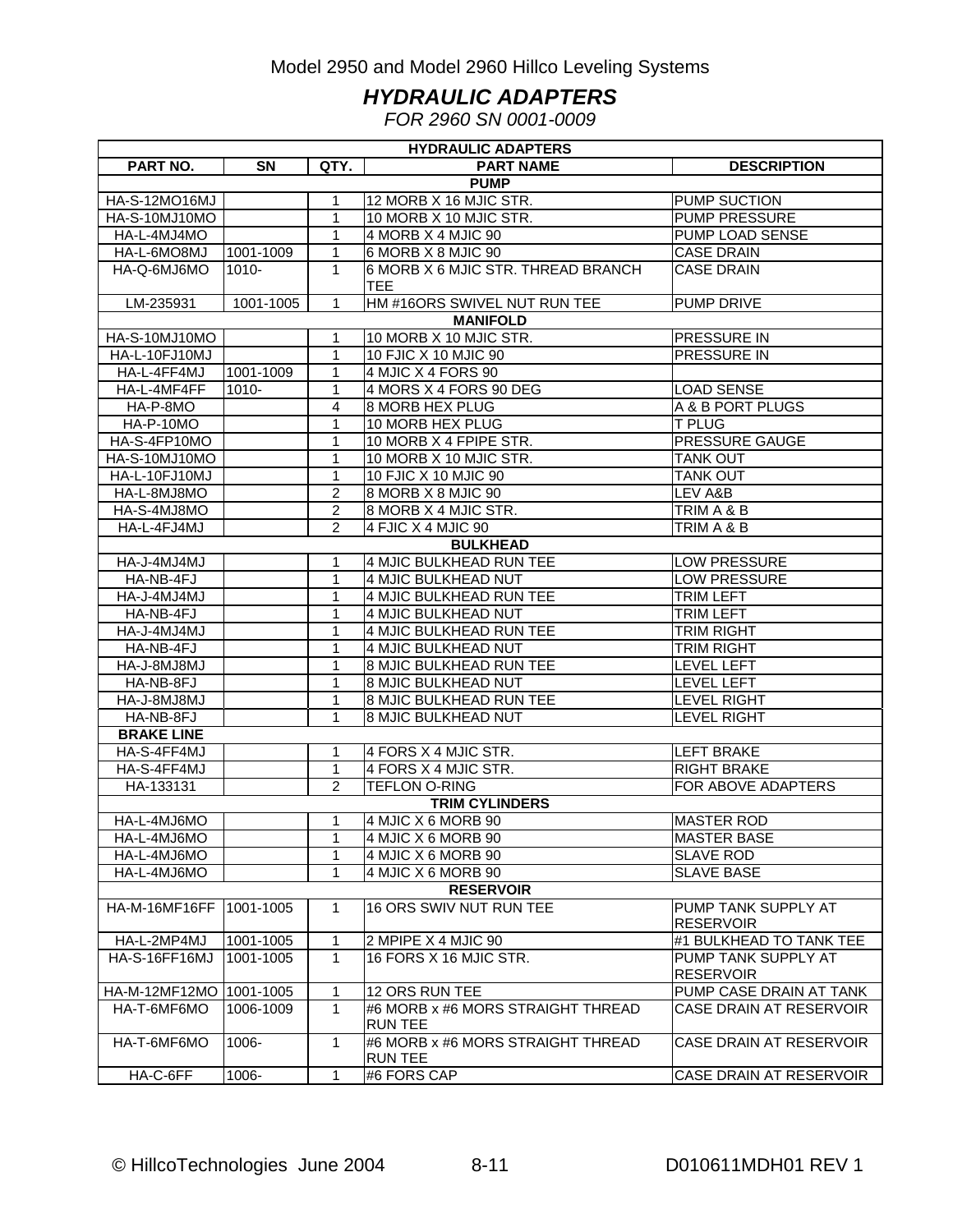#### *HYDRAULIC ADAPTERS (CONTINUED)*

*FOR 2960 SN 0001-0009* 

| PART NO.             | <b>SN</b>             | QTY.           | <b>PART NAME</b>             | <b>DESCRIPTION</b>           |  |  |  |  |  |
|----------------------|-----------------------|----------------|------------------------------|------------------------------|--|--|--|--|--|
|                      | <b>MAIN CYLINDERS</b> |                |                              |                              |  |  |  |  |  |
| HA-L-8MO8MO          |                       | $\mathcal{P}$  | I8 MORB X 8 MORB 90          | POCV <sub>#1</sub>           |  |  |  |  |  |
| HA-L-8MJ8MO          |                       | $\overline{2}$ | 8 MJIC X 8 MORB 90           | POCV <sub>#2</sub>           |  |  |  |  |  |
| HA-L-4MJ8MO          |                       | $\overline{2}$ | 4 MJIC X 8 MORB 90           | POCV <sub>#3</sub>           |  |  |  |  |  |
| HA-L-4MJ6MO          |                       | $\overline{2}$ | 4 MJIC X 6 MORB 90           | POCV <sub>#4</sub>           |  |  |  |  |  |
| HA-L-8MJ8MO          |                       | 1              | 8 MJIC X 8 MORB 90           | RIGHT MAIN CYLINDER ROD END  |  |  |  |  |  |
| HA-L-8MJ8MO          |                       | 1              | 8 MJIC X 8 MORB 90           | LEFT MAIN CYLINDER ROD END   |  |  |  |  |  |
| HA-L-2MP4MJ          |                       | $\mathcal{P}$  | 2 MPIPE X 4 MJIC 90          | <b>MAIN CYLINDER ROD END</b> |  |  |  |  |  |
|                      |                       |                | <b>HEADER LIFT CYLINDERS</b> |                              |  |  |  |  |  |
| HA-S-8FF8MJ          |                       | 1              | 8 FORS X 8 MJIC STR.         | OFF STEEL LINE TEE POINTED   |  |  |  |  |  |
|                      |                       |                |                              | FORWARD (RIGHT CYL)          |  |  |  |  |  |
| HA-S-8FF8MJ          |                       | 1              | 8 FORS X 8 MJIC STR.         | OFF STEEL LINE TEE POINTED   |  |  |  |  |  |
|                      |                       |                |                              | DOWNWARD (LEFT CYL)          |  |  |  |  |  |
| HA-L-8FJ8MJ          |                       | $\mathbf{1}$   | 8 FJIC X 8 MJIC 90           | OFF STEEL LINE TEE POINTED   |  |  |  |  |  |
|                      |                       |                |                              | DOWNWARD (LEFT CYL)          |  |  |  |  |  |
| HA-L-8MJ8MO          |                       | 1              | 8 MORB X 8 MJIC 90           | <b>LEFT LIFT CYL</b>         |  |  |  |  |  |
| HA-L-8MJ8MO          |                       | 1              | 8 MORB X 8 MJIC 90           | <b>RIGHT LIFT CYL</b>        |  |  |  |  |  |
|                      |                       |                | <b>HYDROSTAT</b>             |                              |  |  |  |  |  |
| <b>HA-S-12MJ12MO</b> |                       | 1              | 12 MORB X 12 MJIC STR, LONG  | <b>HYDROSTAT</b>             |  |  |  |  |  |
|                      |                       |                | <b>GREASE</b>                |                              |  |  |  |  |  |
| F-PZL-04F            | 1006-                 | 4              | 1/4-28 90 DEG ZERK           | <b>ALL GREASE LINES</b>      |  |  |  |  |  |
| HA-S-2MN2FP          | 1006-                 | 4              | 1/8 NPSM X 1/8 FPT BULKHEAD  | <b>BULKHEAD CONNECTOR</b>    |  |  |  |  |  |
|                      |                       |                | <b>CONNECTOR</b>             |                              |  |  |  |  |  |
| HA-NJ-2FN            | 1006-                 | 4              | 1/8 NPSM BULKHEAD LOCKNUT    | <b>BULKHEAD CONNECTOR</b>    |  |  |  |  |  |
| HA-L-2FP2MP          | 1006-                 | 5              | 1/8 MPT 90 STREET EL         | <b>BULKHEAD CONNECTOR</b>    |  |  |  |  |  |
| HA-F-2FP2MP          | 1006-                 | $\mathcal{P}$  | 1/8 MPT X 1/8 FPT 45 DEG     | <b>BULKHEAD CONNECTOR</b>    |  |  |  |  |  |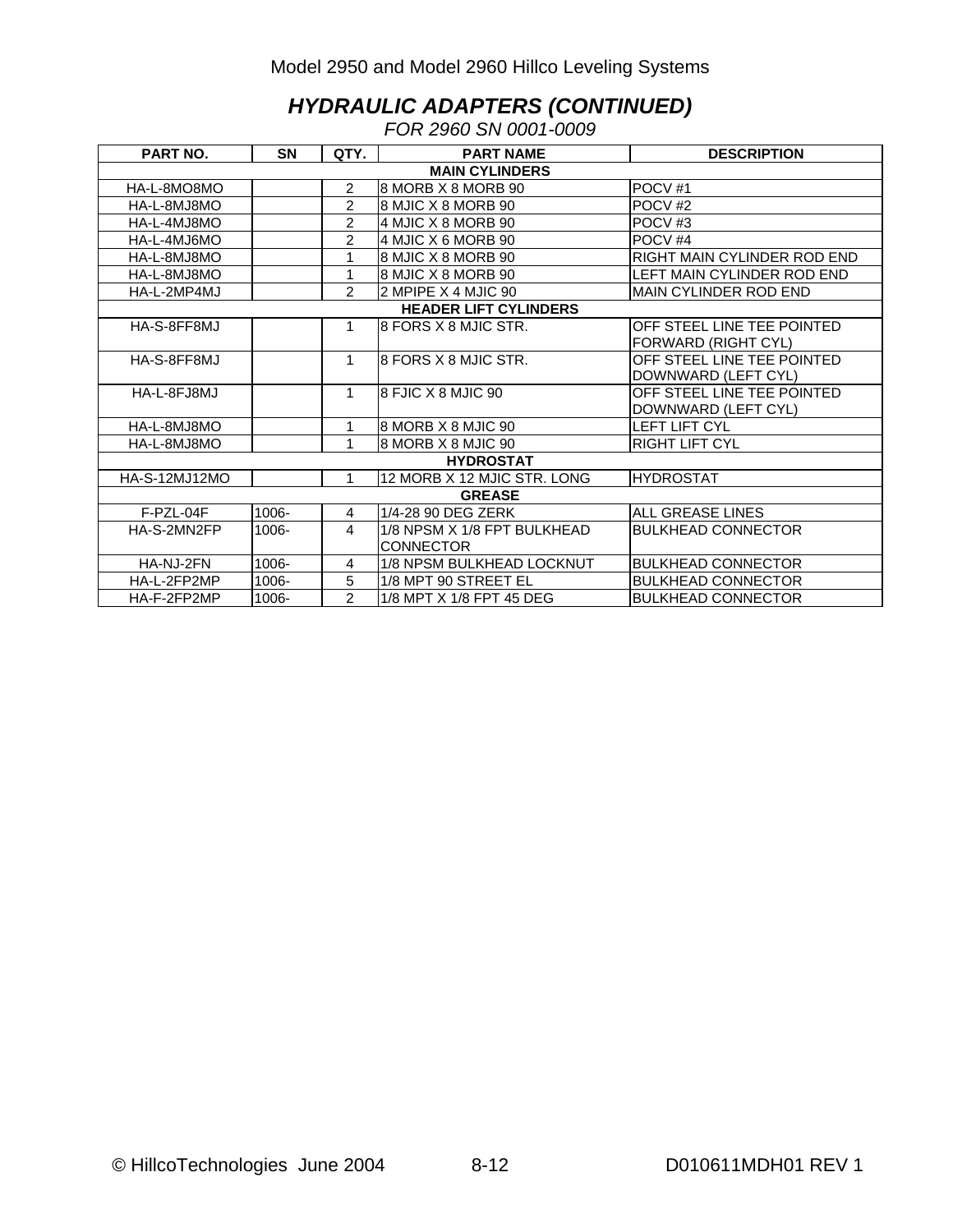### *HYDRAULIC ADAPTERS*

*FOR 2950 SN 1001 AND AFTER AND 2960 SN 0010 AND AFTER*

| <b>HYDRAULIC ADAPTERS</b> |                |                                            |                                  |  |  |  |  |
|---------------------------|----------------|--------------------------------------------|----------------------------------|--|--|--|--|
| PART NO.                  | QTY.           | <b>PART NAME</b>                           | <b>DESCRIPTION</b>               |  |  |  |  |
|                           |                | <b>PUMP ADAPTERS</b>                       |                                  |  |  |  |  |
| HA-S-12MO16MF             |                | 12 MORB X 16 MORS                          | PUMP SUCTION                     |  |  |  |  |
| HA-S-10MF10MO             | 1              | 10 MORB X 10 MORS                          | <b>PUMP PRESSURE</b>             |  |  |  |  |
| HA-L-6MF4MO               | 1              | 4 MORB X 6 MORS 90                         | PUMP LOAD SENSE                  |  |  |  |  |
| HA-Q-6MF6MO               | 1              | 6 MORB X 6 MORS STRAIGHT THREAD BRANCH TEE | <b>CASE DRAIN</b>                |  |  |  |  |
|                           |                | <b>MANIFOLD ADAPTERS</b>                   |                                  |  |  |  |  |
| HA-S-10MF10MO             | 1              | 10 MORB X 10 MORS STR.                     | <b>PRESSURE IN</b>               |  |  |  |  |
| HA-L-10FF10MF             | 1              | 10 FORS X 10 MORS 90                       | PRESSURE IN                      |  |  |  |  |
| HA-L-4FF4MF               | 1              | 4 FORS X 4 MORS 90                         | <b>LOAD SENSE</b>                |  |  |  |  |
| HA-P-8MO                  | 4              | <b>8 MORB HEX PLUG</b>                     | A & B PORT PLUGS                 |  |  |  |  |
| HA-P-10MO                 | 1              | 10 MORB HEX PLUG                           | <b>T PLUG</b>                    |  |  |  |  |
| HA-P-6MO                  | 1              | 6 MORB HEX PLUG                            | <b>GAUGE PORT ON MANIFOLD</b>    |  |  |  |  |
| HA-S-10MF10MO             | 1              | 10 MORB X 10 MORS STR                      | <b>TANK OUT</b>                  |  |  |  |  |
| HA-L-10FF10MF             | 1              | 10 FORS X 10 MORS 90                       | <b>TANK OUT</b>                  |  |  |  |  |
| HA-S-4FP10MO              | 1              | #10 MORB X #4 FNPT STR.                    | PRESSURE GUAGE                   |  |  |  |  |
| HA-L-8MF8MO               | 2              | 8 MORB X 8 MORS 90                         | LEV A&B                          |  |  |  |  |
| HA-S-4MF8MO               | $\overline{2}$ | 8 MORB X 4 MORS STR                        | TRIM A & B                       |  |  |  |  |
| HA-L-4FF4MF               | $\mathcal{P}$  | 4 FORS X 4 MORS 90                         | TRIM A & B                       |  |  |  |  |
|                           |                | <b>BULKHEAD MOUNT</b>                      |                                  |  |  |  |  |
| HA-J-8MF8MF               | 1              | #8MORS X #8MORS X #8MORS BULKHEAD RUN TEE  | BULKHEAD #1 POINTED UP           |  |  |  |  |
| <b>COMES W/ TEE</b>       | 1              | #8 ORS STRAIGHT THREAD BULKHEAD LOCKNUT    | <b>BULKHEAD#1</b>                |  |  |  |  |
| HA-J-4MF4MF               | 1              | #4MORS X #4MORS X #4MORS BULKHEAD RUN TEE  | <b>BULKHEAD #2</b>               |  |  |  |  |
| <b>COMES W/ TEE</b>       | 1              | #4 ORS STRAIGHT THREAD BULKHEAD LOCKNUT    | <b>BULKHEAD#2</b>                |  |  |  |  |
| HA-J-4MF4MF               | 1              | #4MORS X #4MORS X #4MORS BULKHEAD RUN TEE  | <b>BULKHEAD#3</b>                |  |  |  |  |
| <b>COMES W/TEE</b>        | 1              | #4 ORS STRAIGHT THREAD BULKHEAD LOCKNUT    | <b>BULKHEAD #3</b>               |  |  |  |  |
| HA-J-4MF4MF               | 1              | #4MORS X #4MORS X #4MORS BULKHEAD RUN TEE  | <b>BULKHEAD #4</b>               |  |  |  |  |
| <b>COMES W/TEE</b>        | 1              | #4 ORS STRAIGHT THREAD BULKHEAD LOCKNUT    | <b>BULKHEAD #4</b>               |  |  |  |  |
| HA-J-8MF8MF               | 1              | #8MORS X #8MORS X #8MORS BULKHEAD RUN TEE  | <b>BULKHEAD#5</b>                |  |  |  |  |
| <b>COMES W/ TEE</b>       | 1              | #8 ORS STRAIGHT THREAD BULKHEAD LOCKNUT    | <b>BULKHEAD#5</b>                |  |  |  |  |
| HA-M-8F                   | 1              | #8 ORS SWIVEL NUT RUN TEE                  | <b>BULKHEAD #5 POINTED RIGHT</b> |  |  |  |  |
| HA-S-8FF4MF               | 1              | #8FORS X #4MORS REDUCER                    | <b>BULKHEAD #5 RIGHT REAR</b>    |  |  |  |  |
| HA-J-8MF8MF               | 1              | #8MORS X #8MORS X #8MORS BULKHEAD RUN TEE  | <b>BULKHEAD #6</b>               |  |  |  |  |
| <b>COMES W/ TEE</b>       | 1              | #8 ORS STRAIGHT THREAD BULKHEAD LOCKNUT    | <b>BULKHEAD#6</b>                |  |  |  |  |
| HA-M-8F                   | 1              | #8 ORS SWIVEL NUT RUN TEE                  | <b>BULKHEAD #6 POINTED LEFT</b>  |  |  |  |  |
| HA-S-8FF4MF               | 1              | #8FORS X #4MORS REDUCER                    | <b>BULKHEAD #6 LEFT REAR</b>     |  |  |  |  |
|                           |                | <b>MASTER CYLINDER</b>                     |                                  |  |  |  |  |
| HA-L-4MF6MO               |                | #4 MORS X #6 MORB 90 DEG                   | <b>MASTER ROD</b>                |  |  |  |  |
| HA-L-4MF6MO               | 1              | #4 MORS X #6 MORB 90 DEG                   | <b>MASTER BASE</b>               |  |  |  |  |
|                           |                | <b>RESERVOIR</b>                           |                                  |  |  |  |  |
| HA-T-6MF6MO               | 1              | #6 MORB x #6 MORS STRAIGHT THREAD RUN TEE  | CASE DRAIN AT RESERVOIR          |  |  |  |  |
| $HA-C-6F$                 | 1              | #6 FORS CAP                                | CASE DRAIN AT RESERVOIR          |  |  |  |  |
| <b>HA-M-16F</b>           | 1              | #16 ORS SWIVEL NUT RUN TEE                 | SUCTION BY JD FILTER             |  |  |  |  |
|                           |                | <b>MAIN CYLINDERS</b>                      |                                  |  |  |  |  |
| HA-L-8MO8MO               | 2              | 8 MORB X 8 MORB 90                         | POCV <sub>#1</sub>               |  |  |  |  |
| HA-S-8MF8MO               | 2              | #8 MORS X #8 MORB STR                      | POCV <sub>#2</sub>               |  |  |  |  |
| HA-L-4MF8MO               | 2              | #4 MORS X #8 MORB 90                       | POCV#3                           |  |  |  |  |
| HA-S-4MF6MO               | 2              | #4 MORS X #6 MORB STR                      | POCV <sub>#4</sub>               |  |  |  |  |
| HA-L-8MF8MO               | 1              | #8 MORS X #8 MORB 90                       | RIGHT MAIN CYLINDER ROD END      |  |  |  |  |
| HA-L-8MF8MO               | 1              | #8 MORS X #8 MORB 90                       | LEFT MAIN CYLINDER ROD END       |  |  |  |  |
|                           |                | <b>HEADER LIFT CYLINDERS</b>               |                                  |  |  |  |  |
| HA-L-8FF8MF               | 2              | #8 FORS $X$ #8 MORS 90                     | <b>HEADER LIFT CYLINDERS</b>     |  |  |  |  |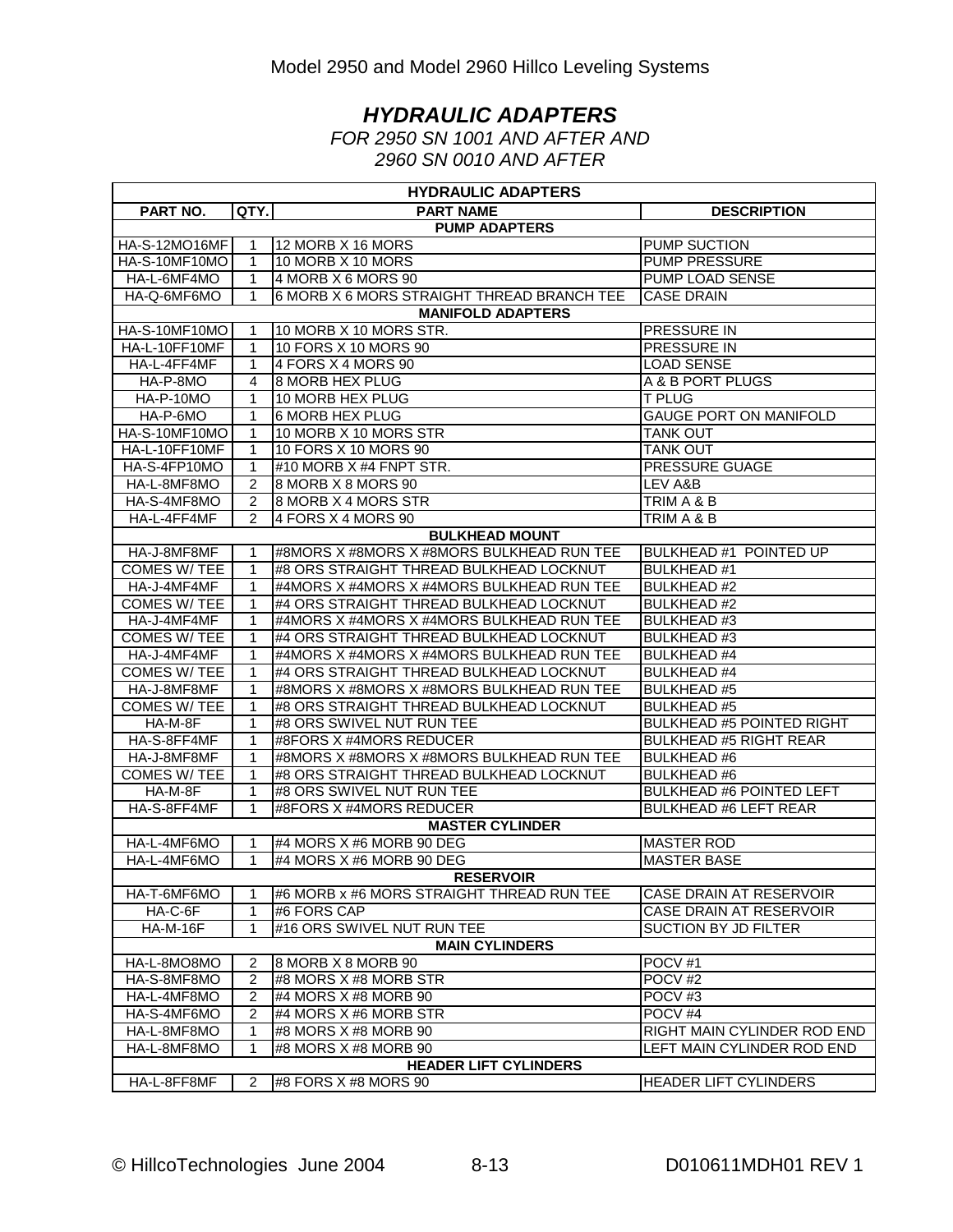| <b>LITERATURE AND SAFETY LABELS</b> |           |                |                           |                            |  |  |  |
|-------------------------------------|-----------|----------------|---------------------------|----------------------------|--|--|--|
| PART NO.                            | <b>SN</b> | QTY.           | <b>PART NAME</b>          | <b>DESCRIPTION</b>         |  |  |  |
| D-010511CLA01                       |           | 1              | MANUAL, INSTALLATION      |                            |  |  |  |
| D-010512DJC01                       |           | 1              | MANUAL, OPERATOR'S        |                            |  |  |  |
| D-010611MDH01                       |           | 1              | PARTS BOOK                |                            |  |  |  |
| LL20-100786                         |           | 1              | LABEL, SAFETY             | <b>WARNING, ELECTRONIC</b> |  |  |  |
|                                     |           |                |                           | <b>CRUSHING HAZARD</b>     |  |  |  |
| LL20-100785                         |           | 1              | LABEL, SAFETY             | CAUTION, MOVING STEP       |  |  |  |
| LL20-100782                         |           | 1              | LABEL, SAFETY             | CAUTION, LEVELING SYSTEM   |  |  |  |
|                                     |           |                |                           | <b>CAB</b>                 |  |  |  |
| LL20-100784                         |           | $\overline{2}$ | LABEL, SAFETY             | DANGER, PINCH POINT        |  |  |  |
| LL20-100787                         |           | $\overline{2}$ | LABEL, SAFETY             | CAUTION, LEVELING SYSTEM   |  |  |  |
|                                     |           |                |                           | <b>HAZARD</b>              |  |  |  |
| LL20-100788                         |           | 3              | LABEL, SAFETY             | DANGER, HYDRAULIC HAZARD   |  |  |  |
| LL20-100783                         |           | 6              | LABEL, SAFETY             | DANGER, CRUSHING HAZARD    |  |  |  |
| LL-133731                           |           | 1              | LABEL, GREASE 10 HRS      | <b>REAR AXLE</b>           |  |  |  |
| LL-133731                           |           | $\overline{2}$ | LABEL, GREASE 10 HRS      | <b>RH OVERCARRIAGE</b>     |  |  |  |
| LL-133741                           |           |                | LABEL, GREASE 50 HRS      | <b>RH OVERCARRIAGE</b>     |  |  |  |
| LL-133731                           |           | 1              | LABEL, GREASE 10 HRS      | LH OVERCARRIAGE            |  |  |  |
| LL-133741                           |           | 1              | LABEL, GREASE 50 HRS      | RH TRANS SIDE PLT          |  |  |  |
| LL-133741                           |           | $\mathbf 1$    | LABEL, GREASE 50 HRS      | HDR LIFT CYL MNT (MAIN PVT |  |  |  |
|                                     |           |                |                           | PIN)                       |  |  |  |
| LL-133731                           |           | 2              | LABEL, GREASE 10 HRS      | MAIN LEV CYL BOTTOM RH AND |  |  |  |
|                                     |           |                |                           | LH.                        |  |  |  |
| LL20-100790                         |           | 1              | SERIAL NUMBER PLATE       |                            |  |  |  |
| LL-134551                           |           | $\overline{2}$ | DECAL, HILLCO 2000 SERIES | <b>BLACK</b>               |  |  |  |
|                                     |           |                | LEVELING SYSTEM           |                            |  |  |  |

### **9** *LITERATURE AND SAFETY LABELS*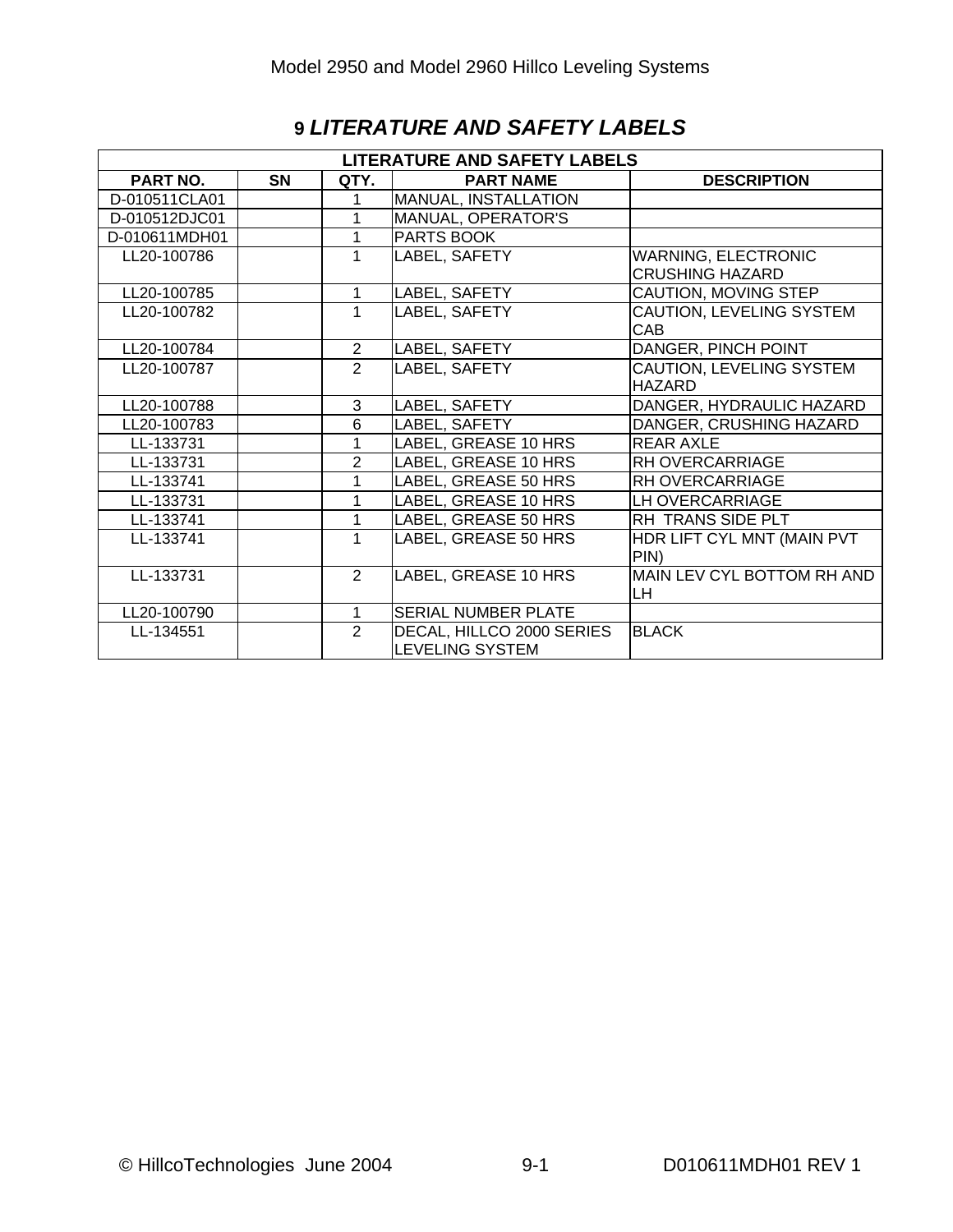#### **10** *PART NUMBER INDEX*

| <b>PART NO.</b> | <b>PAGE</b>        | PART NO.                       | <b>PAGE</b>           | PART NO.                   | <b>PAGE</b>            | <b>PART NO.</b> | <b>PAGE</b> |
|-----------------|--------------------|--------------------------------|-----------------------|----------------------------|------------------------|-----------------|-------------|
| D-010511CLA01   | $9 - 1$            | F-FWH-12M                      | $2 - 9$               | F-HNF-04C                  | $2 - 7, 2 - 9, 3 - 3,$ | HA-133131       | $8 - 11$    |
| D-010512DJC01   | $9 - 1$            | F-HC-10M020F                   | $2 - 9$               | $F-HNF-05C$                | $2 - 7, 7 - 3, 8 - 1$  | HA-C-6FF        | $8 - 11$    |
| D-010611MDH01   | $9 - 1$            | F-HC-10M030F                   | $2 - 9$               | F-HNF-06C                  | $2-7, 7-3, 8-5$        | HA-E-4MO        | $8 - 1$     |
| EC-100009       | $7 - 1$            | F-HC-10M070F                   | $2 - 9$               | F-HNF-08C                  | $2 - 7$                | HA-F-2FP2MP     | $8 - 12$    |
| EC-100010       | $7 - 1$            | F-HC-10M100E                   | $8-5$                 | F-HNF-10ME                 | $2 - 9$                | HA-J-4MJ4MJ     | $8 - 11$    |
| EC-100012       | $7 - 1$            | F-HC-16M100E                   | $3 - 3$               | F-HNF-10MF                 | $2-7, 2-9$             | HA-J-8MJ8MJ     | $8 - 11$    |
| EC-100018       | $7 - 1$            | F-HC-16M140E                   | $2 - 9$               | F-HNF-10MF                 | $2 - 9$                | HA-L-10FJ10MJ   | $8 - 11$    |
| EC-100161       | $7-5$              | F-HC-20M160E                   | $5 - 1$               | F-HNF-12ME                 | $2-9, 8-5$             | HA-L-2FP2MP     | $8 - 12$    |
| EC-100162       | $7-5$              | F-HC-20M210E                   | $5 - 1$               | F-HNF-12MF                 | $2 - 9$                | HA-L-2MP4MJ     | 8-11, 8-12  |
| EC-100163       | $7-5$              | F-HC-24M160E                   | $3 - 3$               | F-HNF-16M                  | $3 - 3$                | HA-L-4FF4MJ     | $8 - 11$    |
| EC-100164       | $7 - 5$            | F-HC5-04C16                    | $3 - 3$               | F-HNF-16ME                 | $2 - 9$                | HA-L-4FJ4MJ     | $8 - 11$    |
| EC-100165       | $7 - 5$            | F-HC5-04C16                    | $8 - 7$               | F-HNFN-10MF                | $2 - 7$                | HA-L-4MF4FF     | $8 - 11$    |
| EC-100166       | $7 - 5$            | F-HC5-04C28                    | $5 - 1$               | F-HNJ-08C                  | $2 - 7$                | HA-L-4MJ4MO     | $8 - 11$    |
| EC-100167       | $7-5$              | F-HC5-06C12                    | $3 - 3$               | F-HNJ-10C                  | $6 - 1$                | HA-L-4MJ6MO     | 8-11, 8-12  |
| EC-100177       | $7 - 1$            | F-HC5-06C14                    | $2 - 7$               | F-HNN-06C                  | $3-3, 8-5$             | HA-L-4MJ8MO     | $8 - 12$    |
| EC-100186       | $7-1, 8-1$         | F-HC5-06C20                    | $2-7, 3-3, 7-3$       | F-HNN-08C                  | $8-5$                  | HA-L-6MO8MJ     | $8 - 11$    |
| EC-100187       | $7 - 1$            | F-HC5-08C20                    | 3-3, 6-1              | F-HNN-08F                  | $8-5$                  | HA-L-8FJ8MJ     | $8 - 12$    |
| EC-100555       | $7-1, 7-5$         | F-HC5-08C32                    | $6 - 1$               | F-HNN-16M                  | $3-3$                  | HA-L-8MJ8MO     | 8-11, 8-12  |
| EC-100557       | $7 - 1$            | F-HC5-08C40                    | $6 - 1$               | F-HNN-8ME                  | $2 - 9$                | HA-L-8MO8MO     | $8 - 12$    |
| EC-100628       | $7 - 5$            | F-HC5-10F16                    | $3 - 3$               | F-HNS-08C                  | $2-9, 6-1$             | HA-M-12MF12MO   | $8 - 11$    |
| EC-100692       | $7 - 1$            | F-HC8-06C120                   | $8-5$                 | F-HNS-10C                  | $2 - 7$                | HA-M-16MF16FF   | $8 - 11$    |
| EC-101874       | $7 - 1$            | F-HC8-06C20                    | $8 - 5$               | $F-HNS-12C$                | $3-3$                  | HA-NB-4FJ       | $8 - 11$    |
| EC-101876       | $7 - 1$            | F-HC8-06C80                    | $8-5$                 | F-HNS-16ME                 | $2 - 9$                | HA-NB-8FJ       | $8 - 11$    |
| EC-101877       | $7 - 1$            | F-HC8-06C88                    | $8 - 5$               | F-HNSF-05F                 | $2 - 7$                | HA-NJ-2FN       | $8 - 12$    |
| EC-102021       | $7 - 5$            | F-HC8-07C64                    | $8-5$                 | F-HNSF-08C                 | $2-7, 4-1$             | HA-P-10MO       | $8 - 11$    |
| EC-133171       | $7 - 1$            | F-HC8-08C32                    | $2-7, 2-9$            | F-HNSF-10C                 | $4 - 1$                | HA-P-8MO        | $8 - 11$    |
|                 |                    |                                |                       |                            |                        |                 |             |
| EC-133181       | $7 - 1$<br>$7 - 1$ | F-HC8-08C36                    | $8 - 5$<br>$4 - 1$    | F-HNSF-16C                 | $4 - 1$                | HA-Q-6MJ6MO     | $8 - 11$    |
| EC-133191       | $7 - 1$            | F-HC8-08C48                    |                       | F-LW-04                    | $5-1, 8-7$             | HA-S-10MJ10MO   | $8 - 11$    |
| EC-133201       | $7 - 1$            | F-HC8-10C112                   | $3 - 3$<br>$2 - 7$    | F-LW-06                    | $2 - 7, 3 - 3, 7 - 3$  | HA-S-12MJ12MO   | $8 - 12$    |
| EC-133211       | $7 - 1$            | F-HC8-10C32                    |                       | <b>F-LW-06A</b>            | $2-7, 8-5$             | HA-S-12MO16MJ   | $8 - 11$    |
| EC-133221       |                    | F-HC8-10C36                    | $3-3$                 | F-LW-08                    | $2-7, 3-3$             | HA-S-16FF16MJ   | $8 - 11$    |
| EC-133231       | $7 - 1$            | F-HC8-10C88                    | $2-7, 4-1$            | <b>F-LW-10A</b>            | $2-7, 3-3$             | HA-S-2MN2FP     | $8 - 12$    |
| EC-133241       | $7 - 1$            | F-HC8-12C240                   | $3-3$                 | <b>F-LW-10M</b>            | $8-5$                  | HA-S-4FF4MJ     | $8 - 11$    |
| EC-133251       | $7 - 1$            | F-HC8-16C44                    | $4 - 1$               | <b>F-LW-12A</b>            | $3 - 3$                | HA-S-4FP10MO    | $8-1, 8-11$ |
| EC-133261       | $7 - 1$            | F-HC8-16C48                    | $3 - 3$               | $\overline{F}$ -LWE-#6     | $7 - 3$                | HA-S-4MJ8MO     | $8 - 11$    |
| EC-133281       | $7 - 1$            | F-HC8-16C56                    | $4 - 1$               | $F-LWH-16$                 | $3-3$                  | HA-S-8FF8MJ     | $8 - 12$    |
| F-AT-08F        | $8-5$              | F-HCF-10M020F                  | $2 - 7, 2 - 9$        | F-MB-10NR20                | $3-3$                  | HA-T-6MF6MO     | $8 - 11$    |
| F-CB-05C16      | $2 - 7$            | F-HCF-10M040E                  | $8 - 5$               | F-MB-14NR40                | $2 - 7, 2 - 9$         | HC-100338       | $8 - 1$     |
| F-CB-06C20      | $2 - 7$            | F-HCF-10M050F                  | $6 - 1$               | F-MB-18NR24<br>F-PCL-08024 | $4 - 1$                | HC-100341       | $8 - 3$     |
| F-CB-08C28      | $2 - 7$            | F-HCF-10M060E                  | $2-9$                 |                            | $8-5$                  | HC-100342       | $8 - 3$     |
| F-CB-08C32      | $2 - 7$            | F-HCF-12M040E<br>F-HCF-12M050E | $8 - 5$               | F-PCT-03016                | $8-5$                  | HC-100706       | $2-1, 8-7$  |
| F-CB-10M030F    | $2 - 9$            |                                | $2-9$                 | F-PCT-04X48<br>F-PCT-05X48 | $3 - 3$                | HC-100805       | $8 - 7$     |
| F-CB-12M040F    | 2-9                | F-HCF-16M050E 2-9              |                       |                            | $4 - 1$                | HC-100809       | $8 - 1$     |
| F-EB-04C20      | 2-7, 2-9, 3-3, 7-3 | F-HCF-16M060E                  | $2-9$                 | F-PHMS-#10C28              | $7 - 3$                | HC-100810       | $8 - 1$     |
| F-EYA-08F       | $8 - 5$            | F-HN-12MF                      | $2 - 9$               | F-PHMS-#6C12               | $7 - 3$                | HC-100811       | $8 - 1$     |
| F-FC8-06C40     | $2 - 7$            | F-HN-20ME                      | $5-1$                 | F-PR-05X20                 | $2-7, 2-9$             | HC-100969       | $8 - 1$     |
| F-FHS-05F10     | $2 - 7$            | F-HN5-04C                      | $8 - 7$               | F-PZL-04F                  | $8 - 12$               | HC-101019       | $8 - 1$     |
| F-FHS-05F16     | $2 - 7$            | F-HN5-06C                      | $2 - 7, 3 - 3, 7 - 3$ | F-PZS-02                   | $2 - 7$                | HC-101020       | $8 - 1$     |
| F-FHS-8M015E    | $2 - 9$            | <b>F-HN5-08C</b>               | $2 - 7$               | F-REA-08C80                | $8-5$                  | HC-101021       | $8 - 1$     |
| F-FHS-8M025E    | $2-9$              | <b>F-HN5-08F</b>               | $8-5$                 | F-SHC-06C48                | $2 - 7$                | HC-101022       | $8 - 1$     |
| <b>F-FW-04</b>  | $5 - 1$            | <b>F-HN5-10C</b>               | $3 - 3$               | F-SS-06C08                 | $2 - 7$                | HC-101024       | $8 - 1$     |
| <b>F-FW-08</b>  | $8-5$              | <b>F-HN8-06C</b>               | $2 - 7$               | F-THC-05C12                | $2 - 7, 3 - 3, 7 - 3$  | HC-101025       | $8 - 1$     |
| <b>F-FW-16M</b> | $3-3$              | F-HN8-07C                      | $8-5$                 | F-THMS-04C08               | $7 - 3$                | HC-101034       | $8 - 1$     |
| F-FWF-06X20     | $3 - 3$            | F-HN8-10C                      | $2-7, 3-3$            | F-THMS-04C12               | $7 - 3$                | HC-101038       | $8 - 1$     |
| F-FWH-06        | $2 - 7$            | F-HN8-16C                      | $3 - 3$               | F-THMS-05C12               | 8-1                    | HC-101064       | 8-1         |
| F-FWH-08        | $2-7, 2-9$         | F-HNC-24F                      | $4 - 1$               | F-THMS-06C16               | $2 - 7, 7 - 3, 8 - 5$  | HC-101259       | $8 - 1$     |
| F-FWH-10        | $3-3, 4-1$         | <b>F-HNF-#10C</b>              | $7 - 3$               | F-THMS-06C24               | $3-3$                  | HC-101261       | 8-1         |
| F-FWH-10M       | $2 - 9$            | F-HNF-#6C                      | $7 - 3$               | F-THMS-06C96               | $2 - 7$                | HC-101262       | 8-1         |